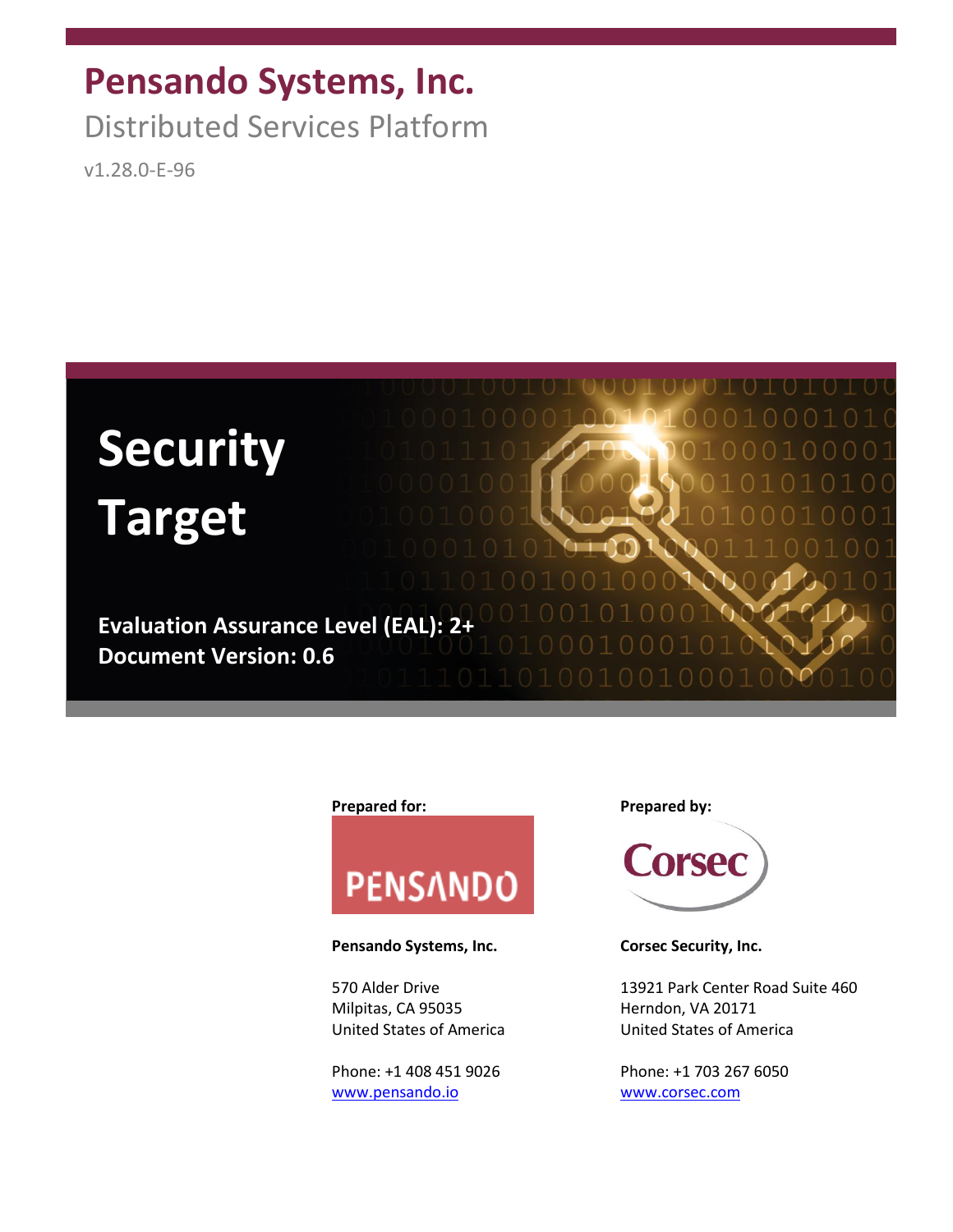# **Table of Contents**

| 1.  |       |                                                                                |  |
|-----|-------|--------------------------------------------------------------------------------|--|
| 1.1 |       |                                                                                |  |
| 1.2 |       |                                                                                |  |
| 1.3 |       |                                                                                |  |
| 1.4 |       |                                                                                |  |
|     | 1.4.1 |                                                                                |  |
| 1.5 |       |                                                                                |  |
| 1.6 |       |                                                                                |  |
|     | 1.6.1 |                                                                                |  |
|     | 1.6.2 |                                                                                |  |
|     | 1.6.3 | Product Physical/Logical Features and Functionality not included in the TOE 12 |  |
| 2.  |       |                                                                                |  |
| 3.  |       |                                                                                |  |
| 3.1 |       |                                                                                |  |
| 3.2 |       |                                                                                |  |
| 3.3 |       |                                                                                |  |
| 4.  |       |                                                                                |  |
| 4.1 |       |                                                                                |  |
| 4.2 |       |                                                                                |  |
|     | 4.2.1 |                                                                                |  |
|     | 4.2.2 |                                                                                |  |
| 5.  |       |                                                                                |  |
| 6.  |       |                                                                                |  |
| 6.1 |       |                                                                                |  |
| 6.2 |       |                                                                                |  |
|     | 6.2.1 |                                                                                |  |
|     | 6.2.2 |                                                                                |  |
|     | 6.2.3 |                                                                                |  |
|     | 6.2.4 |                                                                                |  |
|     | 6.2.5 |                                                                                |  |
|     | 6.2.6 |                                                                                |  |
|     | 6.2.7 |                                                                                |  |
| 6.3 |       |                                                                                |  |
| 7.  |       |                                                                                |  |
| 7.1 |       |                                                                                |  |
|     | 7.1.1 |                                                                                |  |
|     | 7.1.2 |                                                                                |  |
|     | 7.1.3 |                                                                                |  |
|     | 7.1.4 |                                                                                |  |
|     | 7.1.5 |                                                                                |  |
|     | 7.1.6 |                                                                                |  |
|     | 7.1.7 |                                                                                |  |
| 8.  |       |                                                                                |  |

Pensando Distributed Services Platform v1.28.0-E-96

©2022 Pensando Systems, Inc.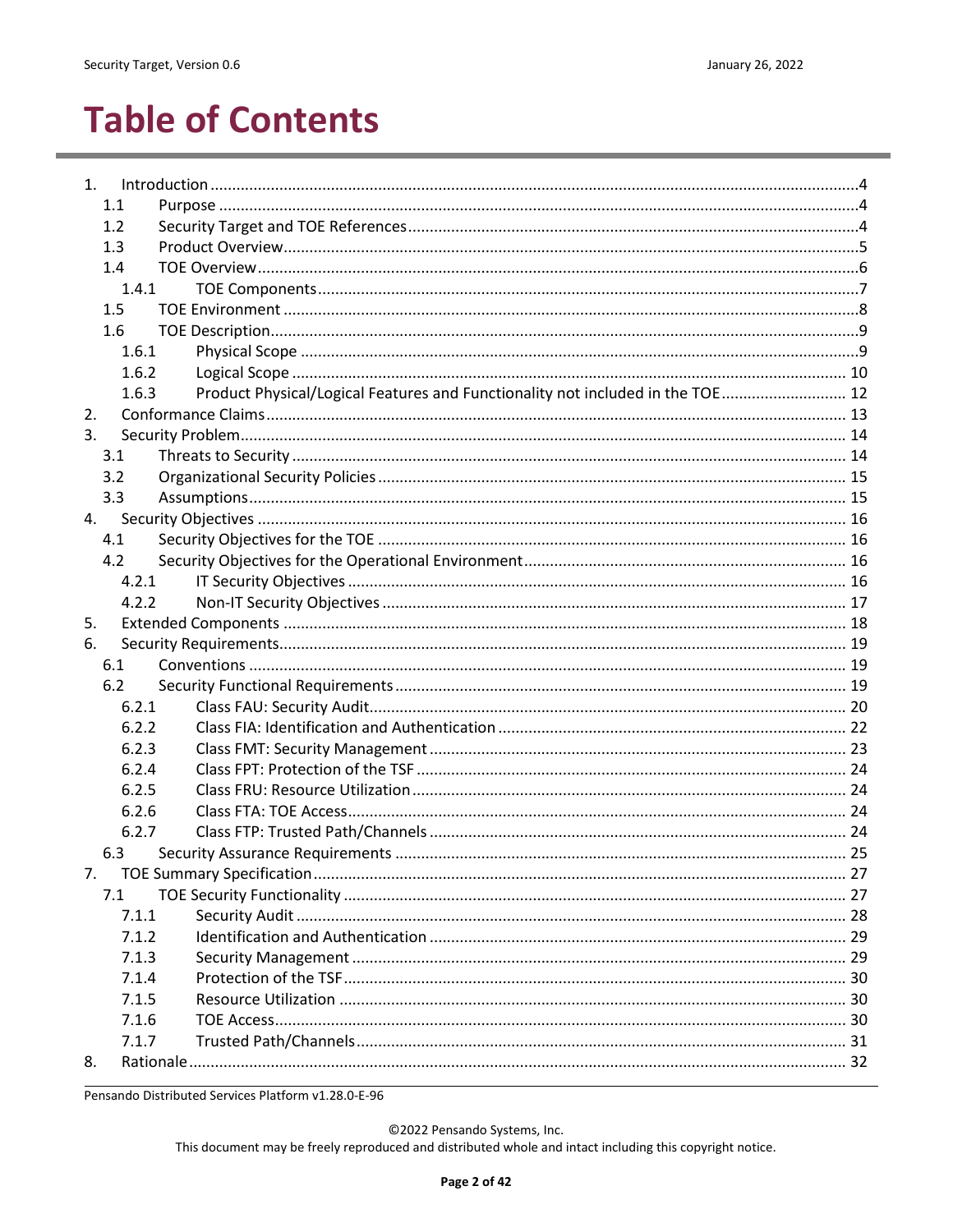| 8.1 |       |  |  |  |
|-----|-------|--|--|--|
| 8.2 |       |  |  |  |
|     | 8.2.1 |  |  |  |
|     | 8.2.2 |  |  |  |
|     | 8.2.3 |  |  |  |
| 8.3 |       |  |  |  |
| 8.4 |       |  |  |  |
| 8.5 |       |  |  |  |
|     | 8.5.1 |  |  |  |
|     | 8.5.2 |  |  |  |
|     | 8.5.3 |  |  |  |
| 9.  |       |  |  |  |

# **List of Figures**

|--|--|

# **List of Tables**

| Table 12 - Mapping of TOE Security Functionality to Security Functional Requirements 27 |  |
|-----------------------------------------------------------------------------------------|--|
|                                                                                         |  |
|                                                                                         |  |
|                                                                                         |  |
|                                                                                         |  |
|                                                                                         |  |
|                                                                                         |  |
|                                                                                         |  |
|                                                                                         |  |
|                                                                                         |  |
|                                                                                         |  |
|                                                                                         |  |
|                                                                                         |  |
|                                                                                         |  |
|                                                                                         |  |
|                                                                                         |  |
|                                                                                         |  |
|                                                                                         |  |
|                                                                                         |  |

Pensando Distributed Services Platform v1.28.0-E-96

©2022 Pensando Systems, Inc.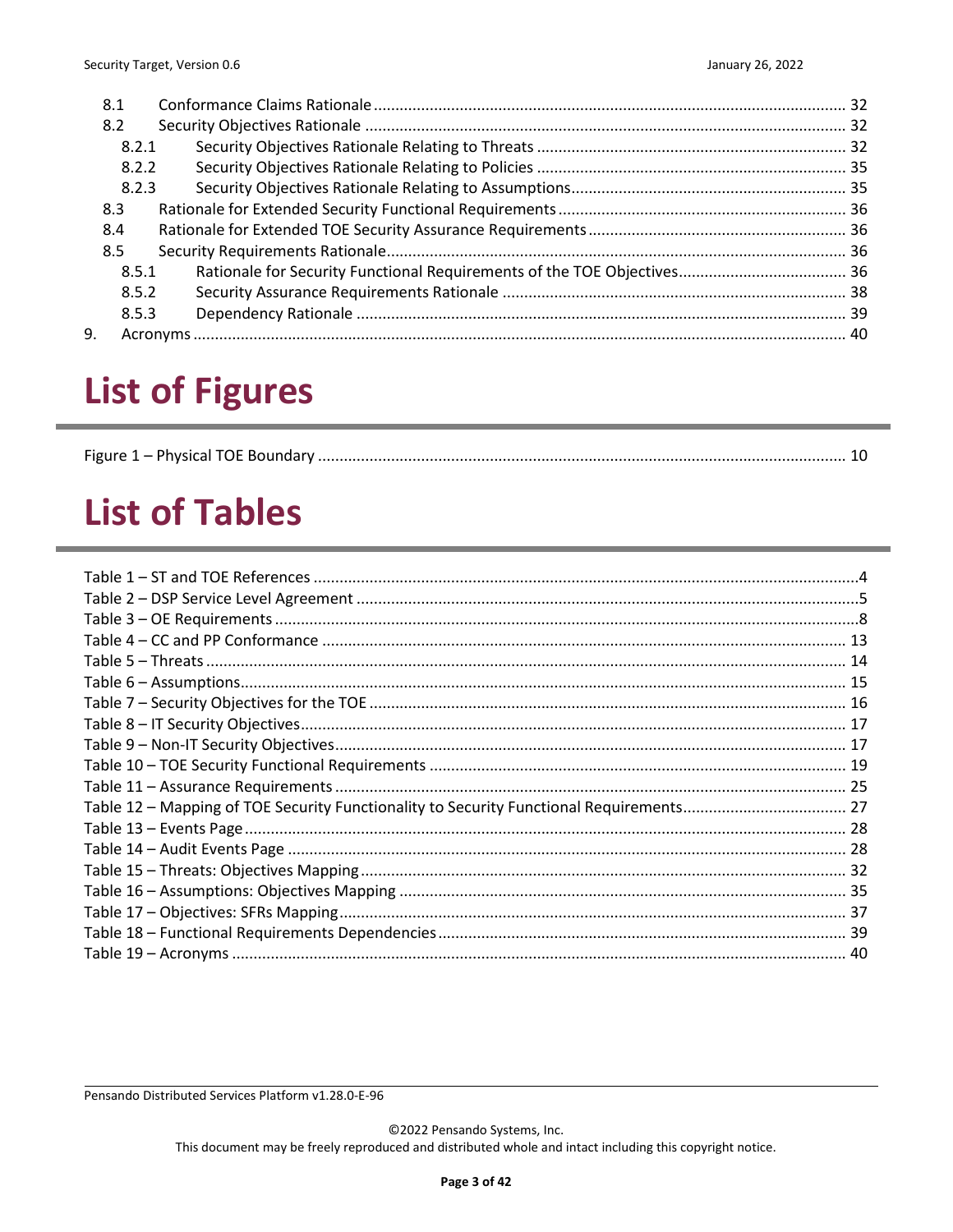# <span id="page-3-0"></span>**1. Introduction**

This section identifies the Security Target (ST), Target of Evaluation (TOE), and the ST organization. The TOE is the Pensando Systems, Inc.'s (Pensando's) Distributed Services Platform (DSP) and will hereafter be referred to as the TOE throughout this document. The TOE is a network traffic security solution that provides observability and orchestration of internal network traffic through its components that include the Distributed Services Card (DSC) firmware v1.28.0-E-96 and Policy and Services Manager (PSM) software v1.28.0-E-96. It provides secure connections between components, customizable observability and metrics charts about the DSC's network traffic, NetFlow/IPFIX<sup>1</sup> streaming, high availability of the PSM cluster, cluster health monitoring/alerting, and a centralized location for managing polices related to the TOE's functionality.

### <span id="page-3-1"></span>**1.1 Purpose**

This ST is divided into nine sections, as follows:

- [Introduction](#page-3-0) (Section [1\)](#page-3-0) Provides a brief summary of the ST contents and describes the organization of other sections within this document. It also provides an overview of the TOE security functionality and describes the physical and logical scope for the TOE as well as the ST and TOE references.
- [Conformance Claims](#page-12-0) (Section [2\)](#page-12-0) Provides the identification of any Common Criteria (CC), Protection Profile (PP), and Evaluation Assurance Level (EAL) package claims. It also identifies whether the ST contains extended security requirements.
- [Security Problem](#page-13-0) (Section [3\)](#page-13-0) Describes the threats, organizational security policies, and assumptions that pertain to the TOE and its environment.
- [Security Objectives](#page-15-0) (Section [4\)](#page-15-0) Identifies the security objectives that are satisfied by the TOE and its environment.
- [Extended Components](#page-17-0) (Section [5\)](#page-17-0) Identifies new components (extended Security Functional Requirements (SFRs) and extended Security Assurance Requirements (SARs)) that are not included in CC Part 2 or CC Part 3.
- [Security Requirements](#page-18-0) (Sectio[n 6\)](#page-18-0) Presents the SFRs and SARs to which the TOE adheres.
- [TOE Summary](#page-26-0) Specification (Section [7\)](#page-26-0) Describes the security functions provided by the TOE that satisfy the SFRs and objectives.
- [Rationale](#page-31-0) (Section [8\)](#page-31-0) Presents the rationale for the security objectives, requirements, and SFR dependencies as to their consistency, completeness, and suitability.
- [Acronyms](#page-39-0) (Section [9\)](#page-39-0) Defines the acronyms used within this ST.

## <span id="page-3-2"></span>**1.2 Security Target and TOE References**

<span id="page-3-3"></span>[Table 1](#page-3-3) below shows the ST and TOE references.

#### **Table 1 – ST and TOE References**

| <b>ST Title</b>   | Pensando Systems, Inc. Distributed Services Platform v1.28.0-E-96 Security Target |
|-------------------|-----------------------------------------------------------------------------------|
| <b>ST Version</b> | Version 0.6                                                                       |

Pensando Distributed Services Platform v1.28.0-E-96 <sup>1</sup> IPFIX - Internet Protocol Flow Information Export

©2022 Pensando Systems, Inc.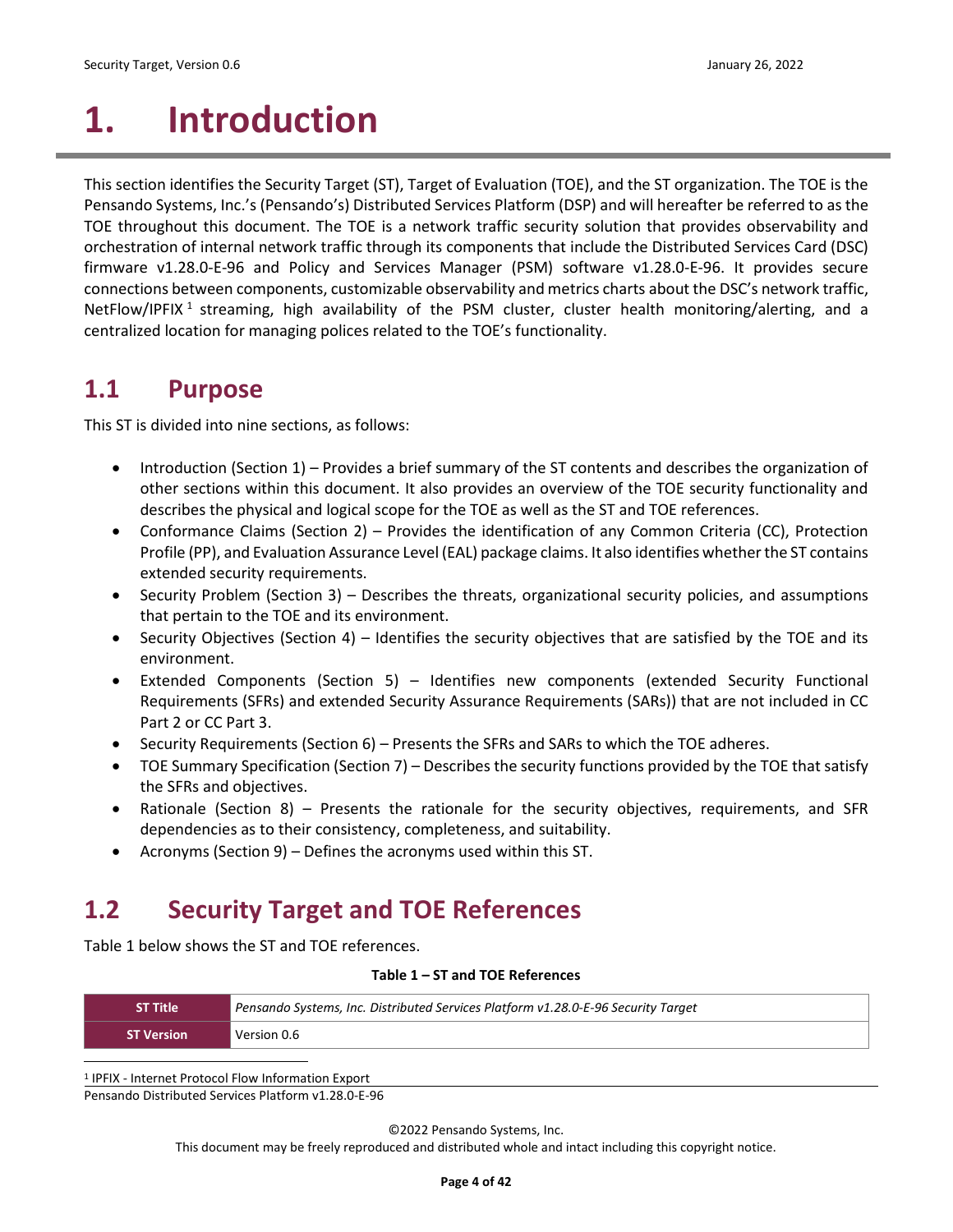| <b>ST Author</b>           | Corsec Security, Inc.                      |
|----------------------------|--------------------------------------------|
| <b>ST Publication Date</b> | 2022-01-26                                 |
| <b>TOE Reference</b>       | Distributed Services Platform v1.28.0-E-96 |

### <span id="page-4-0"></span>**1.3 Product Overview**

The Product Overview provides a high-level description of the product that is the subject of the evaluation. The following section, TOE Overview, will provide the introduction to the parts of the overall product offering that are specifically being evaluated.

Pensando DSP provides network services at an interface level for servers in an enterprise datacenter. The platform consists of DSCs that are installed on each server and a PSM cluster that manages the DSCs from a single point within the datacenter. DSP provides telemetry and analytics, automated updates for DCS policies, host interface security policies, IPFIX exports, and mirror sessions to allow datacenter administrators to see and understand the network traffic at each server. Distributing these network services to each server relieves the bottlenecks at the top-of-rack (TOR) switches and specialized network appliances. DSP is available with the two service level agreements listed in [Table 2](#page-4-1) [below.](#page-4-1)

<span id="page-4-1"></span>

| <b>Distributed Services Platform</b>                                 | <b>Enterprise</b><br>Package | <b>Enterprise</b><br><b>Pro Package</b> |  |
|----------------------------------------------------------------------|------------------------------|-----------------------------------------|--|
| <b>Platform Foundation</b>                                           |                              |                                         |  |
| Driver Performance Offloads (TSO/LSO/LRO Stateless & Checksum, RSS)  | ✓                            | ✓                                       |  |
| Driver Host Utility (penctl)                                         | ✓                            | ✓                                       |  |
| Server Platform Integration (HPE iLO, Smart Update Manager, Oneview) | ✓                            | ✓                                       |  |
| <b>Policy &amp; Services Management &amp; Automation</b>             |                              |                                         |  |
| Pensando Policy and Services Manager (PSM)                           | $\checkmark$                 | ✓                                       |  |
| Highly available microservices-based management cluster              | ✓                            |                                         |  |
| Declarative Model Based REST API                                     | ✓                            | ✓                                       |  |
| Authentication & RBAC with Radius, Active Directory, LDAP            | ✓                            | ✓                                       |  |
| <b>Centralized Policy and Services Provisioning</b>                  | ✓                            | ✓                                       |  |
| <b>Customized Observability &amp; Metrics Charting</b>               | $\checkmark$                 | ✓                                       |  |
| Third Party Orchestration Integration for VMware vCenter®            | ✓                            | ✓                                       |  |
| <b>Flexible Deployment Profiles</b>                                  | ✓                            |                                         |  |
| <b>Observability &amp; Telemetry</b>                                 |                              |                                         |  |
| Bi-directional Mirror Sessions (Port & Flow Based ERSPAN)            |                              | ✓                                       |  |
| Netflow/IPFIX Streaming                                              | ✓                            | ✓                                       |  |
| DSP Cluster Health Status Monitoring & Alerting                      | $\checkmark$                 | ✓                                       |  |
| Traffic Flow Analysis (Flow-Aware Mode)                              | ✓                            |                                         |  |
| Network & Connection State Metrics (Bandwidth, Drops, Resets, CPS)   | ✓                            | ✓                                       |  |

Pensando Distributed Services Platform v1.28.0-E-96

©2022 Pensando Systems, Inc.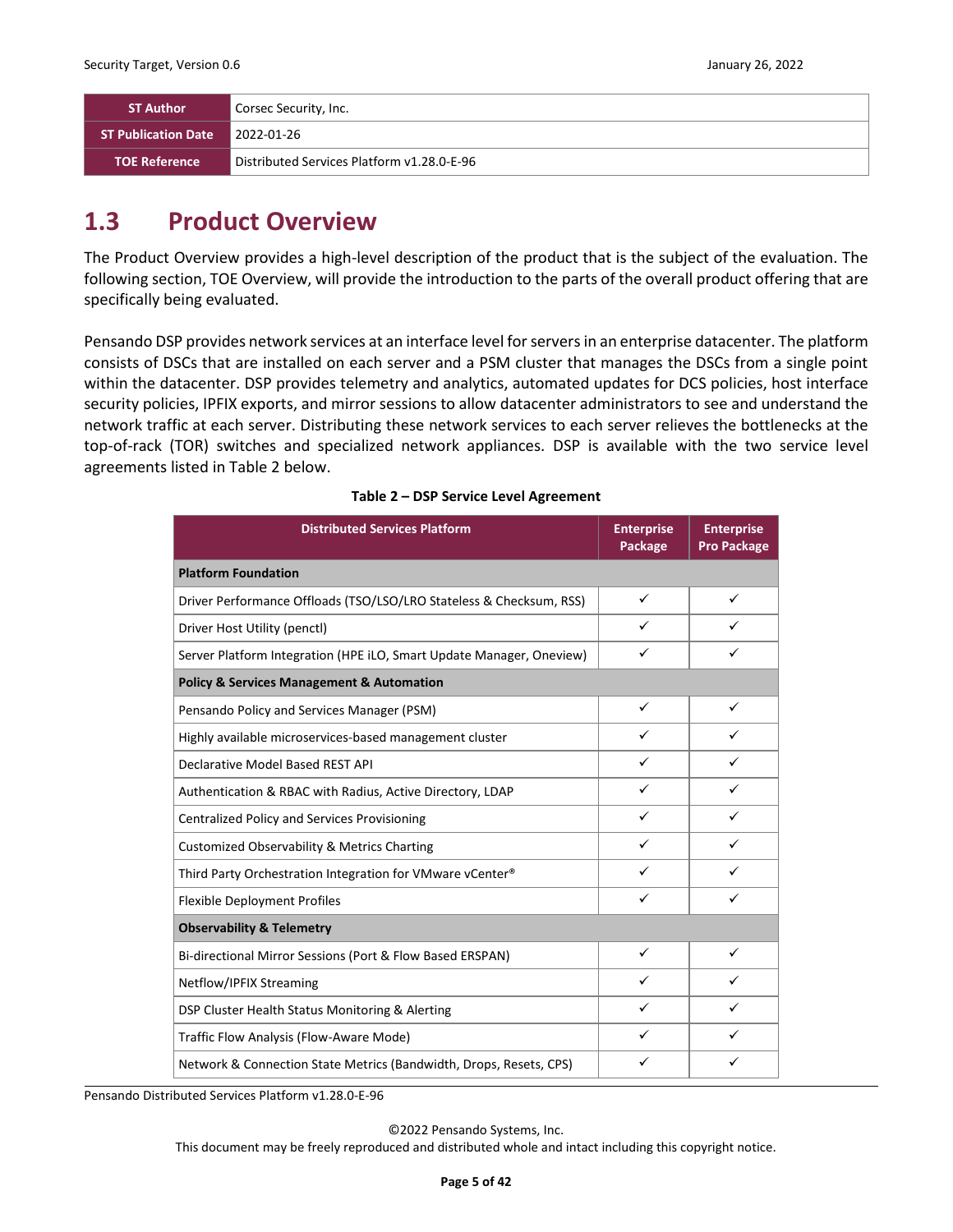| <b>Distributed Services Platform</b>                  | <b>Enterprise</b><br>Package | <b>Enterprise</b><br><b>Pro Package</b> |  |
|-------------------------------------------------------|------------------------------|-----------------------------------------|--|
| Distributed Firewall Visibility & Connection Logging  |                              | ✓                                       |  |
| <b>Security</b>                                       |                              |                                         |  |
| Distributed Firewall (Stateful)                       |                              |                                         |  |
| Application Layer Gateway (ALG)                       |                              |                                         |  |
| DDoS Protection for Workloads & DSC                   |                              |                                         |  |
| Micro-Segmentation for virtualized workloads          |                              | ✓                                       |  |
| <b>Customizable DDoS Protection Firewall Profiles</b> |                              | ✓                                       |  |
| Connection Tracking and Logging To SIEM/Syslog & PSM  |                              | ✓                                       |  |

### <span id="page-5-0"></span>**1.4 TOE Overview**

The TOE Overview summarizes the usage and major security features of the TOE. This section provides a context for the TOE evaluation by identifying the TOE type, describing the TOE, and defining the specific evaluated configuration.

The TOE is a combination of software and firmware that provides functionality related to the "Network and Network-Related Devices and Systems" product category in CC. It is comprised of 3 instances of the PSM node software and multiple instances of DSC firmware. The PSM node software and DSC firmware run on virtual machines (VMs) and DSC hardware in the operating environment (OE), respectively. Both set of these components run on separate server hosts. Se[e Figure 1](#page-9-1) below for a depiction of the TOE deployment.

The TOE has the ability to generate audits for events pertaining to management of alert policies, alert destinations, TOE user accounts, authentication methods, roles, mirror sessions, and DSC hosts. It can also generate audits for non-management activities including authentication, password changes, and node failures. All audits contain the identity of the TOE user that performed the operation that caused an audit if it is applicable. Based on the generated audit events, the TOE can setup rules that will monitor for administrator-defined criteria to send alerts to the syslog server in the OE. These alerts can be used to notify TOE users of potential security violations. The TOE also provides two area for reviewing the audit events generated by the TOE, which are restricted to TOE users with the role of AdminRole or with the All<sup>2</sup> permission. The TOE also utilizes the host's time source to provide reliable timestamps for audit events.

The TOE maintains local account attributes for TOE users that login using the local authentication method. When setting a local password in the TOE, it must meet the TOE's complexity requirements before the TOE will allow it to be saved. The TOE requires TOE users to be authenticated and identified before allowing any actions besides viewing the internal REST<sup>3</sup> API<sup>4</sup> documentation. When authenticating, TOE users may use local or directory-based authentication methods. Passwords being entered into the Web  $UI<sup>5</sup>$  are obscured by using bullets to hide the characters. The TOE also allows TOE users to terminate their own session from the Web UI.

©2022 Pensando Systems, Inc.

 $2$  The All permission is when a role is created with the permissions and actions are set to All in each checkbox.

<sup>3</sup> REST – Representational State Transfer

<sup>4</sup> API – Application Programming Interface

<sup>5</sup> UI – User Interface

Pensando Distributed Services Platform v1.28.0-E-96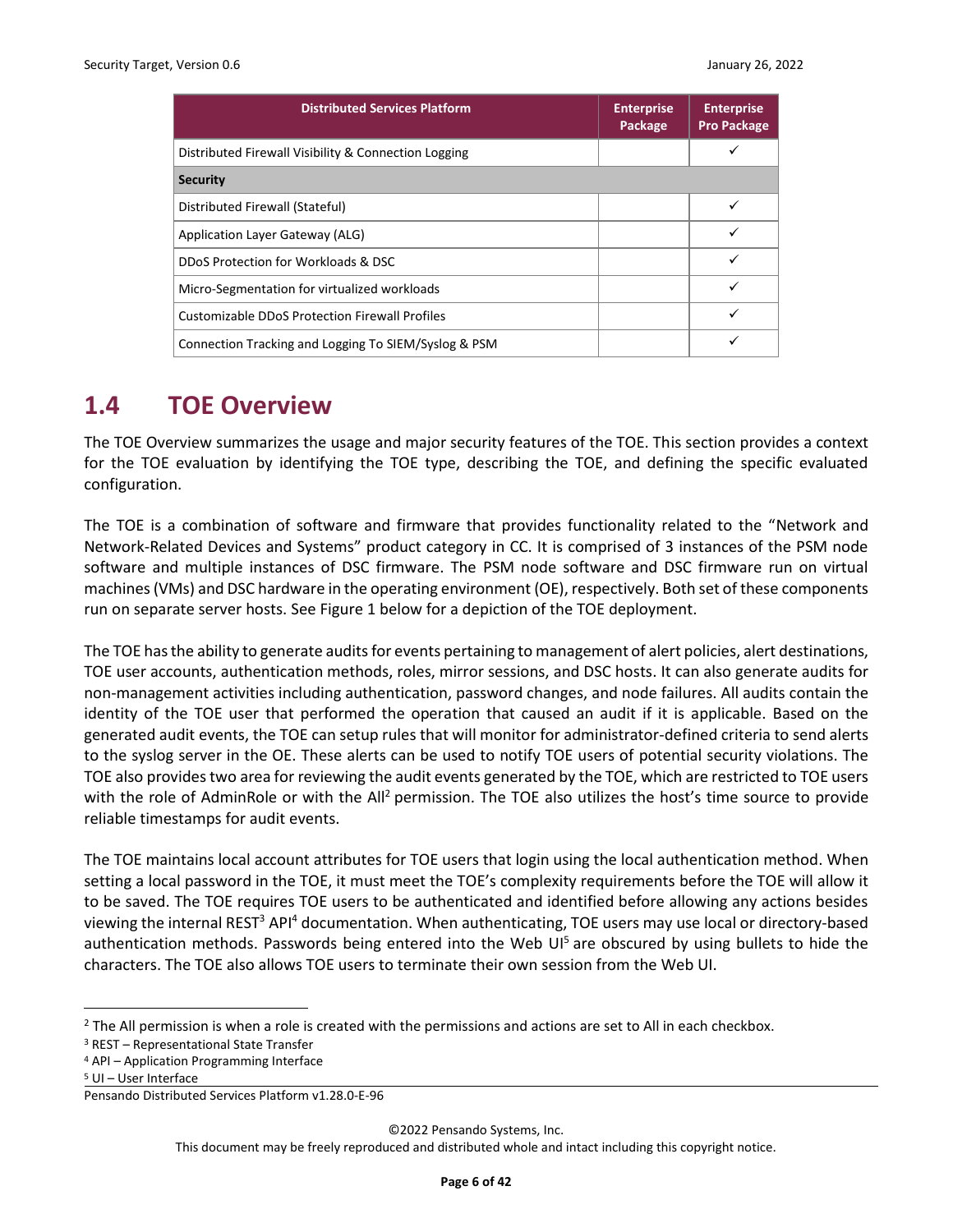The TOE provides multiple areas of management within its interfaces including alert policies, alert destinations, accounts, roles, authentication methods, DSC hosts, and mirrored sessions. The TOE has one predefined role, AdminRole, and can maintain any number of administrator-defined roles. It can also preserve its secure state and will be fully functional in the event of a PSM node fails.

The TOE uses TLS<sup>6</sup> connections between itself, the workstation, and Active Directory (AD) server or OpenLDAP server. All of these connections are setup to protect the transmitted data from modification or disclosure. When communicating to the AD/OpenLDAP server in the operating environment, only the TOE can initiate communication via the trusted channel. When TOE users communicate with the TOE, they must initiate the secure path to the TOE.

## <span id="page-6-0"></span>1.4.1 TOE Components

The TOE consists of multiple copies of DSC firmware and a three-node cluster of the PSM software. The same DSC firmware runs on multiple DSCs that differ in interface type and form factor but can be deployed in any datacenter server. The cards are managed by the PSM cluster via the DSC firmware.

#### **1.4.1.1 Pensando Policy and Services Manager Cluster**

The PSM cluster allows for configuration and delivery of network data and observability policies to Pensando DSCs from a central location. The PSM cluster is delivered as three VMs (duplicates of the same VM) that can be used either in VMware ESXi or KVM<sup>7</sup> to make the high-availability cluster for the TOE. Each node in the PSM cluster runs on a VM. A leader node is elected during the initial configuration and the nodes work in quorum when making decisions. The architecture of the nodes consists of Docker containers and microservices that are controller by Kubernetes.

Accessible to PSM is through either a Web UI or a REST API. Both of these connections are secured using HTTP<sup>8</sup> over TLS. These interfaces provide management of the DSCs and the TOE data. Authentication can be through local or AD/OpenLDAP accounts.

A PSM cluster can manage thousands of DSCs and their firmware. The PSM cluster operates completely out of band and is not in-line with the data path operations for the datacenter. DSCs must be associated with the PSM cluster and the cluster must admit each DSC card.

#### **1.4.1.2 Pensando Distributed Services Card Firmware**

The DSC firmware is installed on a Pensando Capri chip that is available on the Pensando DSC-25 and Pensando DSC-100 cards. The cards are installed in a PCIe<sup>9</sup> slot of a server to provide network services to its host and visibility features to the TOE. The DSC firmware provides telemetry and analytics, mirroring, and IPFIX exports from the server on which they are installed. Each card has a dedicated RJ45 $^{10}$  management port that allows for communications with the PSM cluster. The DSC firmware communicates with the PSM cluster through a TLS channel with mutual authentication.

©2022 Pensando Systems, Inc.

<sup>6</sup> TLS – Transport Layer Security

<sup>7</sup> KVM – Kernel-based Virtual Machine

<sup>8</sup> HTTP – Hypertext Transport Protocol

<sup>9</sup> PCIe – Peripheral Component Interconnect Express

<sup>10</sup> RJ45 – Registered Jack 45

Pensando Distributed Services Platform v1.28.0-E-96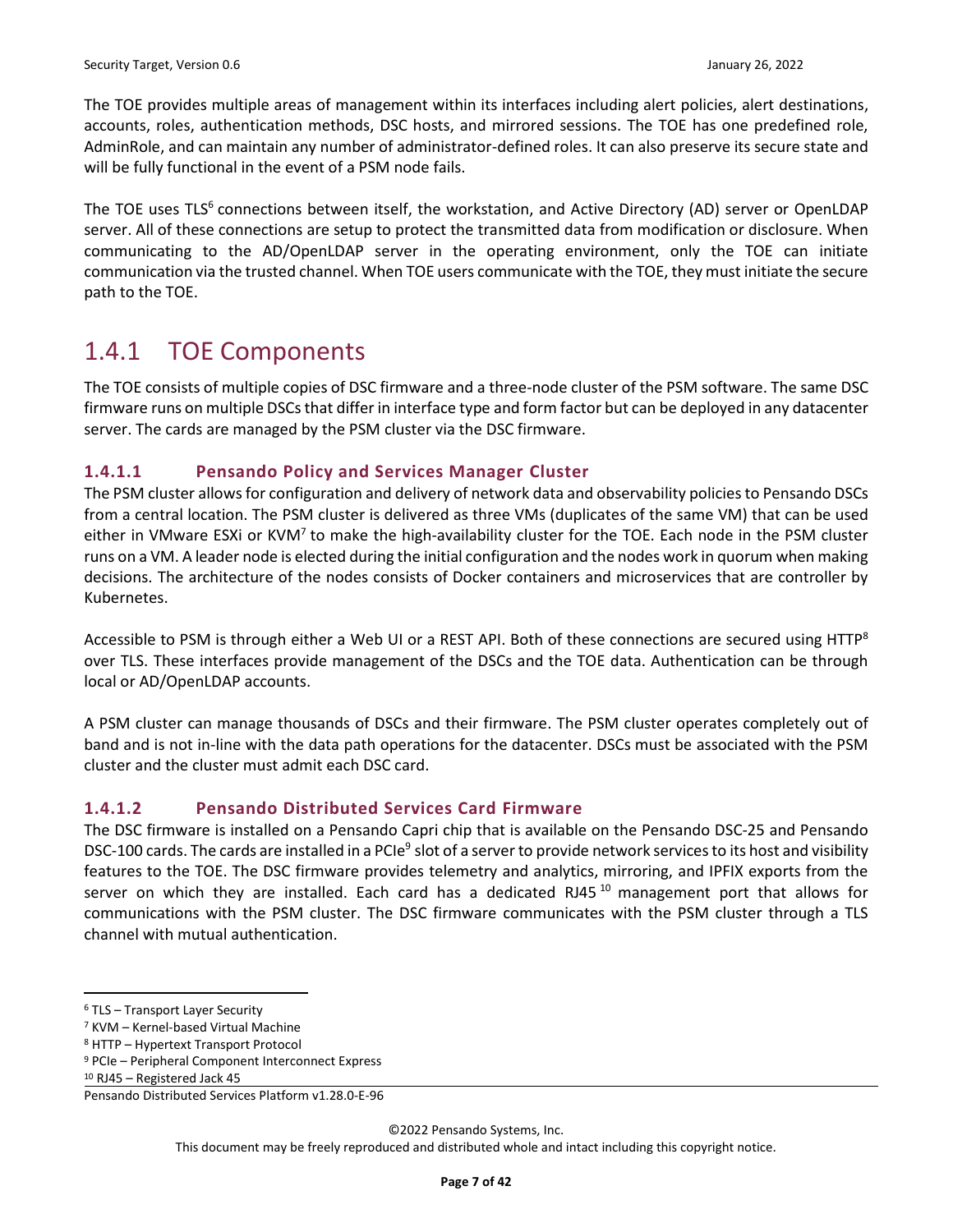## <span id="page-7-0"></span>**1.5 TOE Environment**

The TOE relies on the OE to properly function. [Table 3](#page-7-1) specifies the minimum system requirements for the TOE's OE. To host the PSM node cluster, the OE contains the PMS Host Server running a hypervisor that the three PMS node VMs are loaded onto. To run the DSC Firmware, the OE contains the DSC-25 and DSC-100, which are installed into separate DSC Host Servers.

The TOE also relies on external servers to execute functionality including an NTP $^{11}$  server for time synchronization, an AD or OpenLDAP server for directory-based authentication and resolving expanded group, and a syslog server for receiving alerts.

<span id="page-7-1"></span>TOE users will also be able to manage the TOE from a workstation in the OE that connects to the PSM cluster.

| <b>Category</b>        | <b>Requirement</b>                                                                                                                                                                                                                                                                                                                                                                                                                                                                                                                                                                                                                                                                                                                                                                                                            |
|------------------------|-------------------------------------------------------------------------------------------------------------------------------------------------------------------------------------------------------------------------------------------------------------------------------------------------------------------------------------------------------------------------------------------------------------------------------------------------------------------------------------------------------------------------------------------------------------------------------------------------------------------------------------------------------------------------------------------------------------------------------------------------------------------------------------------------------------------------------|
| <b>PMS Host Server</b> | $CPU^{12} - 2x$ 8-core (minimum configuration)<br>$\bullet$<br>Required to provide a minimum of 16 virtual CPU<br>$\circ$<br>Memory $-64$ GB <sup>13</sup> (minimum configuration)<br>$\bullet$<br>Disk - 250 GB (minimum configuration)<br>$\bullet$<br>This should be provided by an SSD <sup>14</sup> for performance<br>$\circ$<br>400 GB can be allocated for the max configuration<br>$\Omega$<br>Network – $2x$ 1 Gbps <sup>15</sup> ports (for redundancy)<br>$\bullet$<br>Hypervisor - One of the following:<br>$\bullet$<br>VMware ESXi v6.7<br>$\Omega$<br>VMware ESXi v6.5<br>$\Omega$<br>KVM on CentOS 7.6 with QEMU emulator version 2.11.1<br>$\circ$<br>KVM on Red Hat Enterprise Linux 7.6 with QEMU emulator version 2.11.1<br>$\circ$<br>KVM on Ubuntu 18.04 with QEMU emulator version 2.11.1<br>$\Omega$ |
| <b>DSC Host Server</b> | For DSC-25 cards:<br>Any server with a PCIe x8 Gen3 slot<br>$\bullet$<br>For DSC-100 cards:<br>Any server with a PCIe x16 Gen4 slot<br>$\bullet$<br>For both:<br>One of the following systems:<br>$\bullet$<br>VMware ESXi 6.5.0 through 7.0<br>$\circ$<br>Red Hat Enterprise Linux 7.3 through 8.1<br>$\circ$<br>CentOS 7.3 through 8.1<br>$\circ$<br>Ubuntu Server 20.04 or 18.04.03<br>$\circ$<br>Microsoft Windows Server 2019 or 2016<br>$\circ$<br>SUSE Linux Enterprise Server SLES15 (SP 0/1) or SLES12 (SP 4/5)<br>$\circ$<br>The server's hardware must be able to support the installed OS <sup>16</sup> .<br>٠<br>The DSC driver comes on most of the operating systems but must be installed if it is not present.<br>$\bullet$                                                                                  |
| Workstation            | A general-purpose computer with a REST API client and a web browser.                                                                                                                                                                                                                                                                                                                                                                                                                                                                                                                                                                                                                                                                                                                                                          |

#### **Table 3 – OE Requirements**

<sup>11</sup> NTP – Network Time Protocol

<sup>12</sup> CPU – Central Processing Unit

 $13$  GB – Gigabyte

<sup>14</sup> SSD – Solid State Drive

<sup>15</sup> Gbps – Gigabits per second

<sup>16</sup> OS – Operating System

Pensando Distributed Services Platform v1.28.0-E-96

©2022 Pensando Systems, Inc.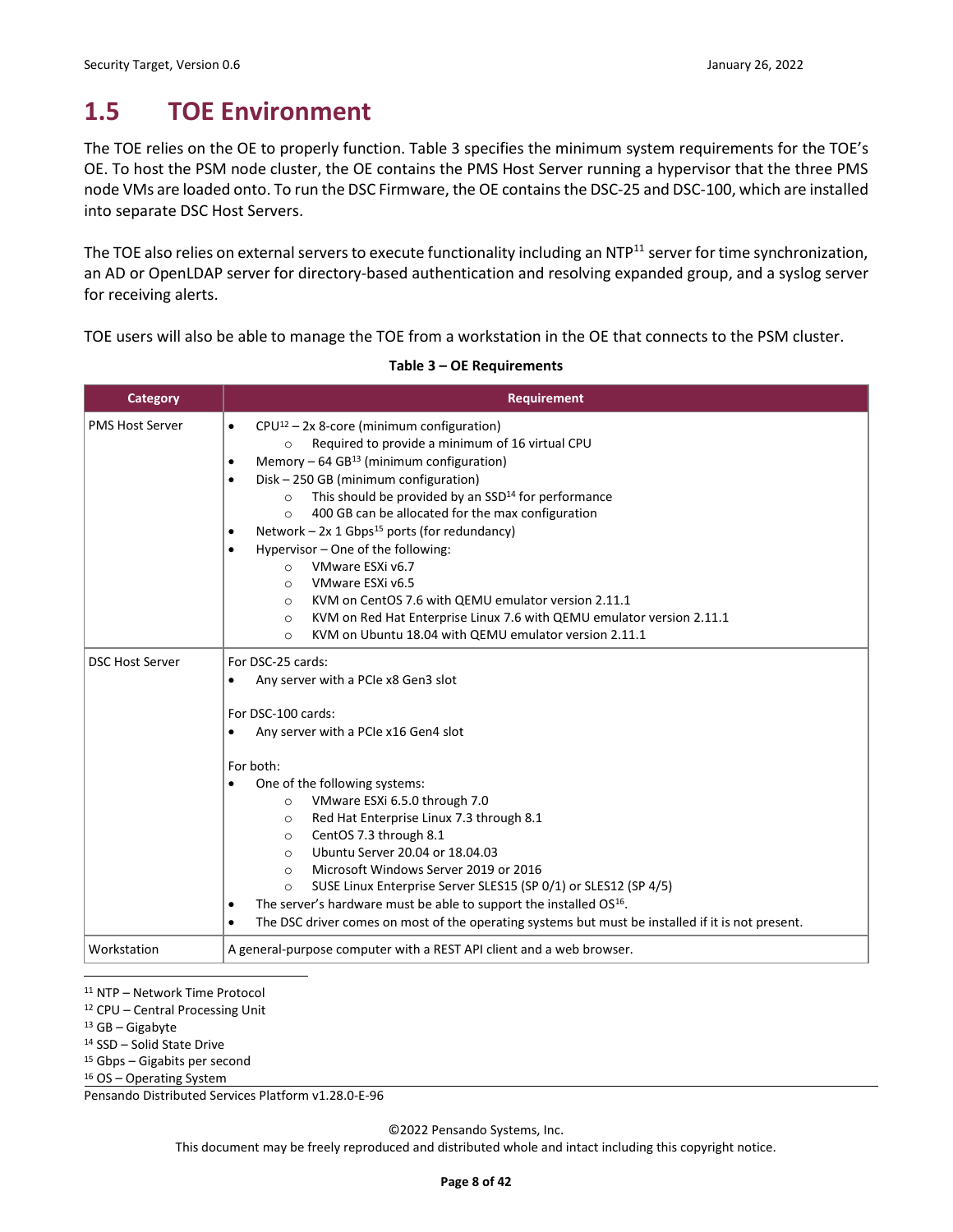| Category                     | <b>Requirement</b>                                                                                                                                                                                                |
|------------------------------|-------------------------------------------------------------------------------------------------------------------------------------------------------------------------------------------------------------------|
| <b>Authentication Server</b> | One of the following servers:<br>A Microsoft Windows Server running Active Directory services.<br>A server capable of running Docker, which will be used to run a containerized version of OpenLDAP.<br>$\bullet$ |
| NTP Server                   | A server running NTPv3 (RFC <sup>17</sup> 1305) or any trusted NTP server like the AD server.                                                                                                                     |
| Syslog Server                | A server running a syslog collector (RFC 5424) to receive alerts.                                                                                                                                                 |

# <span id="page-8-0"></span>**1.6 TOE Description**

This section primarily addresses the physical and logical components of the TOE that are included in the evaluation.

# <span id="page-8-1"></span>1.6.1 Physical Scope

The TOE is a combination of software and firmware that run on VMs and DSCs respectively, which are compliant to the minimum software and hardware requirements as listed in [Table 3.](#page-7-1) The software component running on the VMs is the PSM node software and runs in a three-node cluster. The firmware component is the DSC firmware and runs on each DSC in the OE.

The TOE is installed on server hardware as depicted in [Figure 1](#page-9-1) below. The essential components for the proper operation of the TOE in the evaluated configuration are:

- Pensando Distributed Services Card Firmware v1.28.0-E-96 running on the Capri chip that is attached to the DSC-25 and DSC-100 in the OE on separate servers.
	- o The DSC firmware is packaged in a .tgz file and available for download from the Pensando Support Portal. The DSC firmware is also pre-installed on the DSCs and shipped to customers through thirdparty delivery services.
- Pensando Policy and Services Manager v1.28.0-E-96 running in a three-node cluster on VMs in the OE.
	- $\circ$  The PSM software is pre-installed inside on VMs and are packaged in .tgz files, which are available for download from the Pensando Support Portal.

[Figure 1](#page-9-1) illustrates the physical scope and the physical boundary of the overall solution and ties together all of the components of the TOE.

<sup>17</sup> RFC – Request for Comments

Pensando Distributed Services Platform v1.28.0-E-96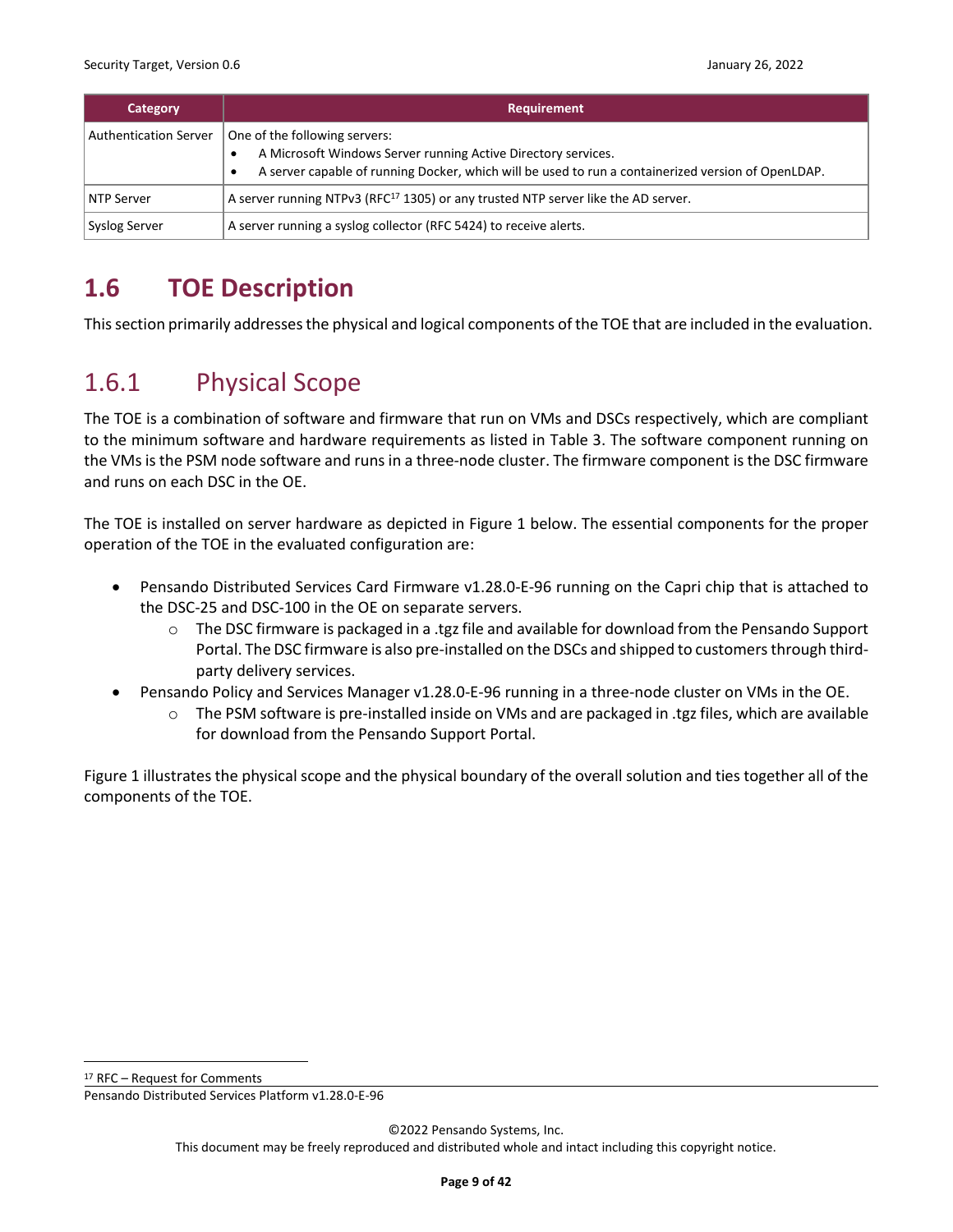

**Figure 1 – Physical TOE Boundary**

#### <span id="page-9-1"></span>**1.6.1.1 Guidance Documentation**

The following PDF<sup>18</sup> formatted guides, that are available for download through the Pensando Support Portal, are required reading and part of the TOE:

- *Pensando Distributed Services Platform, Enterprise Edition Release Notes* Version 1.28.0-E-96 August 2021
- *Pensando Policy and Services Manager, Enterprise Edition User Guide* July 2021
- *Pensando Policy and Services Manager LDAP19 Server Configuration Guide* September 2020
- *Pensando Distributed Services Platform, Enterprise Edition Troubleshooting Guide* August 2021
- *Pensando Policy and Services Manager, Enterprise Edition Design Best Practice* October 2020
- *Pensando Distributed Services Card DSC-25 User Guide for Enterprise Edition* August 2021
- *Pensando Distributed Services Card DSC-100 User Guide for Enterprise Edition* August 2021
- *Pensando Systems, Inc.; Distributed Services Platform v1.28.0-E-96; Guidance Documentation Supplement*; Evaluation Assurance Level (EAL): EAL2+; Document Version: 0.4

## <span id="page-9-0"></span>1.6.2 Logical Scope

The logical boundary of the TOE will be broken down into the following security classes which are further described in sections [6](#page-18-0) and [7](#page-26-0) of this ST. The logical scope also provides the description of the security features of the TOE. The SFRs implemented by the TOE are usefully grouped under the following Security Function Classes:

- Security Audit
- Identification and Authentication
- Security Management
- Protection of the TOE Security Functionality (TSF)
- Resource Utilization
- TOE Access

©2022 Pensando Systems, Inc.

<sup>18</sup> PDF – Portable Document Format

<sup>19</sup> LDAP – Lightweight Directory Access Protocol

Pensando Distributed Services Platform v1.28.0-E-96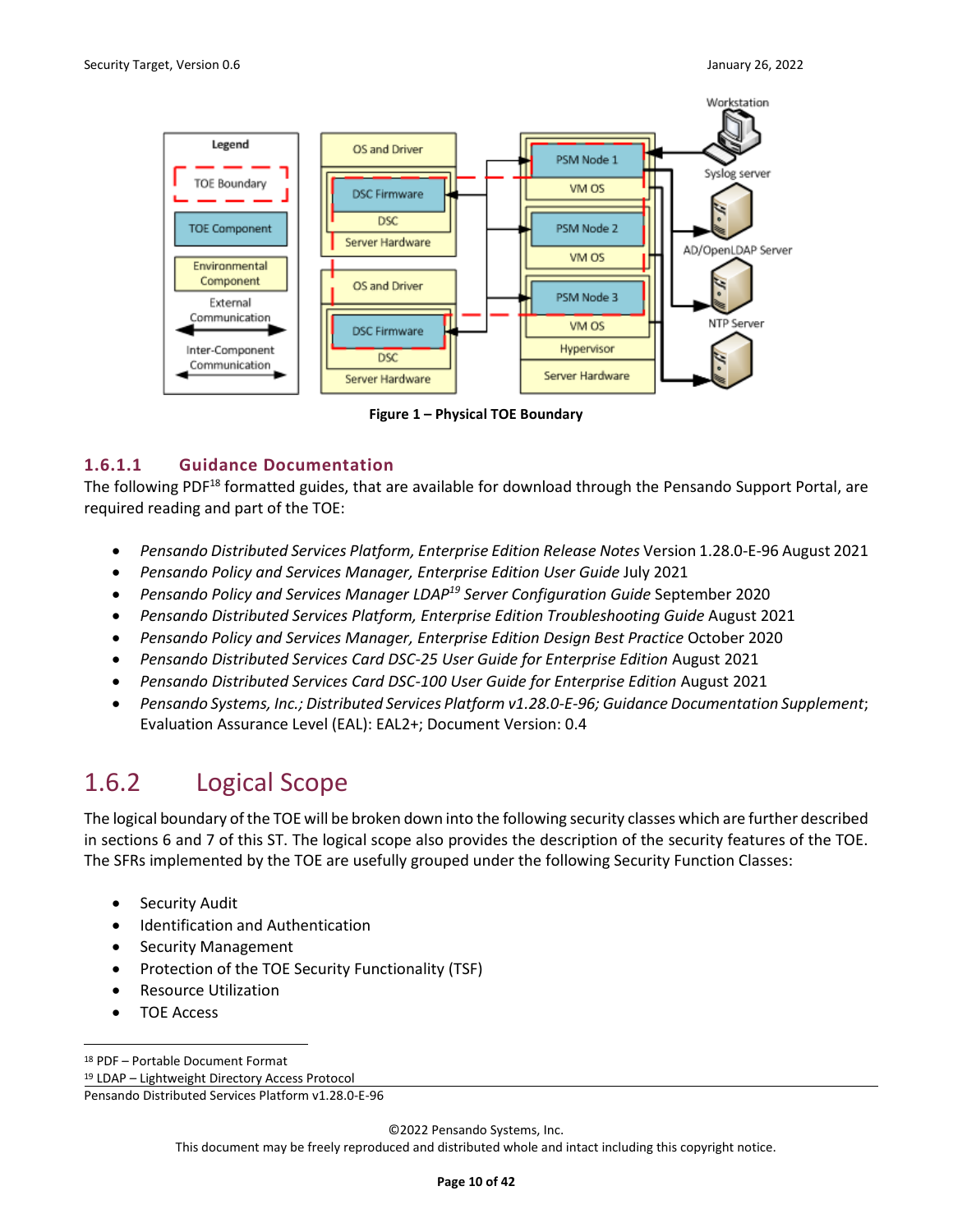#### • Trusted Path/Channel

#### **1.6.2.1 Security Audit**

The TOE generates audit records for startup and shutdown of audit functions, authentication, password changes, node failures, and management operations. It is able to associate audit records with the TOE user that caused the audited event. Audit records are presented in a human-readable manner and are only viewable if the account has the AdminRole assigned to it or a role with the All permission assigned to it. While viewing the audit records, the TOE user can order the rows by the values in the Time column.

The TOE will also monitor audit events for administrator-defined criteria and send an alert to a syslog server once the criteria is met.

#### **1.6.2.2 Identification and Authentication**

The TOE maintains the following security attributes for each local account: full name, email, roles, login name, password, and authentication type. When setting a password, the TOE will also enforce its password complexity rules. When typing a password, the TOE obfuscates the characters using the bullet character.

The TOE requires authentication and identification before any action can be taken within the TOE except for viewing the internal REST API documentation. When authenticating to the TOE, TOE users can use one of the following authentication methods: local and directory-based authentication.

#### **1.6.2.3 Security Management**

The TOE provides management functions for security-related functionality including the management of alert policies, alert destinations, accounts, roles, authentication methods, mirror sessions, and DSC hosts. The TOE had the default AdminRole when first setup but is capable of maintaining any administrator-defined role created by the TOE users.

#### **1.6.2.4 Protection of the TSF**

The TOE preserves a secure state when a PSM node fails. While a node is down, the TOE still provides all of its functionality. The TOE provides reliable timestamps by utilizes the system's time, which is synchronized to an NTP server.

#### **1.6.2.5 Resource Utilization**

The TOE ensures that it provides all of its functionality while a PSM node has failed.

#### **1.6.2.6 TOE Access**

While using the TOE's Web UI, TOE users have an option to terminate their own session by clicking on the sign out link.

#### **1.6.2.7 Trusted Path/Channel**

The TOE provides trusted channels between itself and the AD/OpenLDAP server in the OE using TLS connections. The TOE also provides trusted paths between itself and remote TOE users using TLS connections to secure authentication and all TSF-related activities.

Pensando Distributed Services Platform v1.28.0-E-96

©2022 Pensando Systems, Inc.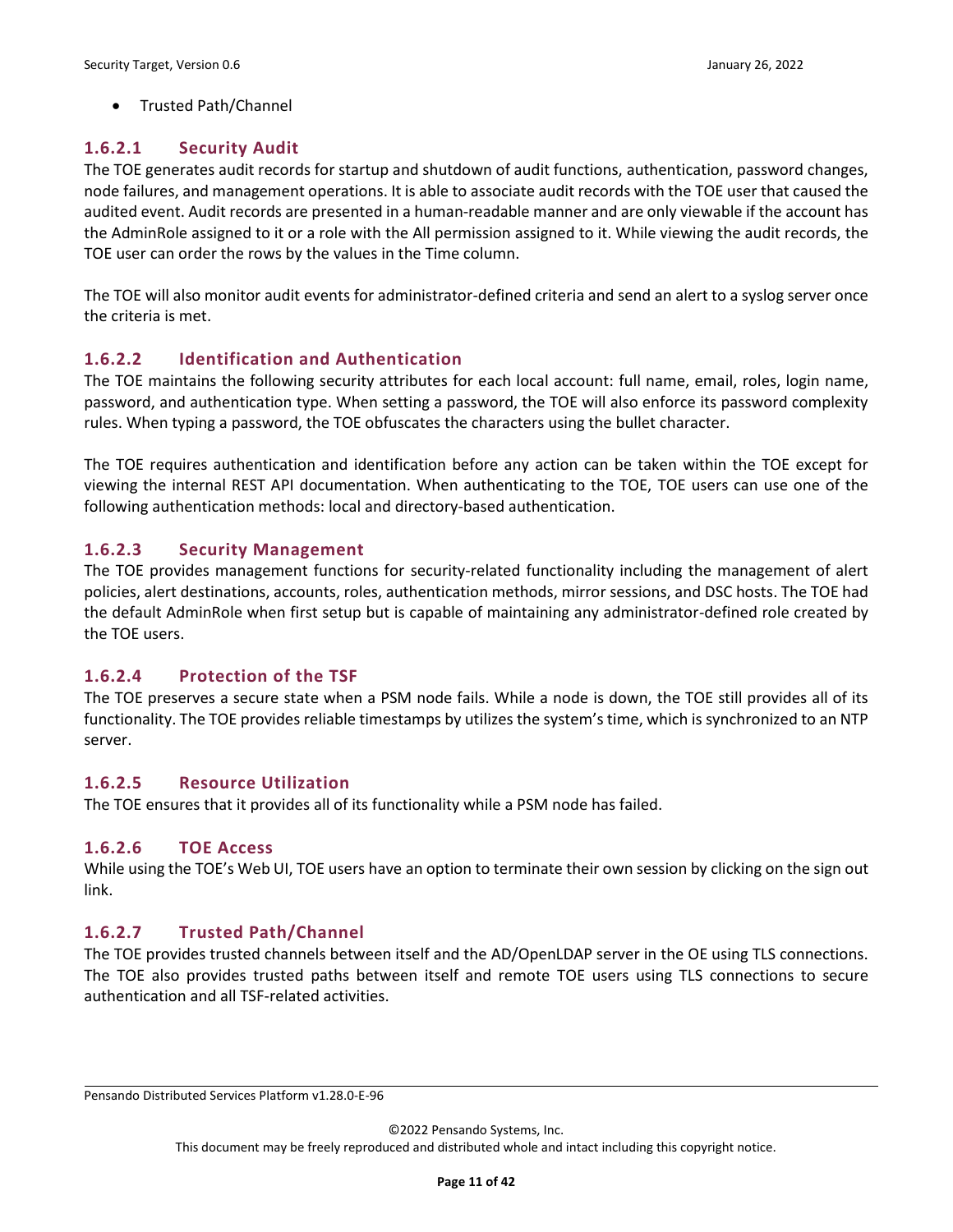# <span id="page-11-0"></span>1.6.3 Product Physical/Logical Features and Functionality not included in the TOE

Features and/or Functionality that are not part of the evaluated configuration of the TOE are:

- Functionality provided by the DSC driver on the host's OS
- Functionality that is covered by only the Enterprise Pro service level agreement
- $\bullet$  RADIUS<sup>20</sup> authentication

<sup>20</sup> RADIUS – Remote Authentication Dial-In User Service

Pensando Distributed Services Platform v1.28.0-E-96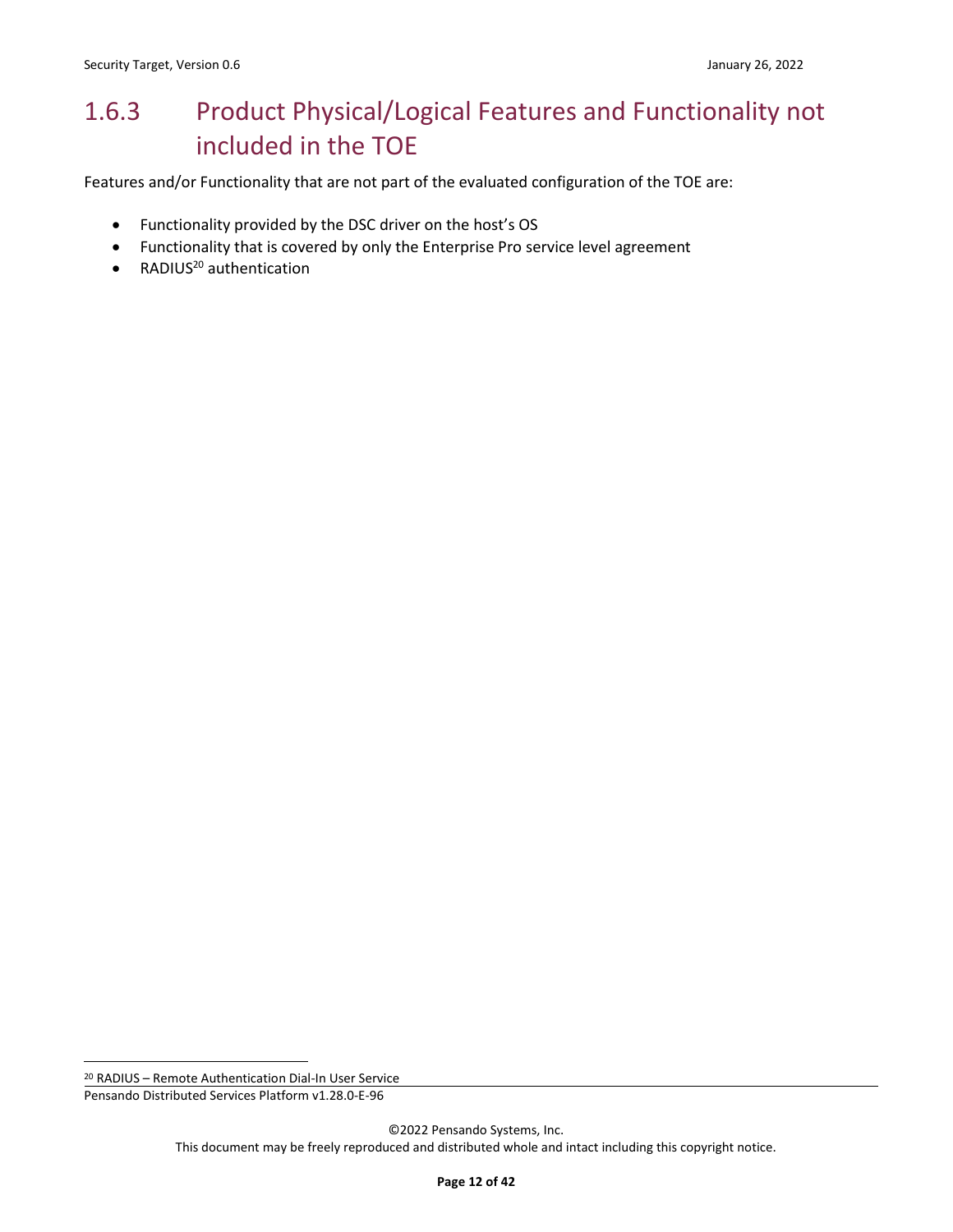# <span id="page-12-0"></span>**2. Conformance Claims**

This section and [Table 4](#page-12-1) provide the identification for any CC, PP, and EAL package conformance claims. Rationale is provided for any extensions or augmentations to the conformance claims. Rationale for CC and PP conformance claims can be found in Sectio[n 8.1.](#page-31-1)

#### **Table 4 – CC and PP Conformance**

<span id="page-12-1"></span>

| <b>Common Criteria (CC)</b><br><b>Identification and</b><br>Conformance | Common Criteria for Information Technology Security Evaluation, Version 3.1, Revision 5, April 2017; CC<br>Part 2 conformant; CC Part 3 conformant; PP claim (none); Parts 2 and 3 Interpretations of the CEM <sup>21</sup> as<br>of 2020-12-04 were reviewed, and no interpretations apply to the claims made in this ST. |
|-------------------------------------------------------------------------|----------------------------------------------------------------------------------------------------------------------------------------------------------------------------------------------------------------------------------------------------------------------------------------------------------------------------|
| <b>PP Identification</b>                                                | None                                                                                                                                                                                                                                                                                                                       |
| <b>Evaluation Assurance Level</b>                                       | <b>EAL2+ augmented with Flaw Remediation (ALC FLR.2)</b>                                                                                                                                                                                                                                                                   |

<sup>21</sup> CEM – Common Evaluation Methodology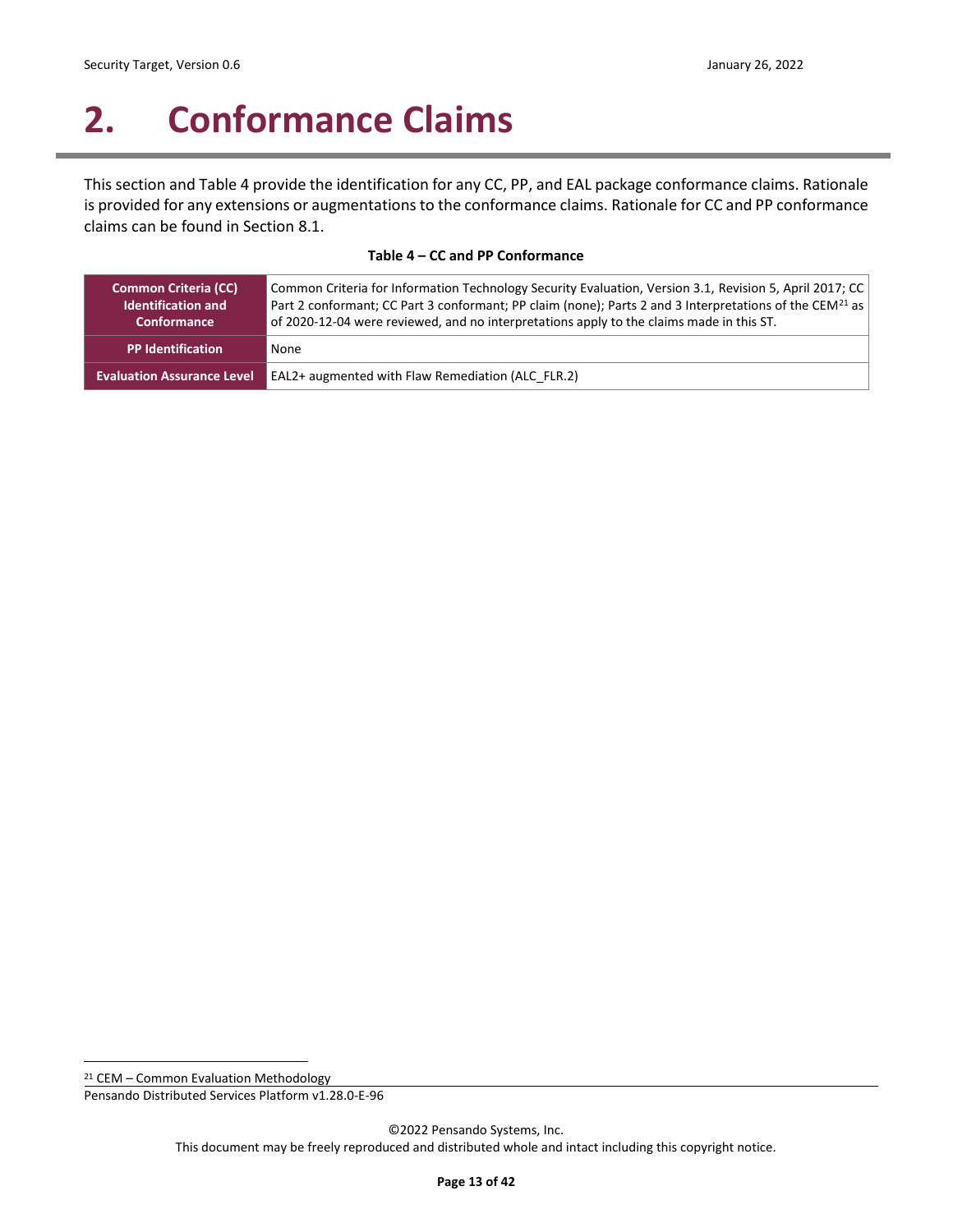# <span id="page-13-0"></span>**3. Security Problem**

This section describes the security aspects of the environment in which the TOE will be used and the manner in which the TOE is expected to be employed. It provides the statement of the TOE security environment, which identifies and explains all:

- Known and presumed threats countered by either the TOE or by the security environment
- Organizational security policies to which the TOE must comply
- Assumptions about the secure usage of the TOE, including physical, personnel, and connectivity aspects

## <span id="page-13-1"></span>**3.1 Threats to Security**

This section identifies the threats to the  $IT<sup>22</sup>$  assets against which protection is required by the TOE or by the security environment. The threat agents are divided into two categories:

- Attackers who are not TOE users: They have public knowledge of how the TOE operates and are assumed to possess a low skill level, limited resources to alter TOE configuration settings or parameters, and no physical access to the TOE.
- TOE users: They have extensive knowledge of how the TOE operates and are assumed to possess a high skill level, moderate resources to alter TOE configuration settings or parameters, and physical access to the TOE. (TOE users are, however, assumed not to be willfully hostile to the TOE.)

Both are assumed to have a low level of motivation. The IT assets requiring protection are the TSF and user data saved on or transitioning through the TOE and the hosts on the protected network. Removal, diminution, and mitigation of the threats are through the objectives identified in Sectio[n 4](#page-15-0) [Security Objectives.](#page-15-0) [Table 5](#page-13-2) below lists the applicable threats.

<span id="page-13-2"></span>

| <b>Name</b>        | <b>Description</b>                                                                                                                                   |
|--------------------|------------------------------------------------------------------------------------------------------------------------------------------------------|
| <b>T.CONFIG</b>    | A TOE user or attacker could improperly gain access to TSF data if the product is misconfigured or does not enforce<br>proper roles and permissions. |
| T.CRITICAL FAILURE | A TOE user or attacker could corrupt the TOE to cause a critical failure that prevents TOE users from being able to<br>access TOE functionality.     |
| T.INTERCEPT        | A TOE user or attacker may be able to view or modify data that is transmitted between the TOE and a remote<br>authorized external entity.            |
| T.MASQUERADE       | A TOE user or attacker may masquerade as another entity in order to gain unauthorized access to data or TOE<br>resources.                            |
| T.NO AUDIT         | A TOE user or attacker may perform security-relevant operations on the TOE without being held accountable for<br>them.                               |
| T.TAMPERING        | A TOE user or attacker may be able to bypass the TOE's security mechanisms without being detected by tampering<br>with the TOE or TOE environment.   |

#### **Table 5 – Threats**

 $22$  IT – Information Technology

Pensando Distributed Services Platform v1.28.0-E-96

©2022 Pensando Systems, Inc.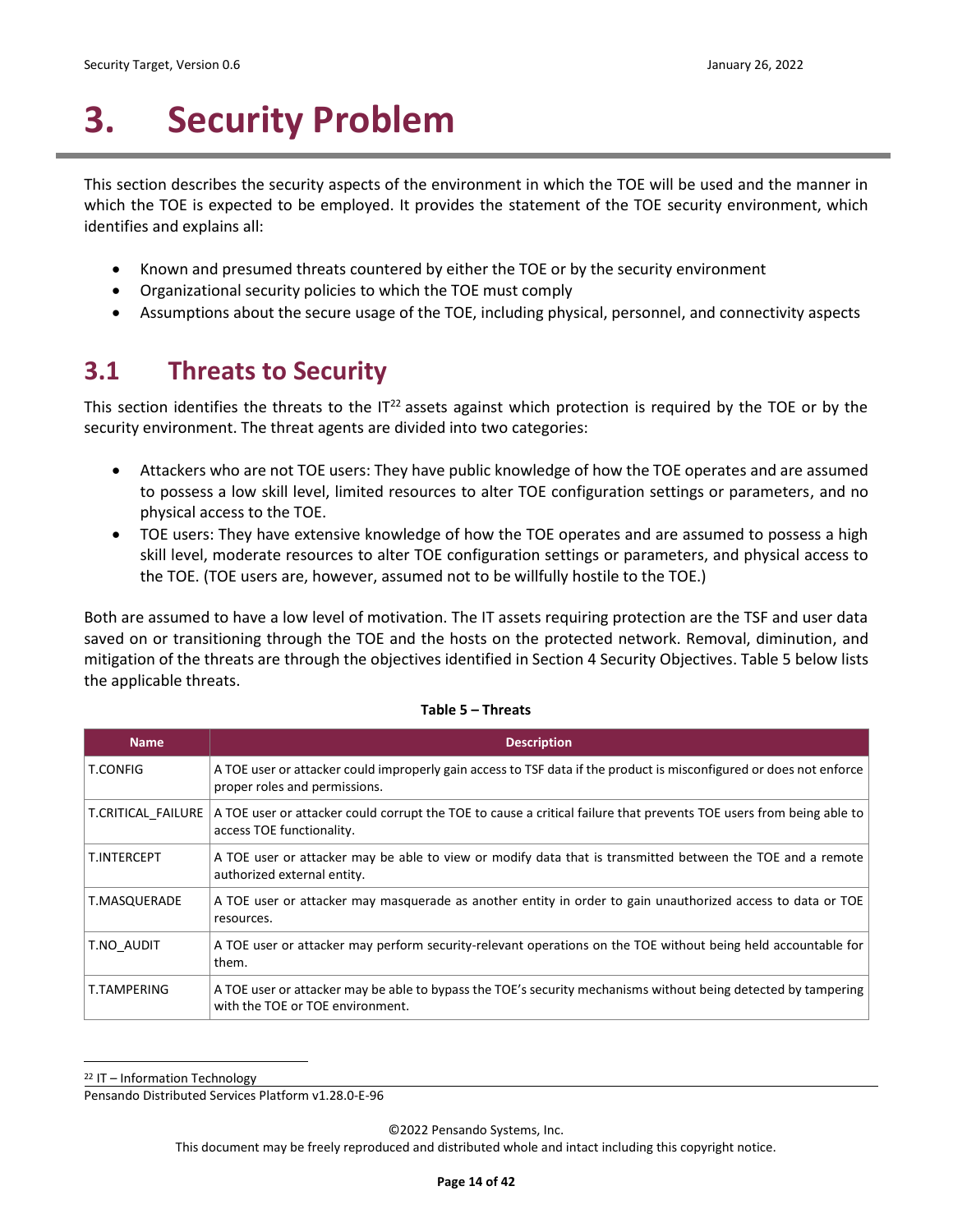| <b>Name</b>    | <b>Description</b>                                                                                                                |
|----------------|-----------------------------------------------------------------------------------------------------------------------------------|
| T.UNAUTHORIZED | $\vert$ A TOE user or attacker may gain access to security data stored on the TOE, even though the user is not authorized $\vert$ |
|                | in accordance with the TOE security policy.                                                                                       |

# <span id="page-14-0"></span>**3.2 Organizational Security Policies**

An Organizational Security Policy (OSP) is a set of security rules, procedures, or guidelines imposed by an organization on the operational environment of the TOE. There are no OSPs defined for this Security Target.

### <span id="page-14-1"></span>**3.3 Assumptions**

This section describes the security aspects of the intended environment for the evaluated TOE. The operational environment must be managed in accordance with assurance requirement documentation for delivery, operation, and user guidance[. Table 6](#page-14-2) lists the specific conditions that are required to ensure the security of the TOE and are assumed to exist in an environment where this TOE is employed.

### <span id="page-14-2"></span>**Name Description** A.INSTALL The TOE is installed on the appropriate, dedicated hardware and operating system. A.NETCON The TOE environment provides the network connectivity required to allow the TOE to provide secure network connections. A.TIMESTAMP The TOE's OE must provide a connection to an NTP server so the TOE can create reliable timestamps. A.PROTECT The TOE will be protected from unauthorized modification. The TOE and OE components are located within a controlled access facility. A.NOEVIL | There are one or more competent TOE users assigned to manage the TOE, its OE, and the security of the information it contains. The TOE users are non-hostile, appropriately trained, and follow all guidance.

#### **Table 6 – Assumptions**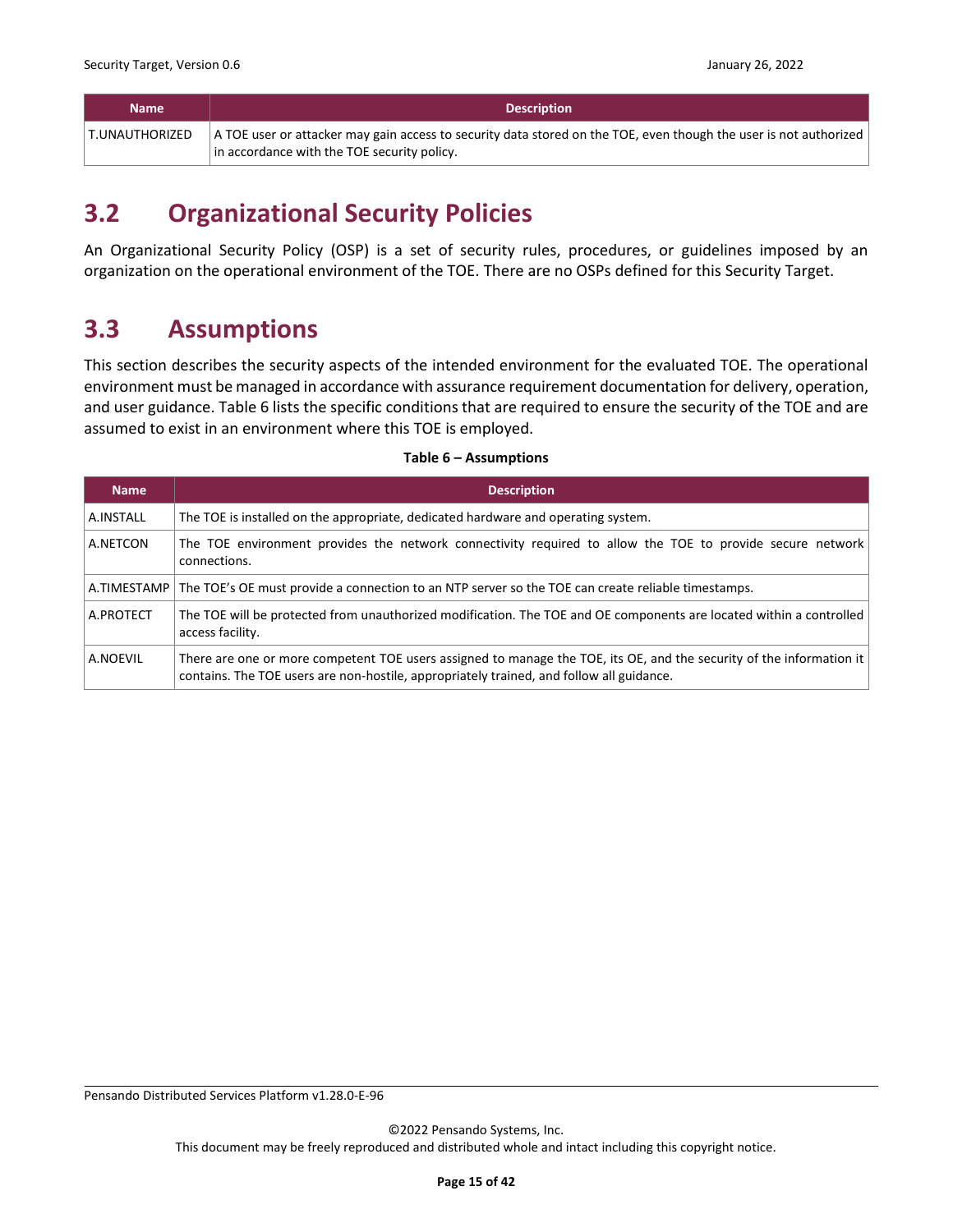# <span id="page-15-0"></span>**4. Security Objectives**

Security objectives are concise, abstract statements of the intended solution to the problem defined by the security problem definition (see Section [3\)](#page-13-0). The set of security objectives for a TOE form a high-level solution to the security problem. This high-level solution is divided into two part-wise solutions: the security objectives for the TOE, and the security objectives for the TOE's operational environment. This section identifies the security objectives for the TOE and its supporting environment.

# <span id="page-15-1"></span>**4.1 Security Objectives for the TOE**

<span id="page-15-4"></span>The specific security objectives for the TOE are listed in [Table 7](#page-15-4) below.

| <b>Name</b>       | <b>Description</b>                                                                                                                                                                                                                                                                                                                                                                                           |
|-------------------|--------------------------------------------------------------------------------------------------------------------------------------------------------------------------------------------------------------------------------------------------------------------------------------------------------------------------------------------------------------------------------------------------------------|
| O.AUDIT GEN       | The TOE must record events of security relevance at the "not specified level" of audit and associate TOE users to<br>audit records when applicable. The TOE must record the resulting actions for security-related management,<br>authentication, password changes, and node failures. When recording audit events, the TOE must use a reliable<br>timestamp.                                                |
| O.AUDIT REVIEW    | The TOE must provide the authorized TOE users with the ability to review the audit trail in a human-legible format.<br>The TOE must also allow TOE users to order the records based on date and time.                                                                                                                                                                                                        |
| O.AUDIT ALERT     | The TOE must provide functionality to manage rules for monitoring audit events and sending an alert based on<br>those rules.                                                                                                                                                                                                                                                                                 |
| O.AUTH_ATTRIBUTES | The TOE must be able to maintain security attributes related to TOE users and their accounts. Passwords saved by<br>the TOE must also pass a complexity check before being saved.                                                                                                                                                                                                                            |
| O.LOGIN           | The TOE must be able to identify and authenticate users prior to allowing access to TOE and its data except for<br>noted areas. When authenticating, the TOE must be able to accept local or AD/OpenLDAP accounts. The TOE must<br>also obscure passwords that are entered into its graphical interfaces. After logging in, the TOE must provide the<br>TOE user with a method of terminating their session. |
| O.MANAGEMENT      | The TOE must include a set of functions that allow efficient management of its functions and data, ensuring that<br>TOE users with the appropriate roles and only those TOE users, may exercise such control.                                                                                                                                                                                                |
| O.FAIL SECURE     | The TOE must preserve a secure state and provide all of its functions in the event of a node failure without loss of<br>data or functionality.                                                                                                                                                                                                                                                               |
| O.SECURE COMMS    | The TOE must provide protected communications for TOE users and AD/OpenLDAP server for access to and from<br>the TOE.                                                                                                                                                                                                                                                                                        |

#### **Table 7 – Security Objectives for the TOE**

# <span id="page-15-2"></span>**4.2 Security Objectives for the Operational Environment**

This section describes the environmental objectives.

# <span id="page-15-3"></span>4.2.1 IT Security Objectives

[Table 8](#page-16-1) below lists the IT security objectives that are to be satisfied by the environment.

Pensando Distributed Services Platform v1.28.0-E-96

©2022 Pensando Systems, Inc.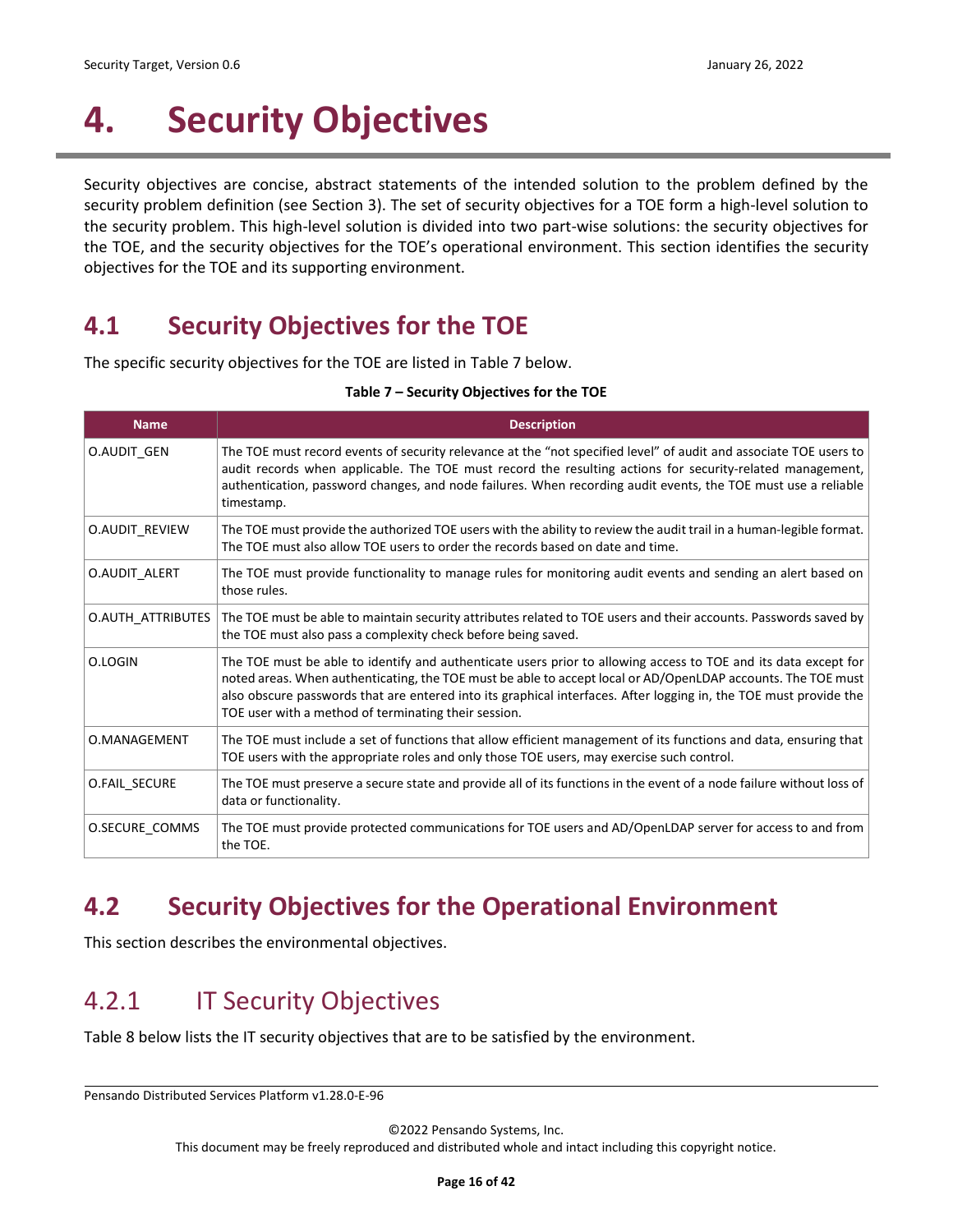#### **Table 8 – IT Security Objectives**

<span id="page-16-1"></span>

| <b>Name</b> | <b>Description</b>                                                                                                                         |  |
|-------------|--------------------------------------------------------------------------------------------------------------------------------------------|--|
| OE.TIME     | The TOE environment must provide a connection to the NTP server so the TOE can provide a reliable timestamp.                               |  |
| OE.PROTECT  | The TOE environment must protect itself and the TOE from external interference or tampering.                                               |  |
| OE.PLATFORM | The DSC host hardware and PSM OS must support all required TOE functions.                                                                  |  |
| OE.TRAFFIC  | The TOE environment must be implemented such that the TOE is appropriately located within the network to perform<br>its intended function. |  |

# <span id="page-16-0"></span>4.2.2 Non-IT Security Objectives

[Table 9](#page-16-2) below lists the non-IT environment security objectives that are to be satisfied without imposing technical requirements on the TOE. That is, they will not require the implementation of functions in the TOE hardware and/or software. Thus, they will be satisfied largely through application of procedural or administrative measures.

#### **Table 9 – Non-IT Security Objectives**

<span id="page-16-2"></span>

| <b>Name</b>  | <b>Description</b>                                                                                                                                                                                                                                                                                                                                |
|--------------|---------------------------------------------------------------------------------------------------------------------------------------------------------------------------------------------------------------------------------------------------------------------------------------------------------------------------------------------------|
| NOE.MANAGE   | Sites deploying the TOE will provide competent, non-hostile TOE administrators who are appropriately trained and<br>follow all administrator guidance. TOE administrators will ensure the system is used securely.                                                                                                                                |
| NOE.PHYSICAL | The TOE and its required OE components must be located in a physically secured room or data center with the<br>appropriate level of physical access control and physical protections (e.g., badge access, fire control, locks, alarms, etc.).<br>The physical environment must be suitable for supporting a computing device in a secure setting. |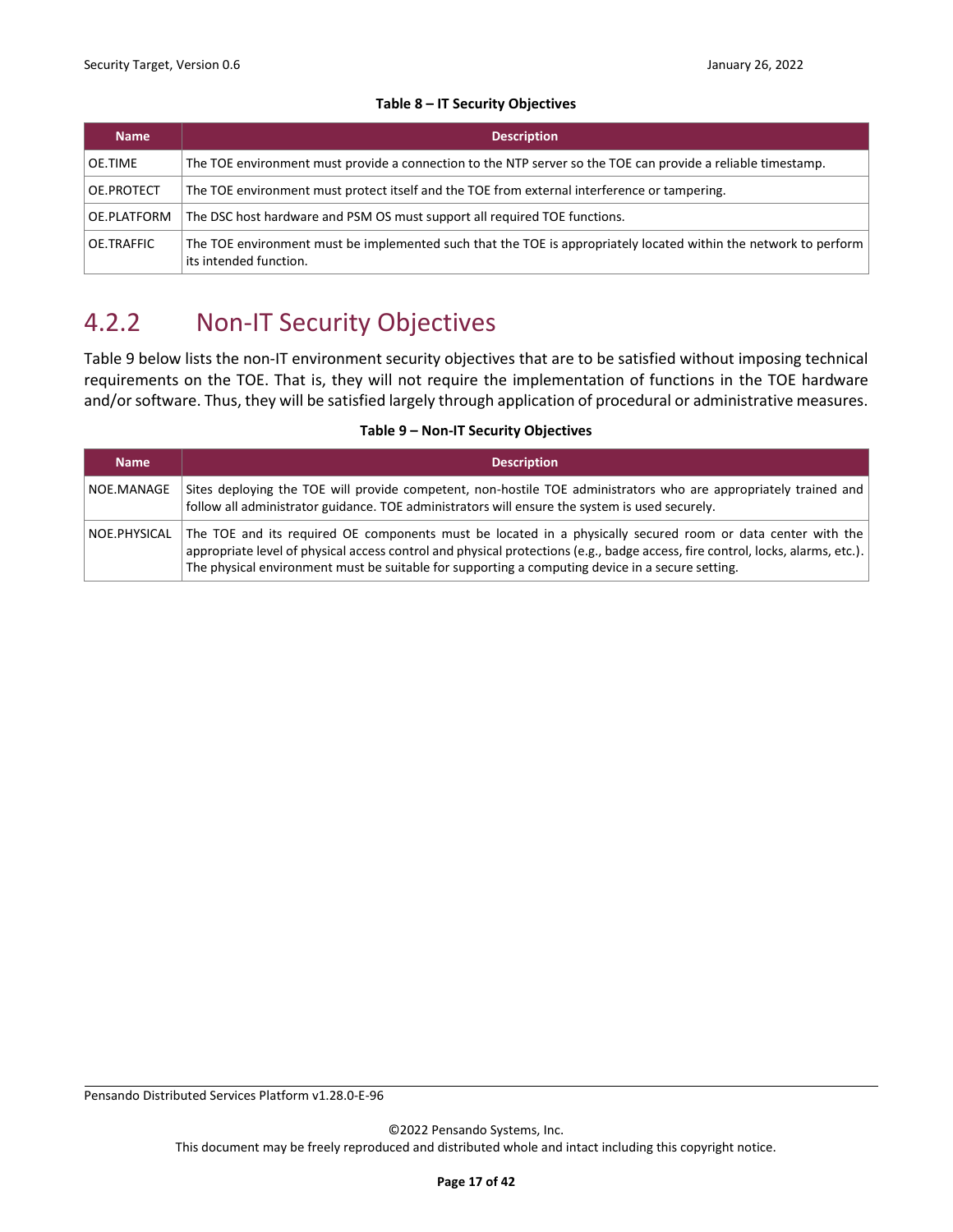# <span id="page-17-0"></span>**5. Extended Components**

There are no extended SFRs and extended SARs for this TOE.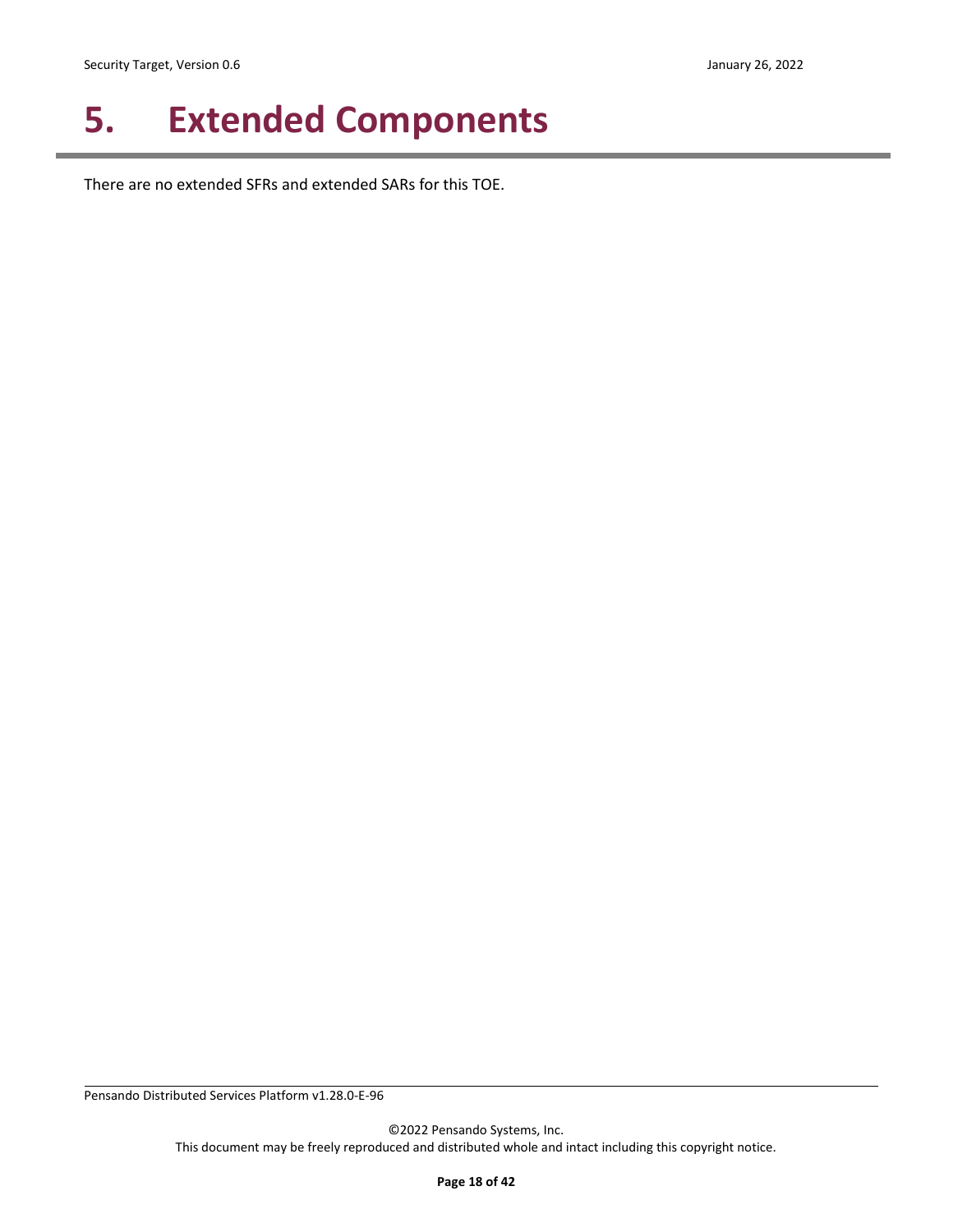# <span id="page-18-0"></span>**6. Security Requirements**

This section defines the SFRs and SARs met by the TOE. These requirements are presented following the conventions identified in Sectio[n 6.1.](#page-18-1)

## <span id="page-18-1"></span>**6.1 Conventions**

There are several font variations used within this ST. Selected presentation choices are discussed here to aid the Security Target reader.

The CC allows for assignment, refinement, selection and iteration operations to be performed on security functional requirements. All of these operations are used within this ST. These operations are performed as described in Part 2 of the CC and are shown as follows:

- Completed assignment statements are identified using [*italicized text within brackets*].
- Completed selection statements are identified using [underlined text within brackets].
- Completed assignment statements within a selection statement are identified using [*underlined and italicized text within brackets*].

## <span id="page-18-2"></span>**6.2 Security Functional Requirements**

<span id="page-18-3"></span>This section specifies the SFRs for the TOE. This section organizes the SFRs by CC class[. Table 10](#page-18-3) identifies all SFRs implemented by the TOE and indicates the ST operations performed on each requirement. Note that the following column names are abbreviations: S=Selection, A=Assignment, R=Refinement, and I=Iteration.

| <b>Name</b> | <b>Description</b>                    | S | A            | R | ı |
|-------------|---------------------------------------|---|--------------|---|---|
| FAU ARP.1   | Security alarms                       |   | ✓            |   |   |
| FAU GEN.1   | <b>Audit Data Generation</b>          | ✓ | ✓            |   |   |
| FAU GEN.2   | User Identity Association             |   |              |   |   |
| FAU_SAA.1   | Potential violation analysis          |   | $\checkmark$ |   |   |
| FAU SAR.1   | Audit review                          |   | ✓            |   |   |
| FAU SAR.3   | Selectable audit review               |   | ✓            |   |   |
| FIA_ATD.1   | User attribute definition             |   | ✓            |   |   |
| FIA SOS.1   | Verification of secrets               |   | ✓            |   |   |
| FIA_UAU.1   | Timing of authentication              |   | $\checkmark$ |   |   |
| FIA UAU.5   | Multiple authentication mechanisms    |   | ✓            |   |   |
| FIA UAU.7   | Protected authentication feedback     |   | ✓            |   |   |
| FIA UID.1   | Timing of identification              |   | ✓            |   |   |
| FMT SMF.1   | Specification of Management Functions |   | ✓            |   |   |

#### **Table 10 – TOE Security Functional Requirements**

Pensando Distributed Services Platform v1.28.0-E-96

©2022 Pensando Systems, Inc.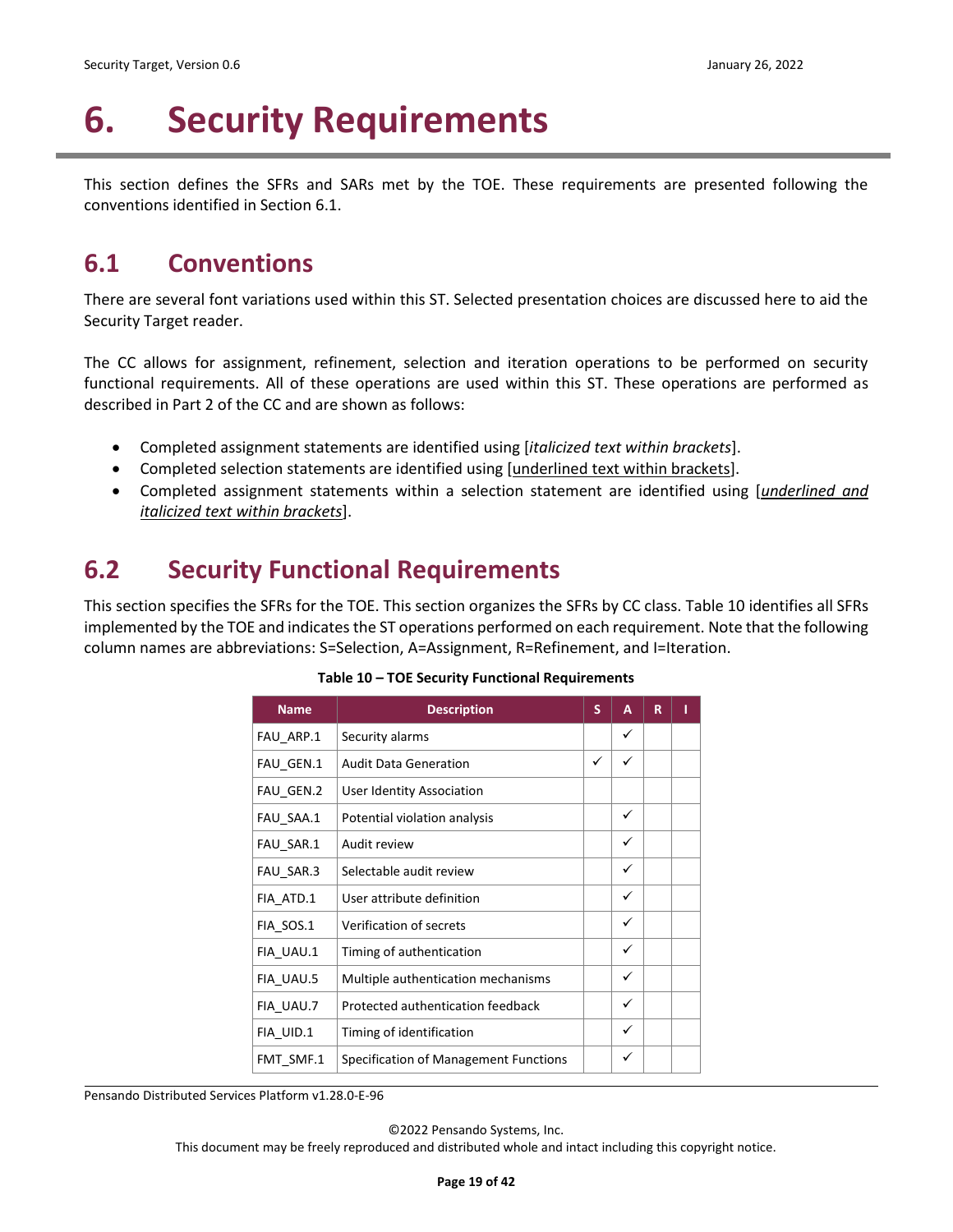| <b>Name</b> | <b>Description</b>                        | S | A | R | ı |
|-------------|-------------------------------------------|---|---|---|---|
| FMT SMR.1   | Security roles                            |   | ✓ |   |   |
| FPT FLS.1   | Failure with preservation of secure state |   | ✓ |   |   |
| FPT STM.1   | Reliable time stamps                      |   |   |   |   |
| FRU FLT.2   | Limited fault tolerance                   |   | ✓ |   |   |
| FTA SSL.4   | User-initiated termination                |   |   |   |   |
| FTP ITC.1   | Inter-TSF trusted channel                 | ✓ | ✓ |   |   |
| FTP TRP.1   | Trusted path                              | ✓ | ✓ |   |   |

## <span id="page-19-0"></span>6.2.1 Class FAU: Security Audit

#### **FAU\_ARP.1 Security alarms**

**Hierarchical to: No other components.**

#### **Dependencies: FAU\_SAA.1 Potential violation analysis**

#### *FAU\_ARP.1.1*

The TSF shall take [*display the alert entry in the Alerts table and send a syslog alert to the administratordefined destination*] upon detection of a potential security violation.

Application Note: The PSM component of the TOE, which sends alerts, contains a deduplication feature that will count duplicate events that are triggered within a short amount of time instead of making a new audit log or sending a new alert for the duplicate entry.

#### **FAU\_GEN.1 Audit Data Generation**

#### **Hierarchical to: No other components.**

#### **Dependencies: FPT\_STM.1 Reliable time stamps**

#### *FAU\_GEN.1.1*

The TSF shall be able to generate an audit record of the following auditable events:

- a. Start-up and shutdown of the audit functions;
- b. All auditable events, for the [not specified] level of audit; and
- c. [*The following auditable events related to the TSF:*
	- *Managing alert policies*
	- *Managing alert destinations*
	- *Managing TOE user accounts*
	- *Managing roles*
	- *Managing authentication methods*
	- *Managing mirror sessions*
	- *Managing DSC hosts*
	- *Authentication*
	- *Password changes*
	- *Failure of a PSM node*

].

#### *FAU\_GEN.1.2*

The TSF shall record within each audit record at least the following information:

Pensando Distributed Services Platform v1.28.0-E-96

©2022 Pensando Systems, Inc.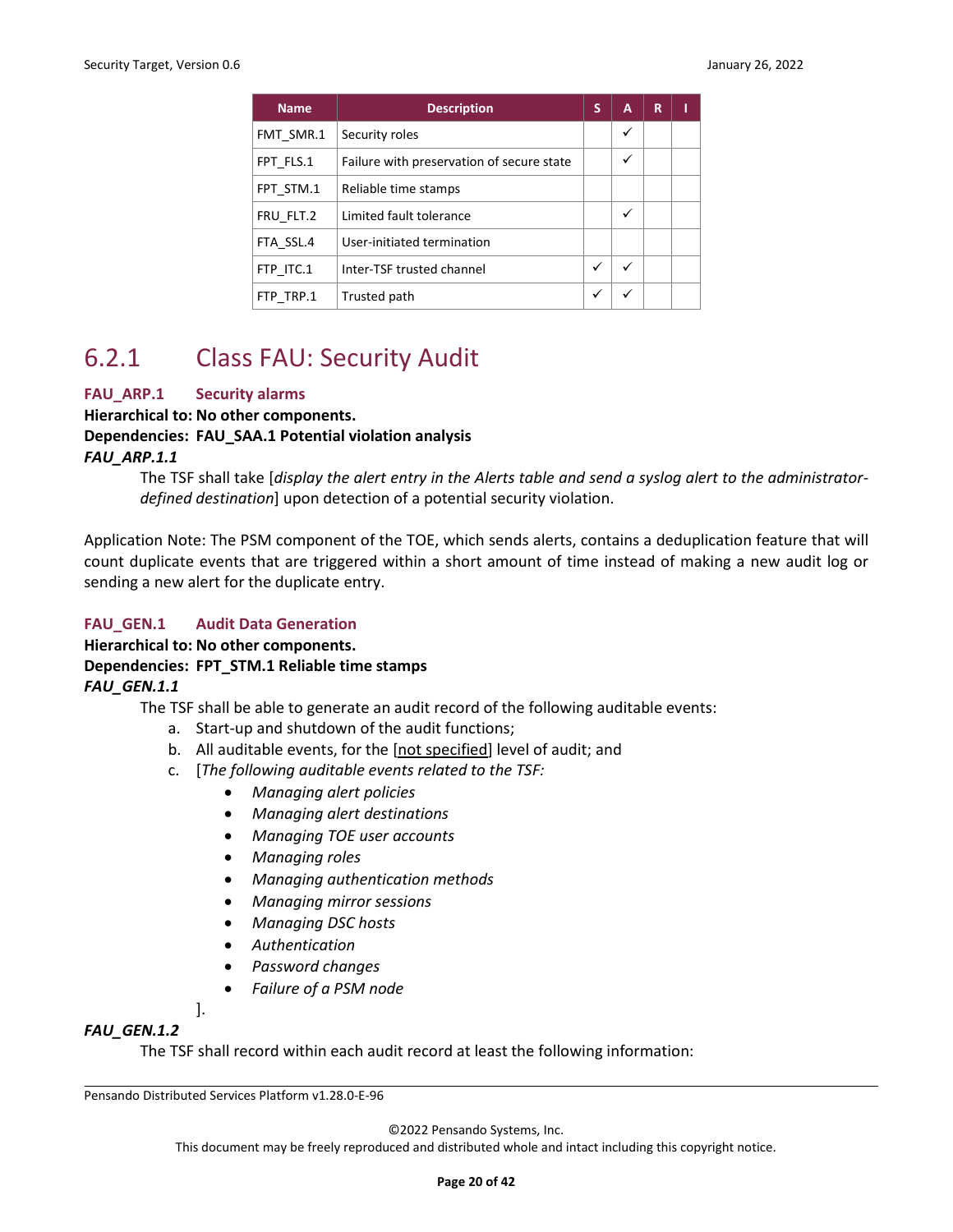- a. Date and time of the event, type of event, subject identity (if applicable), and the outcome (success or failure) of the event; and
- b. For each audit event type, based on the auditable event definitions of the functional components included in the PP/ST, [
	- *The following columns are displayed on the Events page: Severity, Type, Message, Object Ref, Count, Source Node & Component, and Time*
	- *The following columns are displayed on the Audit Event page: Who, Time, Action, Act On (kind), Act On (name), Outcome, Client, Service Node, and Service Name*

].

#### **FAU\_GEN.2 User identity association**

#### **Hierarchical to: No other components.**

**Dependencies: FAU\_GEN.1 Audit data generation**

#### **FIA\_UID.1 Timing of identification**

#### *FAU\_GEN.2.1*

For audit events resulting from actions of identified users, the TSF shall be able to associate each auditable event with the identity of the user that caused the event.

#### **FAU\_SAA.1 Potential violation analysis**

**Hierarchical to: No other components.**

#### **Dependencies: FAU\_GEN.1 Audit data generation**

#### *FAU\_SAA.1.1*

The TSF shall be able to apply a set of rules in monitoring the audited events and based upon these rules indicate a potential violation of the enforcement of the SFRs.

#### *FAU\_SAA.1.2.*

The TSF shall enforce the following rules for monitoring audited events:

- a. Accumulation or combination of [*administrator-defined criteria against audit event fields*] known to indicate a potential security violation;
- b. [*The TSF shall also set the alert's severity to either info, warn, or critical based on the administrator's choice when defining the alert policy*].

#### **FAU\_SAR.1 Audit review**

#### **Hierarchical to: No other components.**

#### **Dependencies: FAU\_GEN.1 Audit data generation**

#### *FAU\_SAR.1.1*

The TSF shall provide [*TOE users that have the role of AdminRole or a role with the All permission*] with the capability to read [*all audit information*] from the audit records.

#### *FAU\_SAR.1.2*

The TSF shall provide the audit records in a manner suitable for the user to interpret the information.

#### **FAU\_SAR.3 Selectable audit review**

#### **Hierarchical to: No other components.**

#### **Dependencies: FAU\_SAR.1 Audit review**

#### *FAU\_SAR.3.1*

The TSF shall provide the ability to apply [*ordering*] of audit data based on [*the values in the Time column*].

Pensando Distributed Services Platform v1.28.0-E-96

©2022 Pensando Systems, Inc.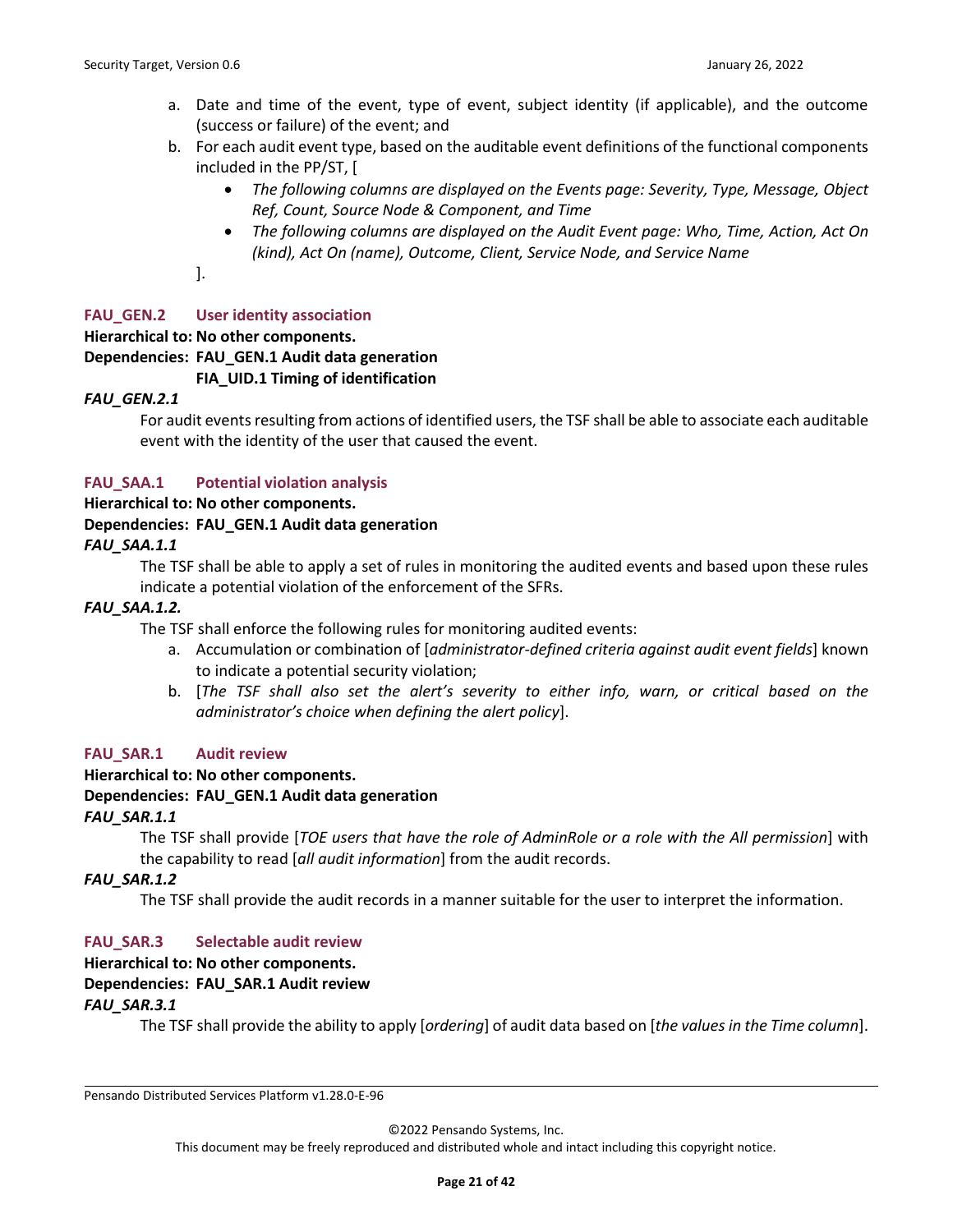# <span id="page-21-0"></span>6.2.2 Class FIA: Identification and Authentication

#### **FIA\_ATD.1 User attribute definition**

**Hierarchical to: No other components.**

#### **Dependencies: No dependencies**

*FIA\_ATD.1.1*

The TSF shall maintain the following list of security attributes belonging to individual users: [*full name, email, roles, login name, password, and authentication type*].

#### **FIA\_SOS.1 Verification of secrets**

#### **Hierarchical to: No other components.**

#### **Dependencies: No dependencies**

*FIA\_SOS.1.1*

The TSF shall provide a mechanism to verify that secrets meet [

- *At least 9 characters in length*
- *Contains at least 1 digit*
- *Contains at least 1 uppercase letter*
- *Contains at least 1 special character from the following: ~!@#\$%^&\*()\_+'-={}|[]\:"<>?,./*

].

#### **FIA\_UAU.1 Timing of authentication**

#### **Hierarchical to: No other components.**

#### **Dependencies: FIA\_UID.1 Timing of identification**

#### *FIA\_UAU.1.1*

The TSF shall allow [*the viewing of the REST API documentation*] on behalf of the user to be performed before the user is authenticated.

#### *FIA\_UAU.1.2*

The TSF shall require each user to be successfully authenticated before allowing any other TSF-mediated actions on behalf of that user.

#### **FIA\_UAU.5 Multiple authentication mechanisms**

#### **Hierarchical to: No other components.**

#### **Dependencies: No dependencies**

#### *FIA\_UAU.5.1*

The TSF shall provide [*local and directory-based authentication*] to support user authentication.

#### *FIA\_UAU.5.2*

The TSF shall authenticate any user's claimed identity according to the [*administrator-defined order for the authentication methods within the TOE and following the below rules for each method:*

- *Local authentication – The TOE user navigates to the TOE and enters their local account's credentials either in the Web UI or through a REST API Client. The TOE searches for the entered username in the local accounts database. If it is found, the entered password is compared to the stored password for that account. If the passwords match, the TOE user is bound to the appropriate roles and allowed access to the TOE.*
- *Directory-based authentication – The TOE user navigates to the TOE and enters their domain account's credentials either in the Web UI or through a REST API Client. The TOE forwards the credentials to the AD/OpenLDAP server. The AD/OpenLDAP server evaluates the credentials, and if the username corresponds to a valid domain user and the password matches the stored*

Pensando Distributed Services Platform v1.28.0-E-96

©2022 Pensando Systems, Inc.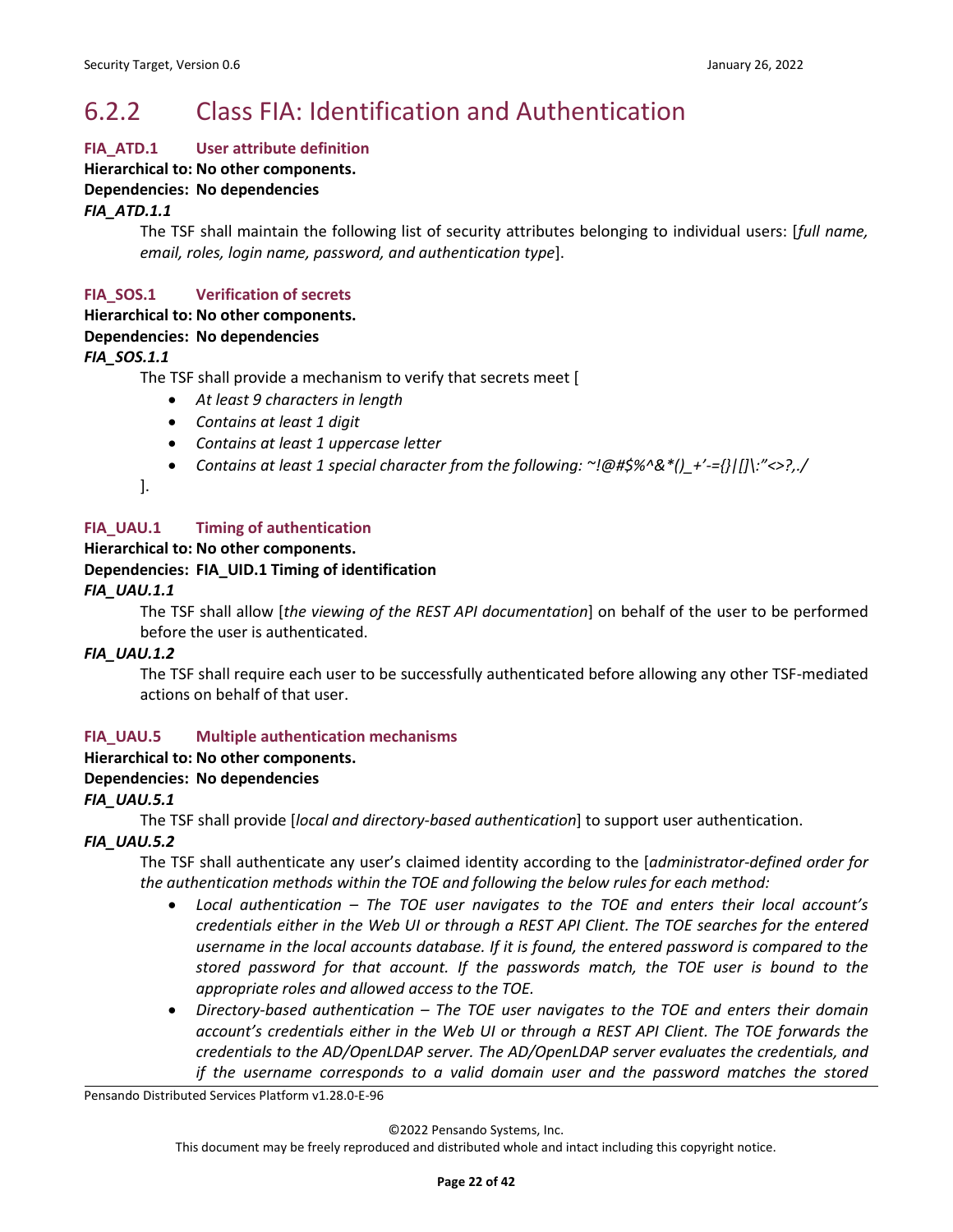*password, the AD/OpenLDAP server sends a successful message back to the TOE. The account's AD/OpenLDAP groups are queried to bind the account to the correct roles in the TOE, and the TOE user is allowed access to the TOE.*].

#### **FIA\_UAU.7 Protected authentication feedback**

**Hierarchical to: No other components.**

**Dependencies: FIA\_UAU.1 Timing of authentication**

#### *FIA\_UAU.7.1*

The TSF shall provide only [*bullets characters*] to the user while the authentication is in progress.

#### **FIA\_UID.1 Timing of identification**

#### **Hierarchical to: No other components.**

#### **Dependencies: No dependencies**

#### *FIA\_UID.1.1*

The TSF shall allow [*the viewing of the REST API documentation*] on behalf of the user to be performed before the user is identified.

#### *FIA\_UID.1.2*

The TSF shall require each user to be successfully identified before allowing any other TSF-mediated actions on behalf of that user.

### <span id="page-22-0"></span>6.2.3 Class FMT: Security Management

#### **FMT\_SMF.1 Specification of Management Functions**

#### **Hierarchical to: No other components.**

#### **Dependencies: No Dependencies**

*FMT\_SMF.1.1*

The TSF shall be capable of performing the following management functions: [

- *Managing alert policies*
- *Managing alert destinations*
- *Managing TOE user accounts*
- *Managing roles*
- *Managing authentication methods*
- *Manage mirror sessions*
- *Manage DSC hosts*
- ].

#### **FMT\_SMR.1 Security roles**

**Hierarchical to: No other components. Dependencies: FIA\_UID.1 Timing of identification** *FMT\_SMR.1.1*

The TSF shall maintain the roles [*AdminRole and any administrator-defined roles created by the TOE users*].

#### *FMT\_SMR.1.2*

The TSF shall be able to associate users with roles.

Pensando Distributed Services Platform v1.28.0-E-96

©2022 Pensando Systems, Inc.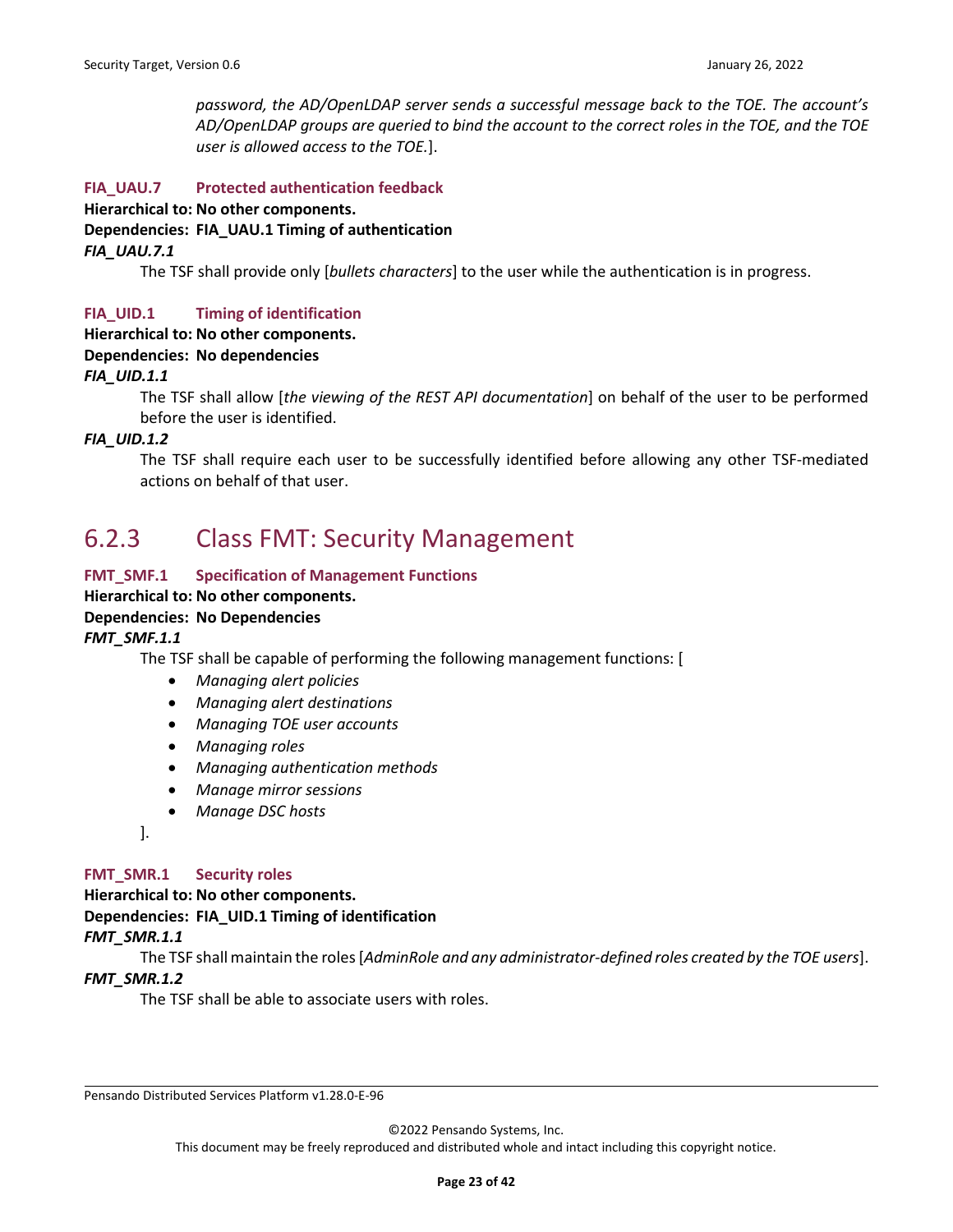## <span id="page-23-0"></span>6.2.4 Class FPT: Protection of the TSF

#### **FPT\_FLS.1 Failure with preservation of secure state**

#### **Hierarchical to: No other components.**

#### **Dependencies: No dependencies.**

*FPT\_FLS.1.1*

The TSF shall preserve a secure state when the following types of failures occur: [*failure of a PSM node*].

#### **FPT\_STM.1 Reliable time stamps**

**Hierarchical to: No other components.**

**Dependencies: No dependencies**

#### *FPT\_STM.1.1*

The TSF shall be able to provide reliable time stamps.

# <span id="page-23-1"></span>6.2.5 Class FRU: Resource Utilization

#### **FRU\_FLT.2 Limited fault tolerance**

**Hierarchical to: FRU\_FLT.1 Degraded fault tolerance Dependencies: FPT\_FLS.1 Failure with preservation of secure state** *FRU\_FLT.2.1*

The TSF shall ensure the operation of all the TOE's capabilities when the following failures occur: [*failure of a PSM node*].

### <span id="page-23-2"></span>6.2.6 Class FTA: TOE Access

#### **FTA\_SSL.4 User-initiated termination**

**Hierarchical to: No other components.**

#### **Dependencies: No dependencies**

*FTA\_SSL.4.1*

The TSF shall allow user-initiated termination of the user's own interactive session.

# <span id="page-23-3"></span>6.2.7 Class FTP: Trusted Path/Channels

#### **FTP\_ITC.1 Inter-TSF trusted channel**

#### **Hierarchical to: No other components.**

#### **Dependencies: No dependencies**

#### *FTP\_ITC.1.1*

The TSF shall provide a communication channel between itself and another trusted IT product that is logically distinct from other communication channels and provides assured identification of its end points and protection of the channel data from modification or disclosure.

#### *FTP\_ITC.1.2*

The TSF shall permit [the TSF] to initiate communication via the trusted channel.

#### *FTP\_ITC.1.3*

The TSF shall initiate communication via the trusted channel for [*user authentication to the AD/OpenLDAP server*].

Pensando Distributed Services Platform v1.28.0-E-96

©2022 Pensando Systems, Inc.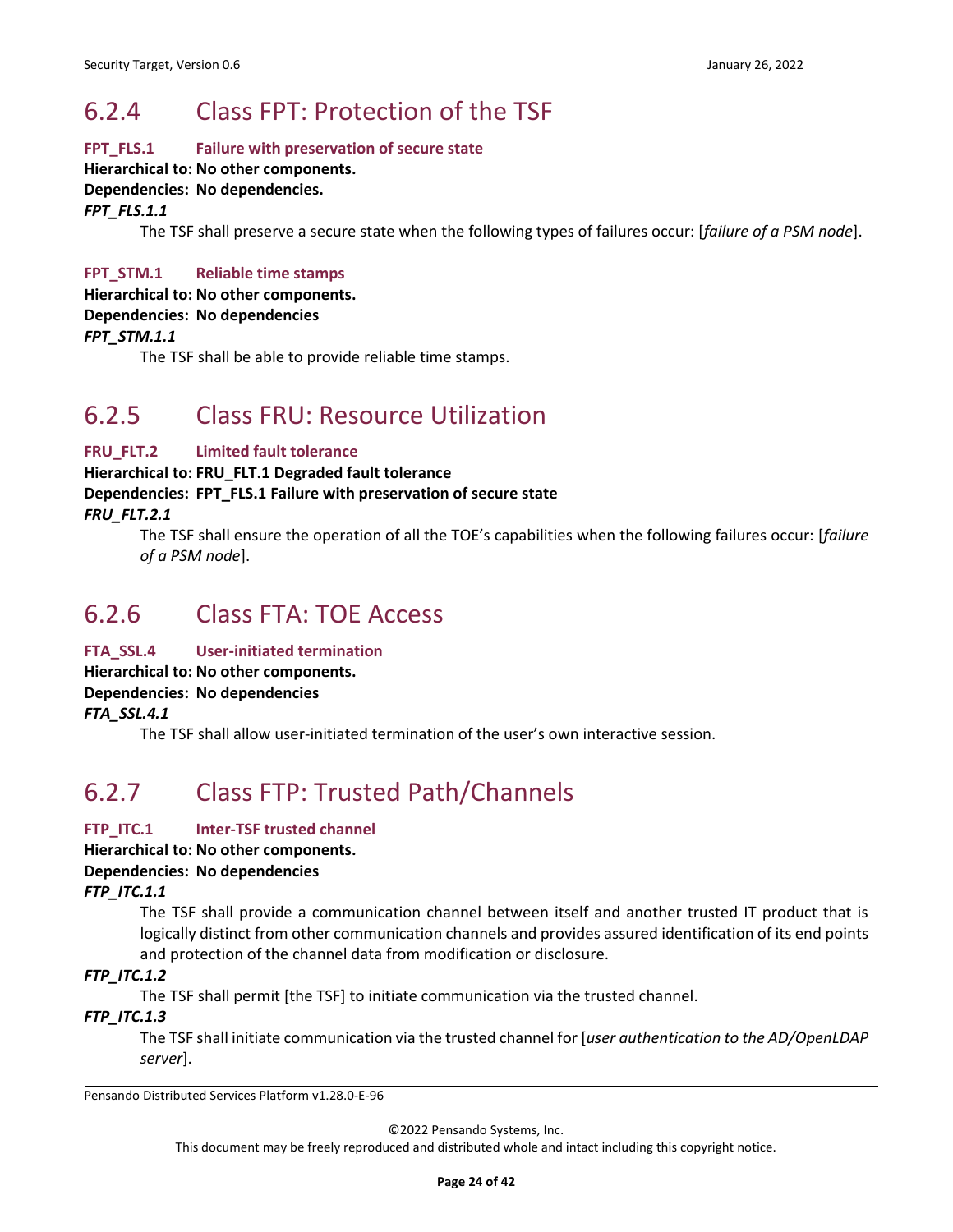#### **FTP\_TRP.1 Trusted path**

#### **Hierarchical to: No other components. Dependencies: No dependencies**

#### *FTP\_TRP.1.1*

The TSF shall provide a communication path between itself and [remote] users that is logically distinct from other communication paths and provides assured identification of its end points and protection of the communicated data from [modification, disclosure].

*FTP\_TRP.1.2*

The TSF shall permit [remote users] to initiate communication via the trusted path.

#### *FTP\_TRP.1.3*

The TSF shall require the use of the trusted path for [initial user authentication, [*all other TSF-related functionality*]].

### <span id="page-24-0"></span>**6.3 Security Assurance Requirements**

<span id="page-24-1"></span>This section defines the assurance requirements for the TOE. Assurance requirements are taken from the CC Part 3 and are 2+ augmented with ALC\_FLR.2[. Table 11](#page-24-1) summarizes these requirements.

| <b>Assurance Requirements</b>         |                                                       |
|---------------------------------------|-------------------------------------------------------|
| Class ASE: Security Target evaluation | ASE CCL.1 Conformance claims                          |
|                                       | ASE ECD.1 Extended components definition              |
|                                       | ASE INT.1 ST introduction                             |
|                                       | ASE OBJ.2 Security objectives                         |
|                                       | ASE REQ.2 Derived security requirements               |
|                                       | ASE SPD.1 Security problem definition                 |
|                                       | ASE TSS.1 TOE summary specification                   |
| Class ALC: Life Cycle Support         | ALC CMC.2 Use of a CM <sup>23</sup> system            |
|                                       | ALC CMS.2 Parts of the TOE CM Coverage                |
|                                       | ALC DEL.1 Delivery Procedures                         |
|                                       | ALC_FLR.2 Flaw Reporting Procedures                   |
| Class ADV: Development                | ADV ARC.1 Security Architecture Description           |
|                                       | ADV FSP.2 Security-enforcing functional specification |
|                                       | ADV TDS.1 Basic design                                |
| Class AGD: Guidance documents         | AGD OPE.1 Operational user guidance                   |
|                                       | AGD_PRE.1 Preparative procedures                      |
| <b>Class ATE: Tests</b>               | ATE COV.1 Evidence of coverage                        |
|                                       | ATE FUN.1 Functional testing                          |

#### **Table 11 – Assurance Requirements**

<sup>23</sup> CM – Configuration Management

Pensando Distributed Services Platform v1.28.0-E-96

©2022 Pensando Systems, Inc.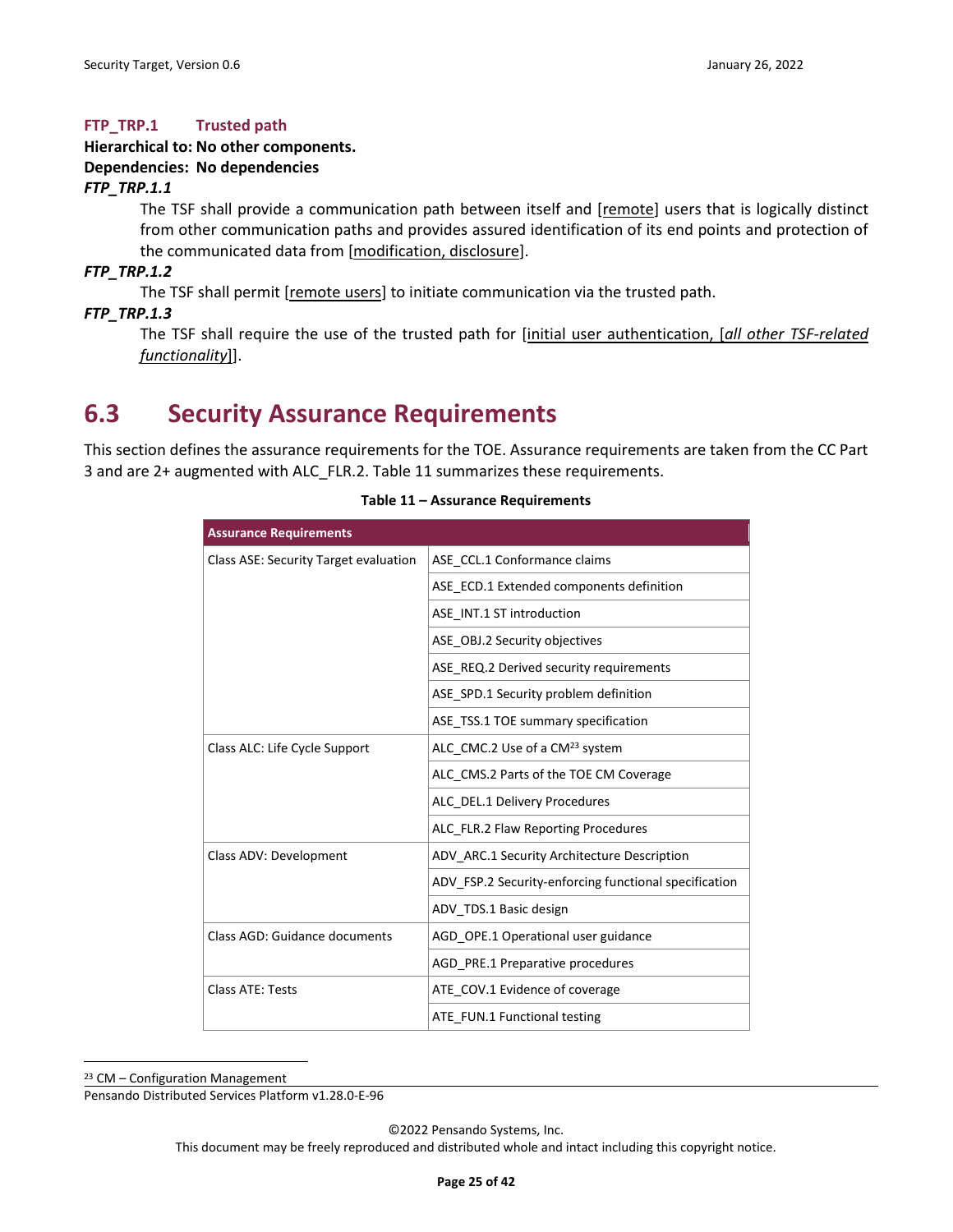| <b>Assurance Requirements</b>       |                                        |  |
|-------------------------------------|----------------------------------------|--|
|                                     | ATE IND.2 Independent testing – Sample |  |
| Class AVA: Vulnerability assessment | AVA VAN.2 Vulnerability analysis       |  |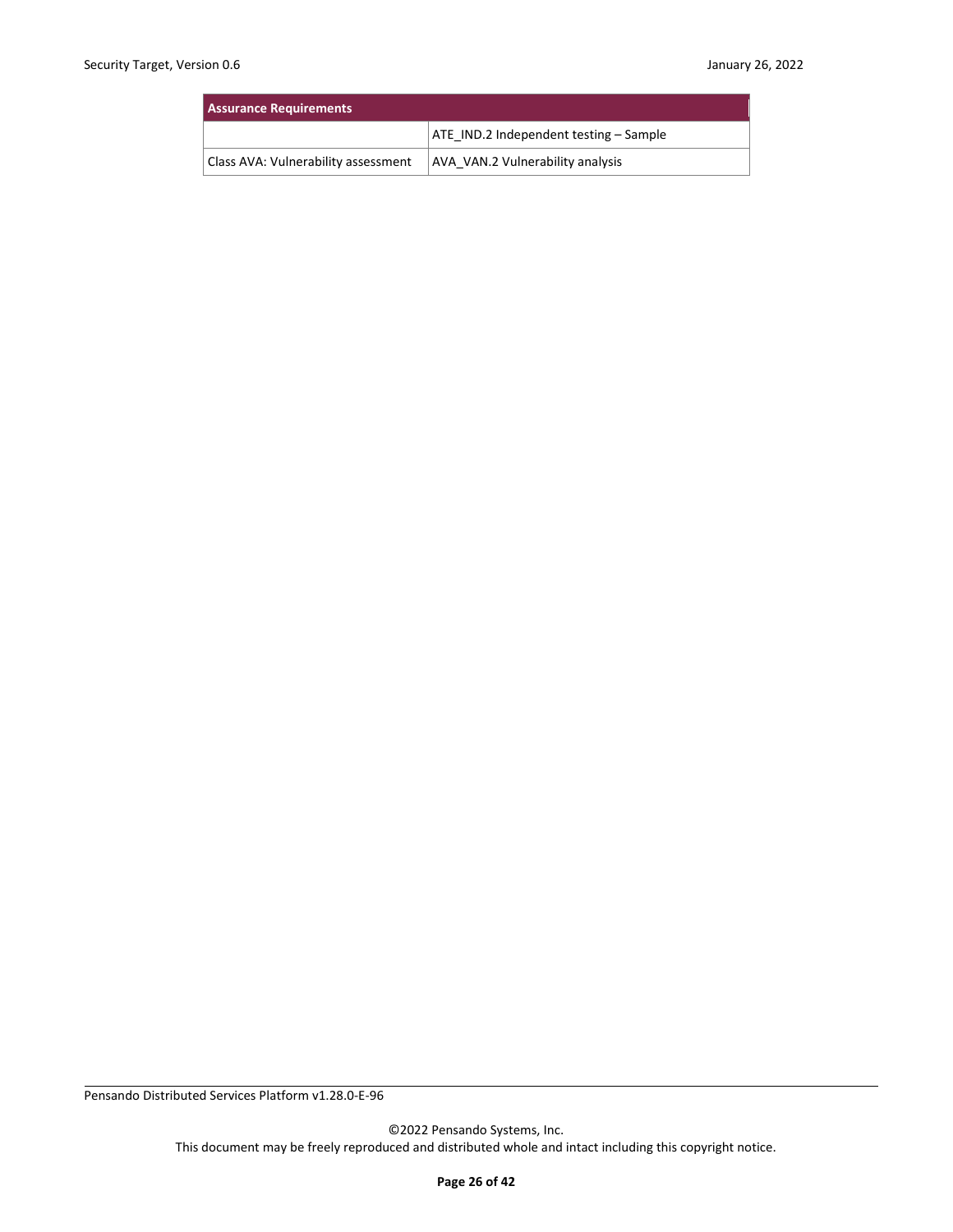# <span id="page-26-0"></span>**7. TOE Summary Specification**

This section presents information to detail how the TOE meets the functional requirements described in previous sections of this ST.

## <span id="page-26-1"></span>**7.1 TOE Security Functionality**

<span id="page-26-2"></span>Each of the security requirements and the associated descriptions correspond to a security functionality. Hence, each security functionality is described by how it specifically satisfies each of its related requirements. This serves to both describe the security functionality and rationalize that the security functionality satisfies the necessary requirements. [Table 12](#page-26-2) lists the security functionality and their associated SFRs.

| <b>TOE Security Functionality</b>        | SFR ID <sup>24</sup> | <b>Description</b>                        |
|------------------------------------------|----------------------|-------------------------------------------|
| Security Audit                           | FAU_ARP.1            | Security alarms                           |
|                                          | FAU_GEN.1            | <b>Audit Data Generation</b>              |
|                                          | FAU GEN.2            | <b>User Identity Association</b>          |
|                                          | FAU SAA.1            | Potential violation analysis              |
|                                          | FAU SAR.1            | Audit review                              |
|                                          | FAU SAR.3            | Selectable audit review                   |
| <b>Identification and Authentication</b> | FIA ATD.1            | User attribute definition                 |
|                                          | FIA SOS.1            | Verification of secrets                   |
|                                          | FIA UAU.1            | Timing of authentication                  |
|                                          | FIA UAU.5            | Multiple authentication mechanisms        |
|                                          | FIA UAU.7            | Protected authentication feedback         |
|                                          | FIA UID.1            | Timing of identification                  |
| <b>Security Management</b>               | FMT_SMF.1            | Specification of Management Functions     |
|                                          | FMT SMR.1            | Security roles                            |
| Protection of the TSF                    | FPT_FLS.1            | Failure with preservation of secure state |
|                                          | FPT_STM.1            | Reliable time stamps                      |
| <b>Resource Utilization</b>              | FRU_FLT.2            | Limited fault tolerance                   |
| <b>TOE Access</b>                        | FTA SSL.4            | User-initiated termination                |
| <b>Trusted Path/Channel</b>              | FTP_ITC.1            | Inter-TSF trusted channel                 |
|                                          | FTP TRP.1            | Trusted path                              |

**Table 12 – Mapping of TOE Security Functionality to Security Functional Requirements**

<sup>24</sup> ID – Identification

Pensando Distributed Services Platform v1.28.0-E-96

©2022 Pensando Systems, Inc.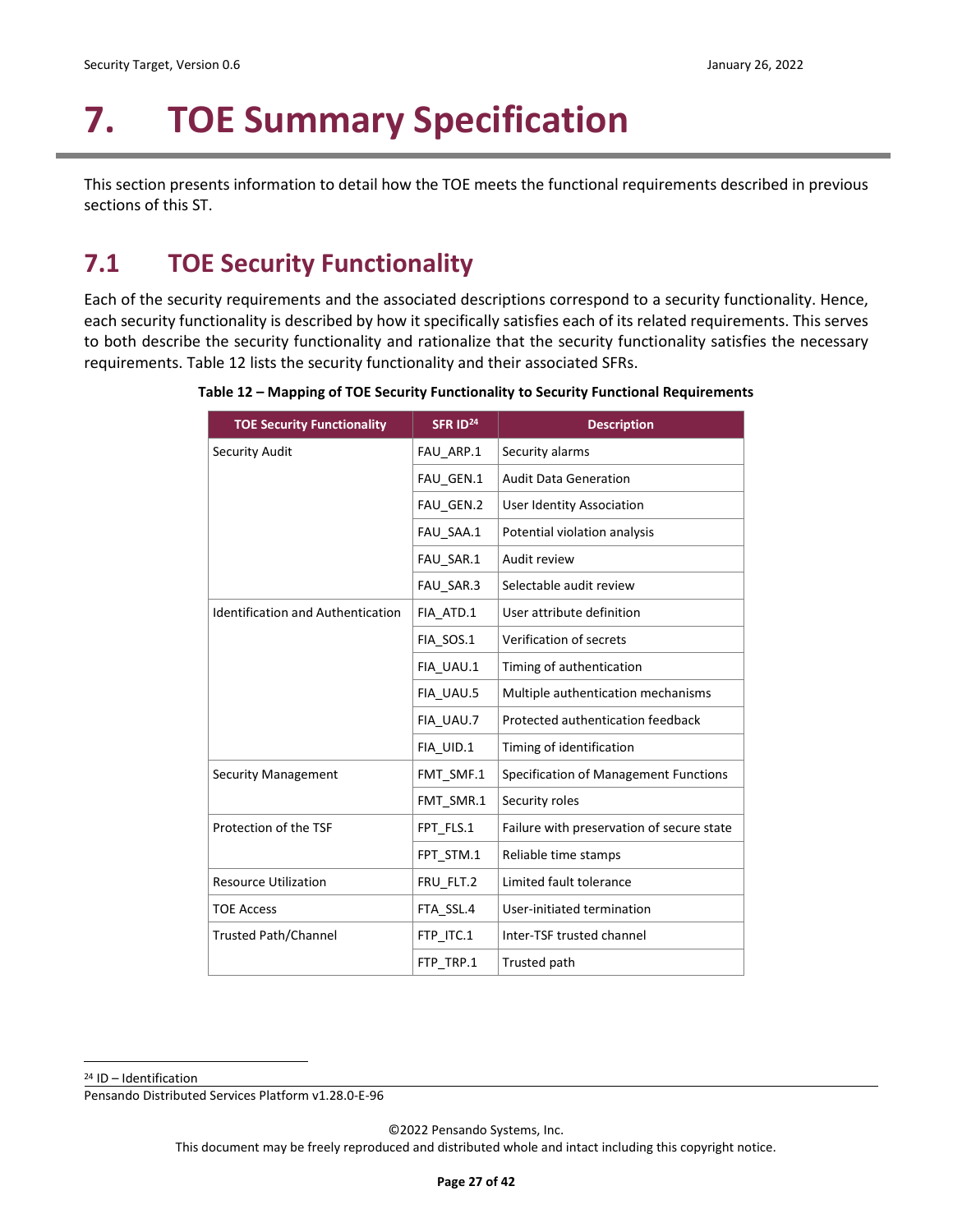# <span id="page-27-0"></span>7.1.1 Security Audit

To ensure the audit functionality is active, the TOE generates audit records for startup and shutdown of audit functions. While the TOE is active, it will generate audit records for authentication, password changes, node failures, and management of the following areas: alert policies, alert destinations, accounts, roles, and authentication methods. If applicable, the audit records will indicate the TOE user account that caused the audited event. Audit records are presented in a human-readable manner and are only viewable if the account has the AdminRole assigned to it or a role with the All permission assigned to it. While viewing the audit records, the TOE user can order the rows by the values in the Time column.

<span id="page-27-1"></span>[Table 13](#page-27-1) describes the columns that are displayed on the Events page:

| <b>Column Name</b>      | <b>Description</b>                                                                                             |
|-------------------------|----------------------------------------------------------------------------------------------------------------|
| Severity                | The severity of an alert that was set by its rules. Valid options include info, warn, and critical.            |
| <b>Type</b>             | The category of the event.                                                                                     |
| Message                 | The description of the event that will be sent to the destination.                                             |
| Object Ref              | The specific object in the setup that produces this event.                                                     |
| Count                   | The amount of times the event was seen over 10 seconds.                                                        |
| Source Node & Component | The IP <sup>25</sup> address of the cluster's node the event processed from and the PSM service that was used. |
| <b>Time</b>             | The timestamp of the event.                                                                                    |

#### **Table 13 – Events Page**

<span id="page-27-2"></span>[Table 14](#page-27-2) describes the columns that are displayed on the Audit Events page:

#### **Table 14 – Audit Events Page**

| <b>Column Name</b> | <b>Description</b>                                                                                        |  |
|--------------------|-----------------------------------------------------------------------------------------------------------|--|
| Who                | The TOE user caused the action.                                                                           |  |
| Time               | The timestamp of the event.                                                                               |  |
| Action             | The type of action was executed. Examples are read, login, create, etc.                                   |  |
| Act On (kind)      | The kind of object the action was executed on. Examples are workload, host, network security policy, etc. |  |
| Act On (name)      | The name of the object that the action was executed on.                                                   |  |
| Outcome            | The result of the event.                                                                                  |  |
| Client             | The source IP where the action was executed from.                                                         |  |
| Service Node       | The cluster's node the event processed from.                                                              |  |
| Service Name       | The PSM service that was used.                                                                            |  |

The TOE also follows administrator-defined rules called alert policies to monitor audit events for criteria that could indicate potential security violations. The rules are defined based on the text of the audit events and the count of how many have been seen. The alert policies will also set the alerts severity for use in the receiving system. Once the policy's criteria are met, the TOE will send an alert to the alert destination (the syslog server) for further actions.

<sup>25</sup> IP – Internet Protocol

This document may be freely reproduced and distributed whole and intact including this copyright notice.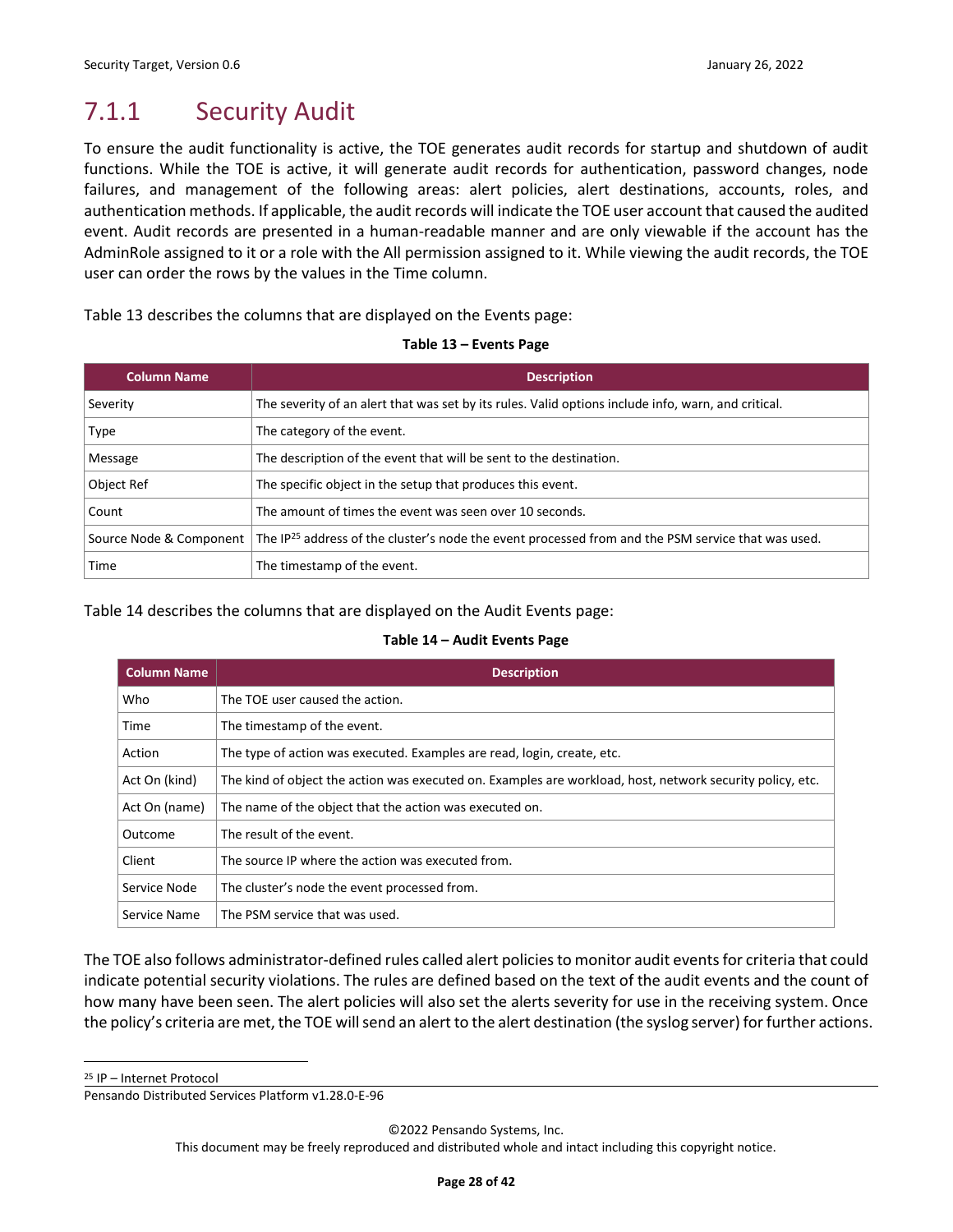**TOE Security Functional Requirements Satisfied:** FAU\_ARP.1, FAU\_GEN.1, FAU\_GEN.2, FAU\_SAA.1, FAU\_SAR.1, FAU\_SAR.3.

### <span id="page-28-0"></span>7.1.2 Identification and Authentication

When managing local accounts, the TOE maintains the following security attributes that are associated to each of them: full name, email, roles, login name, password, and authentication type. The full name and email attributes are optional. The TOE will enforce the following password complexity rules on any password that a TOE user tries to save to an account's security attributes:

- At least 9 characters in length
- Contains at least 1 digit
- Contains at least 1 uppercase letter
- Contains at least 1 special character from the following:  $\sim$ !@#\$%^&\*() +'-={}|[]\:"<>?,./

The TOE requires authentication and identification before any action can be taken within the TOE except for viewing the internal REST API documentation. When typing a password during authentication, the TOE obfuscates the characters using the bullet character. When authenticating to the TOE, TOE users can use one of the following authentication methods: local and directory-based authentication. The order that the TOE authentications TOE users is administrator-defined to allow for efficient authentication. The TOE will follow the below rules for each authentication method:

- Local authentication The TOE user navigates to the TOE and enters their local account's credentials either in the Web UI or through a REST API Client. The TOE searches for the entered username in the local accounts database. If it is found, the entered password is compared to the stored password for that account. If the passwords match, the TOE user is bound to the appropriate roles and allowed access to the TOE.
- Directory-based authentication The TOE user navigates to the TOE and enters their domain account's credentials either in the Web UI or through a REST API Client. The TOE forwards the credentials to the AD/OpenLDAP server. The AD/OpenLDAP server evaluates the credentials, and if the username corresponds to a valid domain user and the password matches the stored password, the AD/OpenLDAP server sends a successful message back to the TOE. The account's AD/OpenLDAP groups are queried to bind the account to the correct roles in the TOE, and the TOE user is allowed access to the TOE.

**TOE Security Functional Requirements Satisfied:** FIA\_ATD.1, FIA\_SOS.1, FIA\_UAU.1, FIA\_UAU.5, FIA\_UAU.7, FIA\_UID.1.

## <span id="page-28-1"></span>7.1.3 Security Management

The TOE capable of performing the following management functions:

- Managing alert policies A TOE user can create, edit, or delete policies that will monitor the audit records for sending alerts to different destinations.
- Managing alert destinations A TOE user can create, edit, or delete the destinations used by the alert policies for sending their alerts to.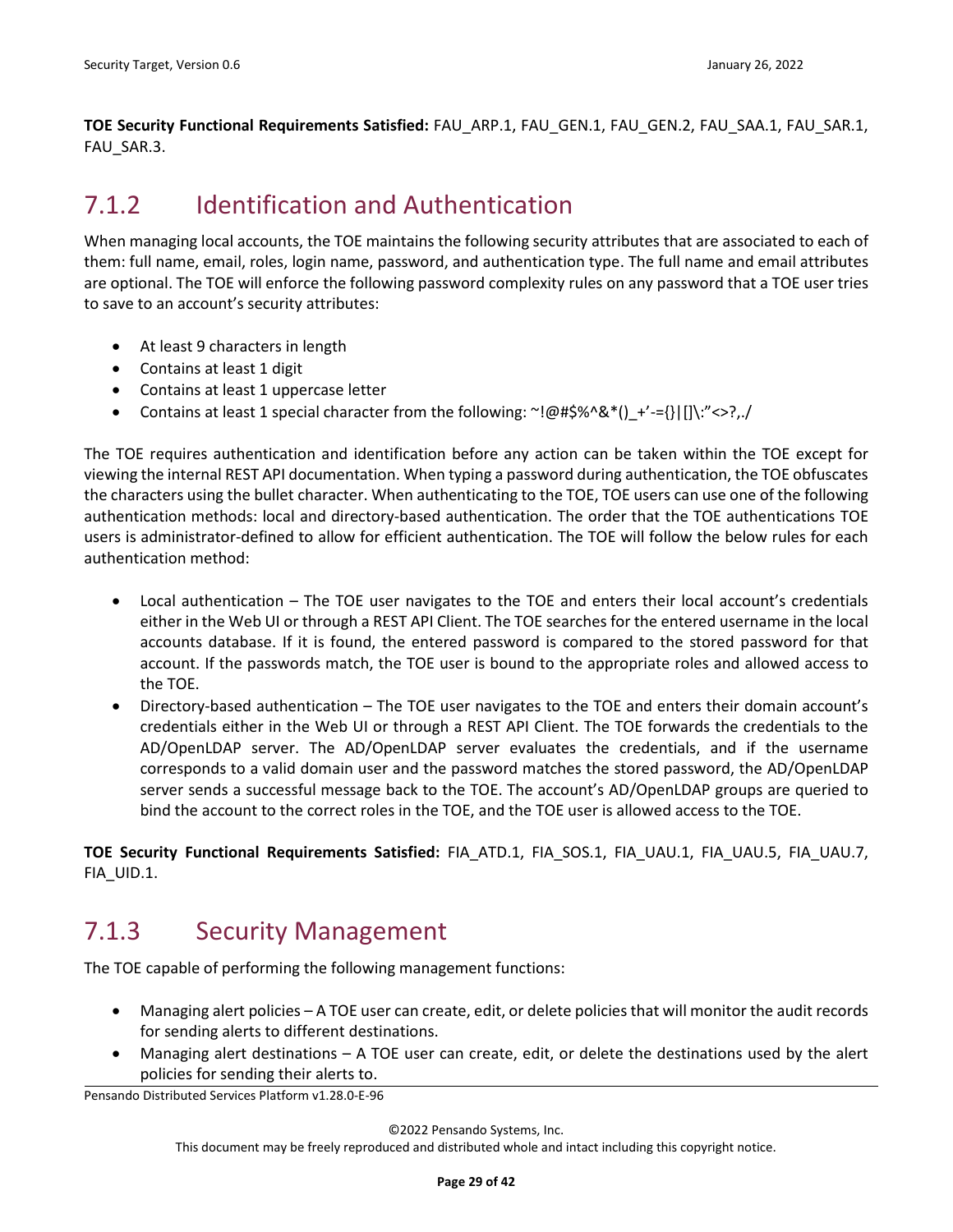- Managing accounts A TOE user can create, edit, or delete TOE user accounts or their security attributes that are saved within the TOE. The admin account cannot be deleted.
- Managing roles A TOE user can create, edit, or delete role bindings, roles, and the permissions that make-up the roles. When deleting roles, at least one must be kept for binding to user accounts.
- Managing authentication methods A TOE user can create, edit, or delete connections to the authentication servers in the OE. They can also setup the priority order for the different authentication methods.
- Managing mirror sessions A TOE user can create, edit, or delete a mirror session, which allows PSM to send mirrored traffic from the DSC to an external destination collector.
- Managing DSC hosts A TOE user can add, edit, and remove DSC hosts in the TOE that are managed by the PSM cluster.

The TOE maintains the default role named AdminRole that is setup during installation. It is also capable of maintaining any administrator-defined role created by the TOE users. The created roles are comprised of different permissions that give access to the various functions within the TOE's boundary.

**TOE Security Functional Requirements Satisfied:** FMT\_SMF.1, FMT\_SMR.1.

## <span id="page-29-0"></span>7.1.4 Protection of the TSF

When a PSM node fails, the TOE provides a secure state that protects the TOE users and TSF data. This is possible because while a node is down, there will always be a leader node provides all of the PSM functionality within the TOE.

The TOE provides reliable timestamps by utilizes the system's time, which is synchronized to an NTP server.

**TOE Security Functional Requirements Satisfied:** FPT\_FLS.1, FPT\_STM.1.

## <span id="page-29-1"></span>7.1.5 Resource Utilization

The TOE ensures that it provides all of its functionality while a PSM node has failed. It does this with the 3-node high availability setup. If the leader node fails, one of the other nodes becomes the new leader and provides all the needed PSM functionality that is within the TOE boundary.

**TOE Security Functional Requirements Satisfied:** FRU\_FLT.2.

## <span id="page-29-2"></span>7.1.6 TOE Access

TOE users can log out of their account to terminate their session by clicking on the user icon in the top right and choosing the sign out link.

**TOE Security Functional Requirements Satisfied:** FTA\_SSL.4.

Pensando Distributed Services Platform v1.28.0-E-96

©2022 Pensando Systems, Inc.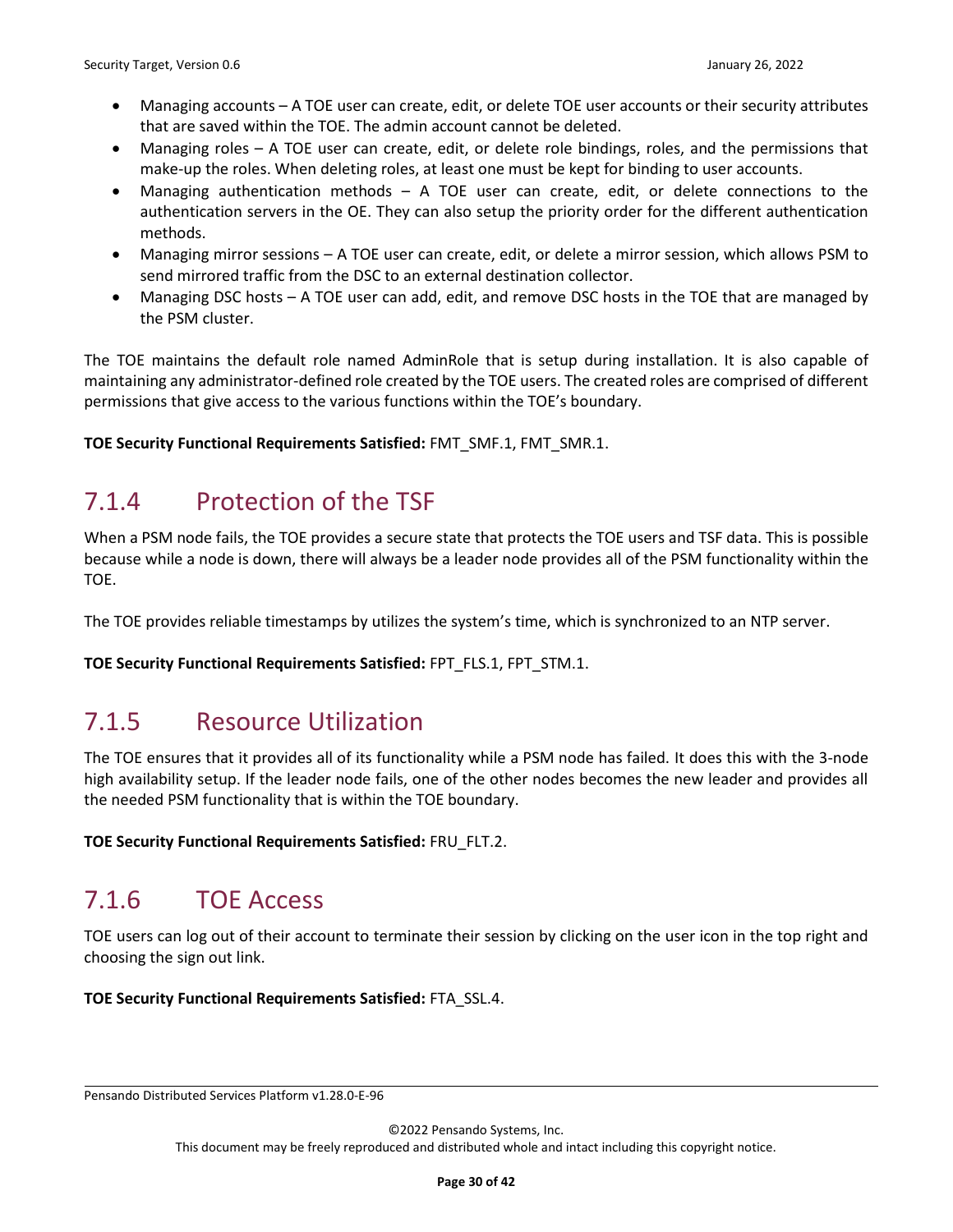## <span id="page-30-0"></span>7.1.7 Trusted Path/Channels

The TOE uses TLS to provides trusted channels between itself and the AD/OpenLDAP server in the OE. The connection to the AD/OpenLDAP server is made using LDAP over TLS, which is known as LDAPS, for the directorybased authentication method.

The TOE also uses TLS to provide trusted paths between itself and remote TOE users. The browser on a workstation initiates the remote connection to the TOE with HTTP over TLS, which is known as HTTPS, for TOE user authentication and TSF-related activities. The REST client on a workstation initiates the remote connection to the TOE over HTTPS for programmatic authentication and TSF-related activities.

**TOE Security Functional Requirements Satisfied:** FTP\_ITC.1, FTP\_TRP.1.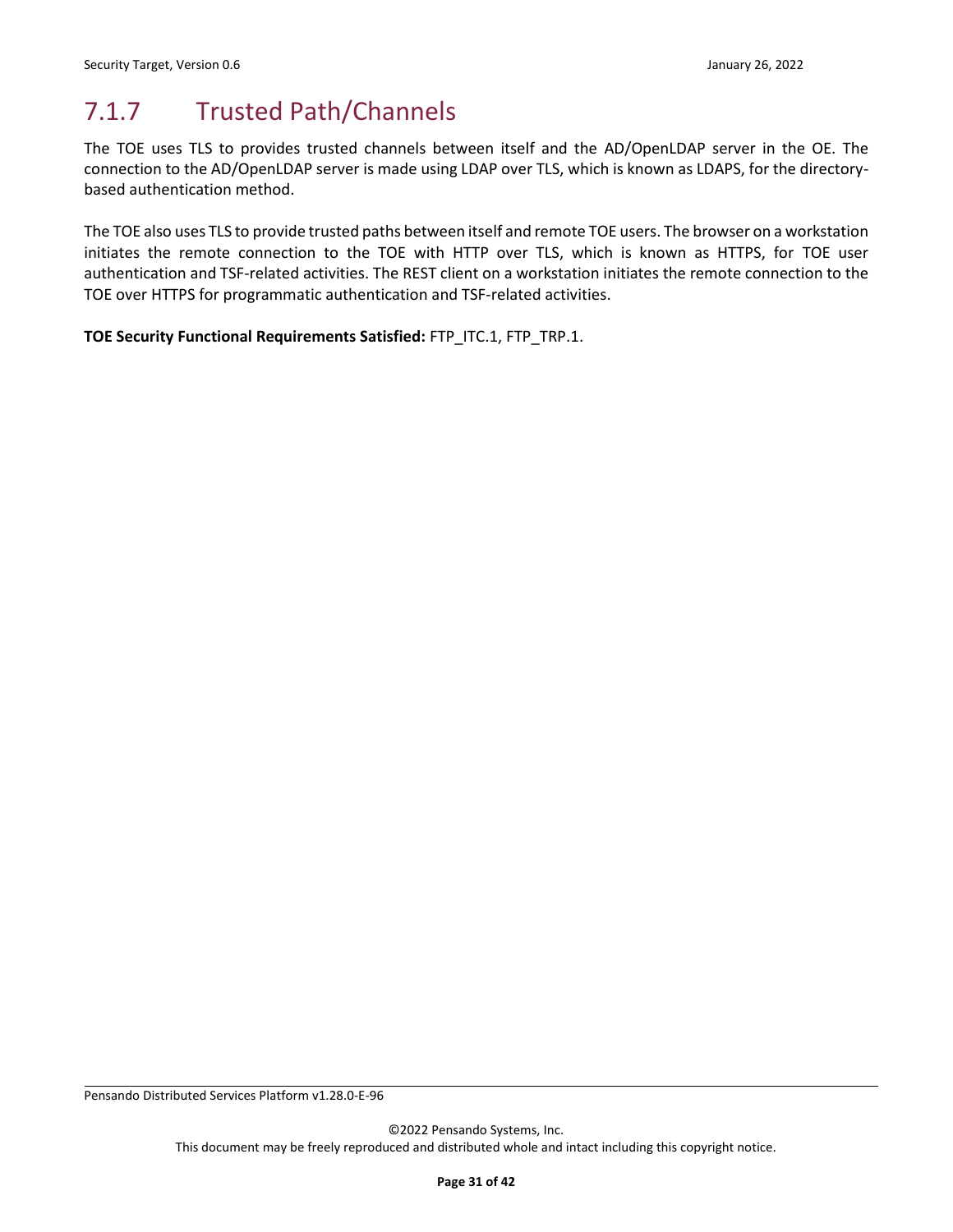# <span id="page-31-0"></span>**8. Rationale**

### <span id="page-31-1"></span>**8.1 Conformance Claims Rationale**

This Security Target conforms to Part 2 and Part 3 of the *Common Criteria for Information Technology Security Evaluation*, Version 3.1 Revision 5.

## <span id="page-31-2"></span>**8.2 Security Objectives Rationale**

This section provides a rationale for the existence of each threat, policy statement, and assumption that compose the Security Target. Section[s 8.2.1,](#page-31-3) [8.2.2,](#page-34-0) an[d 8.2.3](#page-34-1) demonstrate the mappings between the threats, policies, and assumptions to the security objectives are complete. The following discussion provides detailed evidence of coverage for each threat, policy, and assumption.

## <span id="page-31-3"></span>8.2.1 Security Objectives Rationale Relating to Threats

<span id="page-31-4"></span>[Table 15](#page-31-4) below provides a mapping of the objectives to the threats they counter.

| <b>Threats</b>                                                                                                                                                                | <b>Objectives</b>                                                                                                                                                                                                                      | <b>Rationale</b>                                                                                                                                                                                                                             |
|-------------------------------------------------------------------------------------------------------------------------------------------------------------------------------|----------------------------------------------------------------------------------------------------------------------------------------------------------------------------------------------------------------------------------------|----------------------------------------------------------------------------------------------------------------------------------------------------------------------------------------------------------------------------------------------|
| <b>T.CONFIG</b><br>A TOE user or attacker could improperly gain<br>access to TSF data if the product is<br>misconfigured or does not enforce proper<br>roles and permissions. | O.MANAGEMENT<br>The TOE must include a set of functions that<br>allow efficient management of its functions<br>and data, ensuring that TOE users with the<br>appropriate roles and only those TOE users,<br>may exercise such control. | O.MANAGEMENT supports the mitigation of<br>this threat by ensuring that only authorized<br>users may configure the TOE security<br>mechanisms and enforces the proper role<br>permissions on accounts.                                       |
|                                                                                                                                                                               | OE.PLATFORM<br>support all required TOE functions.                                                                                                                                                                                     | OE.PLATFORM ensures that the TOE is<br>The DSC host hardware and PSM OS must   installed on the appropriate OE components<br>to properly support the TOE.                                                                                    |
| T.CRITICAL FAILURE<br>A TOE user or attacker could corrupt the TOE<br>to cause a critical failure that prevents TOE<br>users from being able to access TOE<br>functionality.  | O.FAIL SECURE<br>The TOE must preserve a secure state and<br>provide all of its functions in the event of a<br>functionality.                                                                                                          | O.FAIL_SECURE mitigates this threat by<br>ensuring that the TOE is capable of<br>maintaining a secure state and offering its<br>node failure without loss of data or full set of security functionalities in the<br>event of a node failure. |
| T.INTERCEPT<br>A TOE user or attacker may be able to view or<br>modify data that is transmitted between the<br>TOE and a remote authorized external entity.                   | O.SECURE COMMS<br><b>TOE</b><br>protected<br>The<br>provide<br>must<br>communications<br><b>TOE</b><br>for<br>users<br>and $ $<br>AD/OpenLDAP server for access to and from $ $ are not tampered with.<br>the TOE.                     | O.SECURE_COMMS mitigates this threat by<br>ensuring that communications between the<br>TOE, workstation, and AD/OpenLDAP server                                                                                                              |
|                                                                                                                                                                               | OE.PROTECT<br>and the TOE from external interference or<br>tampering.                                                                                                                                                                  | OE.PROTECT<br>ensures that the TOE is<br>The TOE environment must protect itself installed in an environment that would<br>protect it from interference or tampering.                                                                        |

#### **Table 15 – Threats: Objectives Mapping**

Pensando Distributed Services Platform v1.28.0-E-96

©2022 Pensando Systems, Inc.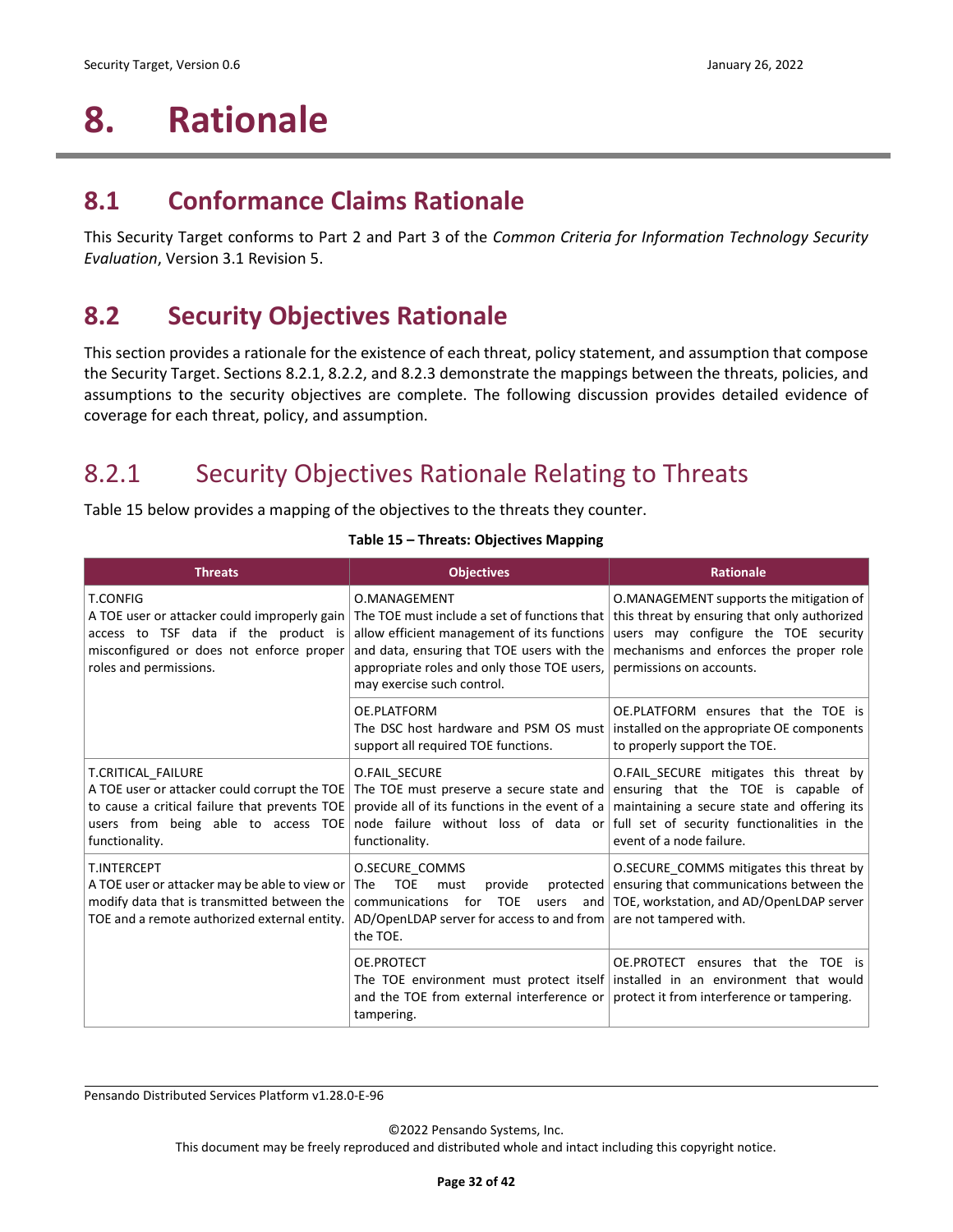| <b>Threats</b>                                                                                                                                                 | <b>Objectives</b>                                                                                                                                                                                                                                                                                                                                                                                                                         | <b>Rationale</b>                                                                                                                                                                      |  |
|----------------------------------------------------------------------------------------------------------------------------------------------------------------|-------------------------------------------------------------------------------------------------------------------------------------------------------------------------------------------------------------------------------------------------------------------------------------------------------------------------------------------------------------------------------------------------------------------------------------------|---------------------------------------------------------------------------------------------------------------------------------------------------------------------------------------|--|
| <b>T.MASQUERADE</b><br>A TOE user or attacker may masquerade as<br>another entity in order to gain unauthorized<br>access to data or TOE resources.            | O.LOGIN<br>The TOE must be able to identify and<br>authenticate users prior to allowing access<br>to TOE and its data except for noted areas.<br>When authenticating, the TOE must be able<br>to accept local or AD/OpenLDAP accounts.<br>The TOE must also obscure passwords that<br>are entered into its graphical interfaces.<br>After logging in, the TOE must provide the<br>TOE user with a method of terminating their<br>session. | By ensuring that The TOE is able to identify<br>and authenticate TOE users prior to allowing<br>access to TOE administrative functions and<br>data, O.LOGIN mitigates this threat.    |  |
|                                                                                                                                                                | O.MANAGEMENT<br>The TOE must include a set of functions that<br>allow efficient management of its functions<br>and data, ensuring that TOE users with the<br>appropriate roles and only those TOE users,<br>may exercise such control.                                                                                                                                                                                                    | O.MANAGEMENT mitigates this threat by<br>ensuring that only authorized users may<br>configure the TOE security mechanisms and<br>enforces the proper role permissions on<br>accounts. |  |
| T.NO AUDIT<br>A TOE user or attacker may perform security-<br>relevant operations on the TOE without being<br>held accountable for them.                       | O.AUDIT_GEN<br>The TOE must record events of security<br>audit and associate TOE users to audit initiated the task (if applicable).<br>records when applicable. The TOE must<br>record the resulting actions for security-<br>related<br>management,<br>authentication,<br>password changes, and node failures. When<br>recording audit events, the TOE must use a<br>reliable timestamp.                                                 | O.AUDIT GEN mitigates this threat by<br>ensuring that security relevant events are<br>relevance at the "not specified level" of recorded and include the TOE user that                |  |
|                                                                                                                                                                | <b>O.AUDIT REVIEW</b><br>users with the ability to review the audit trail<br>in a human-legible format. The TOE must<br>also allow TOE users to order the records<br>based on date and time.                                                                                                                                                                                                                                              | O.AUDIT_REVIEW mitigates this threat by<br>The TOE must provide the authorized TOE allowing TOE users to review audited<br>activities in a human-legible manor.                       |  |
|                                                                                                                                                                | OE.TIME<br>connection to the NTP server so the TOE can   that it can use for its audit logging.<br>provide a reliable timestamp.                                                                                                                                                                                                                                                                                                          | OE.TIME supports the mitigation of this<br>The TOE environment must provide a threat by ensuring the TOE has a time source                                                            |  |
| <b>T.TAMPERING</b><br>A TOE user or attacker may be able to bypass<br>the TOE's security mechanisms without being<br>detected by tampering with the TOE or TOE | O.AUDIT ALERT<br>The TOE must provide functionality to<br>manage rules for monitoring audit events<br>and sending an alert based on those rules.                                                                                                                                                                                                                                                                                          | O.AUDIT_ALERT mitigates this threat by<br>allowing TOE users to define alert policies<br>that can identify tampering attempts and<br>notify the TOE users.                            |  |
| environment.                                                                                                                                                   | O.AUDIT_GEN<br>The TOE must record events of security<br>relevance at the "not specified level" of<br>audit and associate TOE users to audit<br>records when applicable. The TOE must<br>record the resulting actions for security-<br>related<br>management,<br>authentication,<br>password changes, and node failures. When<br>recording audit events, the TOE must use a<br>reliable timestamp.                                        | O.AUDIT GEN ensures that security relevant<br>events that may indicate attempts to<br>tamper with the TOE are recorded.                                                               |  |

Pensando Distributed Services Platform v1.28.0-E-96

©2022 Pensando Systems, Inc.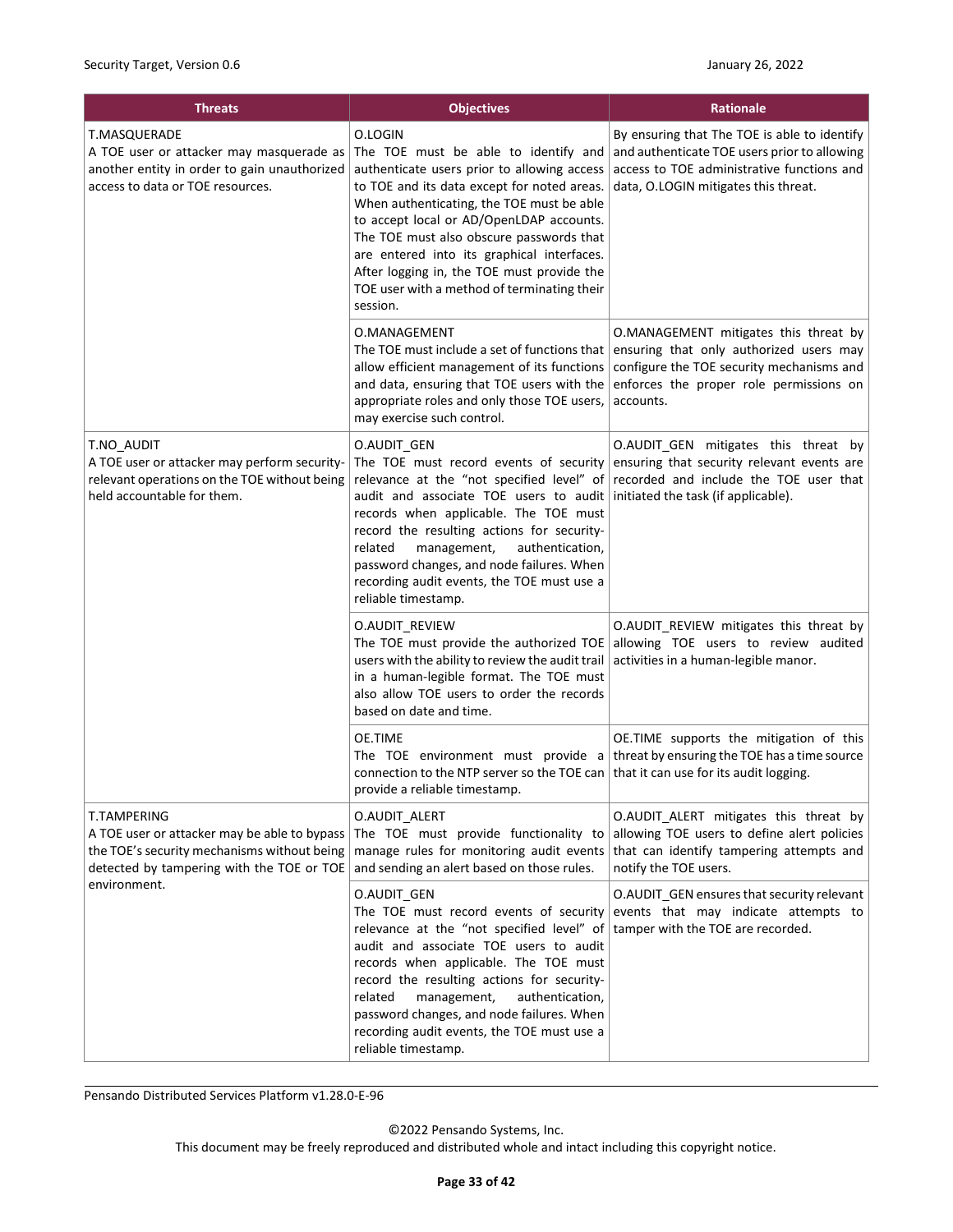| <b>Threats</b>                                                                                                                                                                           | <b>Objectives</b>                                                                                                                                                                                                                                                                                                                                                                                                                         | <b>Rationale</b>                                                                                                                                                                                      |  |
|------------------------------------------------------------------------------------------------------------------------------------------------------------------------------------------|-------------------------------------------------------------------------------------------------------------------------------------------------------------------------------------------------------------------------------------------------------------------------------------------------------------------------------------------------------------------------------------------------------------------------------------------|-------------------------------------------------------------------------------------------------------------------------------------------------------------------------------------------------------|--|
|                                                                                                                                                                                          | O.LOGIN<br>The TOE must be able to identify and<br>authenticate users prior to allowing access<br>to TOE and its data except for noted areas.<br>When authenticating, the TOE must be able<br>to accept local or AD/OpenLDAP accounts.<br>The TOE must also obscure passwords that<br>are entered into its graphical interfaces.<br>After logging in, the TOE must provide the<br>TOE user with a method of terminating their<br>session. | O.LOGIN supports the mitigation of this<br>threat by ensuring that only TOE users with<br>valid credentials are able to modify the TOE<br>and its data.                                               |  |
|                                                                                                                                                                                          | O.MANAGEMENT<br>allow efficient management of its functions<br>and data, ensuring that TOE users with the<br>appropriate roles and only those TOE users,<br>may exercise such control.                                                                                                                                                                                                                                                    | O.MANAGEMENT supports the mitigation of<br>The TOE must include a set of functions that $\vert$ this threat by ensuring that only authorized<br>users may configure the TOE security<br>mechanisms.   |  |
|                                                                                                                                                                                          | OE.PROTECT<br>The TOE environment must protect itself<br>and the TOE from external interference or<br>tampering.                                                                                                                                                                                                                                                                                                                          | OE.PROTECT ensures that the TOE is<br>protected from external interference or<br>tampering.                                                                                                           |  |
| T.UNAUTHORIZED<br>A TOE user or attacker may gain access to<br>security data stored on the TOE, even though<br>the user is not authorized in accordance with<br>the TOE security policy. | O.AUDIT GEN<br>The TOE must record events of security<br>relevance at the "not specified level" of<br>audit and associate TOE users to audit<br>records when applicable. The TOE must<br>record the resulting actions for security-<br>management,<br>authentication,<br>related<br>password changes, and node failures. When<br>recording audit events, the TOE must use a<br>reliable timestamp.                                        | O.AUDIT GEN ensures that unauthorized<br>attempts to access the TOE are recorded.                                                                                                                     |  |
|                                                                                                                                                                                          | O.AUTH_ATTRIBUTES<br>The TOE must be able to maintain security<br>attributes related to TOE users and their<br>accounts. Passwords saved by the TOE must<br>also pass a complexity check before being<br>saved.                                                                                                                                                                                                                           | O.AUTH ATTRIBUTES mitigates this threat<br>by ensuring that the TOE maintains<br>associated roles with the TOE user accounts<br>so they can only access TOE functionality<br>they have permission to. |  |
|                                                                                                                                                                                          | O.LOGIN<br>The TOE must be able to identify and<br>authenticate users prior to allowing access<br>to TOE and its data except for noted areas.<br>When authenticating, the TOE must be able<br>to accept local or AD/OpenLDAP accounts.<br>The TOE must also obscure passwords that<br>are entered into its graphical interfaces.<br>After logging in, the TOE must provide the<br>TOE user with a method of terminating their<br>session. | O.LOGIN mitigates this threat by ensuring<br>that TOE users are identified and<br>authenticated prior to gaining access to TOE<br>security data.                                                      |  |

Pensando Distributed Services Platform v1.28.0-E-96

©2022 Pensando Systems, Inc.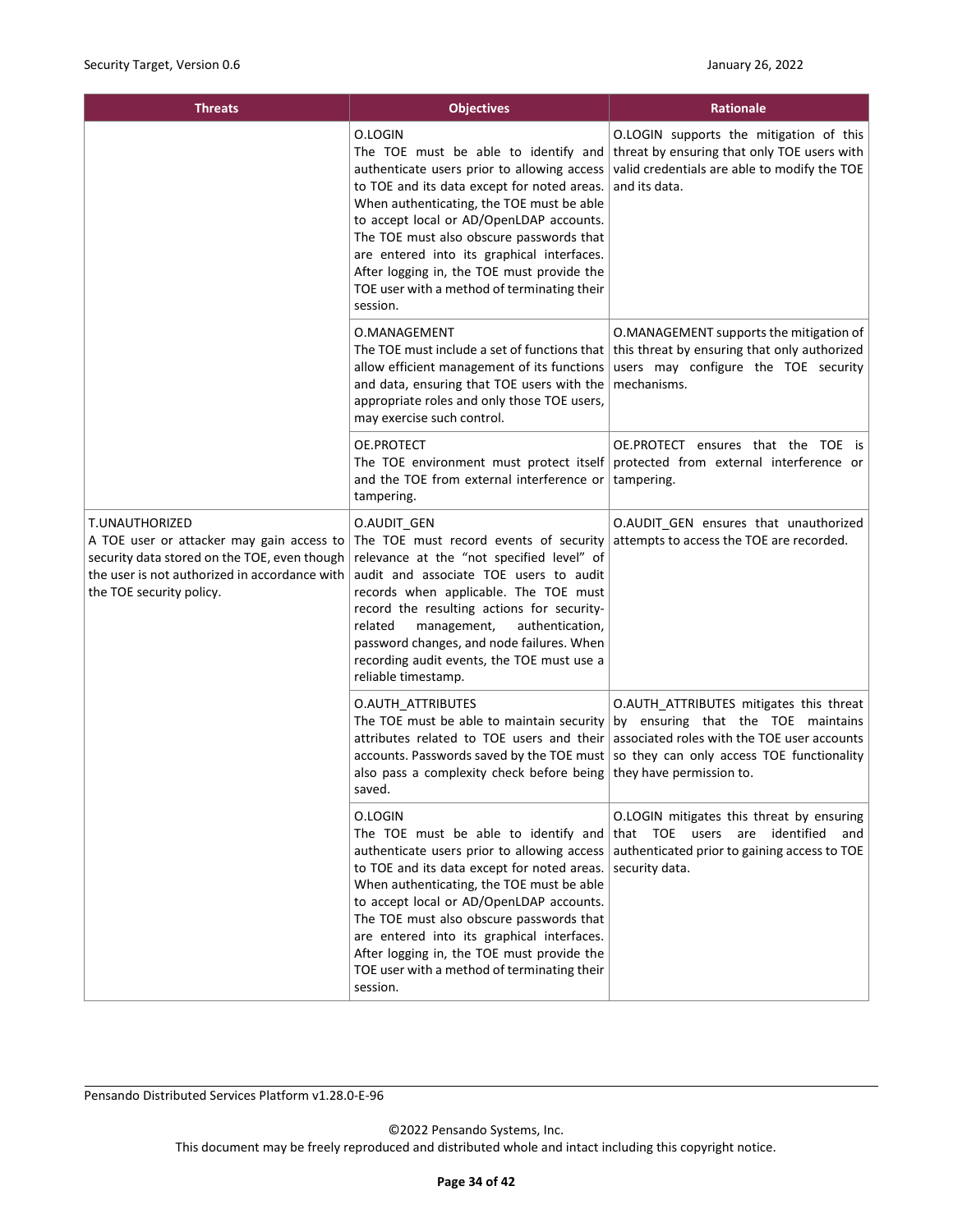| <b>Threats</b> | <b>Objectives</b>                                                                                                                                                            | <b>Rationale</b>                                                                                                                                                                                                               |
|----------------|------------------------------------------------------------------------------------------------------------------------------------------------------------------------------|--------------------------------------------------------------------------------------------------------------------------------------------------------------------------------------------------------------------------------|
|                | O.MANAGEMENT<br>and data, ensuring that TOE users with the control their access within the TOE.<br>appropriate roles and only those TOE users,<br>may exercise such control. | O.MANAGEMENT supports the mitigation of  <br>The TOE must include a set of functions that   this threat by ensuring that only roles and<br>allow efficient management of its functions permissions are applied to TOE users to |

Every threat is mapped to one or more objectives in the table above. This complete mapping demonstrates that the defined security objectives counter all defined threats.

### <span id="page-34-0"></span>8.2.2 Security Objectives Rationale Relating to Policies

There are no Organizational Security Policies defined for this Security Target.

## <span id="page-34-1"></span>8.2.3 Security Objectives Rationale Relating to Assumptions

<span id="page-34-2"></span>[Table 16](#page-34-2) below gives a mapping of assumptions and the environmental objectives that uphold them.

| <b>Assumptions</b>                                                                                                                       | <b>Objectives</b>                                                                                                                                                                                                                                                                                                                                                                                              | <b>Rationale</b>                                                                                                                                                                                                                                               |
|------------------------------------------------------------------------------------------------------------------------------------------|----------------------------------------------------------------------------------------------------------------------------------------------------------------------------------------------------------------------------------------------------------------------------------------------------------------------------------------------------------------------------------------------------------------|----------------------------------------------------------------------------------------------------------------------------------------------------------------------------------------------------------------------------------------------------------------|
| A.INSTALL<br>The TOE is installed on the appropriate,<br>dedicated hardware and operating system.                                        | OE.PLATFORM<br>The DSC host hardware and PSM OS must<br>support all required TOE functions.                                                                                                                                                                                                                                                                                                                    | OE.PLATFORM satisfies the assumption that<br>the TOE hardware and OS supports the TOE<br>functions.                                                                                                                                                            |
|                                                                                                                                          | NOE.MANAGE<br>Sites deploying the TOE will provide<br>competent, non-hostile TOE administrators<br>who are appropriately trained and follow all<br>administrator guidance. TOE administrators<br>will ensure the system is used securely.                                                                                                                                                                      | NOE.MANAGE satisfies the assumption that<br>those responsible for the TOE will provide<br>competent TOE<br>users<br>perform<br>to<br>management of the security<br>of the<br>environment and restrict these functions<br>and facilities from unauthorized use. |
|                                                                                                                                          | NOE.PHYSICAL<br>The TOE and its required OE components<br>must be located in a physically secured room<br>or data center with the appropriate level of<br>physical access control and<br>physical<br>protections (e.g., badge access, fire control,<br>locks,<br>alarms,<br>etc.).<br>The<br>physical<br>be<br>suitable<br>for<br>must<br>environment<br>supporting a computing device in a secure<br>setting. | NOE.PHYSICAL satisfies the assumption that<br>there will be physical security for the TOE<br>and OE to appropriately protection all<br>components of this setup.                                                                                               |
| A.NETCON<br>The TOE environment provides the network<br>connectivity required to allow the TOE to<br>provide secure network connections. | OE.TRAFFIC<br>such that the TOE is appropriately located<br>within the network to perform its intended<br>function.                                                                                                                                                                                                                                                                                            | OE.TRAFFIC satisfies the assumption that<br>The TOE environment must be implemented the TOE environment will provide the<br>appropriate connectivity to allow the TOE to<br>perform its function.                                                              |
| A.TIMESTAMP<br>The TOE's OE must provide a connection to<br>an NTP server so the TOE can create reliable<br>timestamps.                  | <b>OE.TIME</b><br>connection to the NTP server so the TOE can $ $ so the TOE can create reliable timestamps.<br>provide a reliable timestamp.                                                                                                                                                                                                                                                                  | OE.TIME satisfies the assumption that the<br>The TOE environment must provide a $OE$ provides a connection to an NTP server                                                                                                                                    |

#### **Table 16 – Assumptions: Objectives Mapping**

Pensando Distributed Services Platform v1.28.0-E-96

©2022 Pensando Systems, Inc.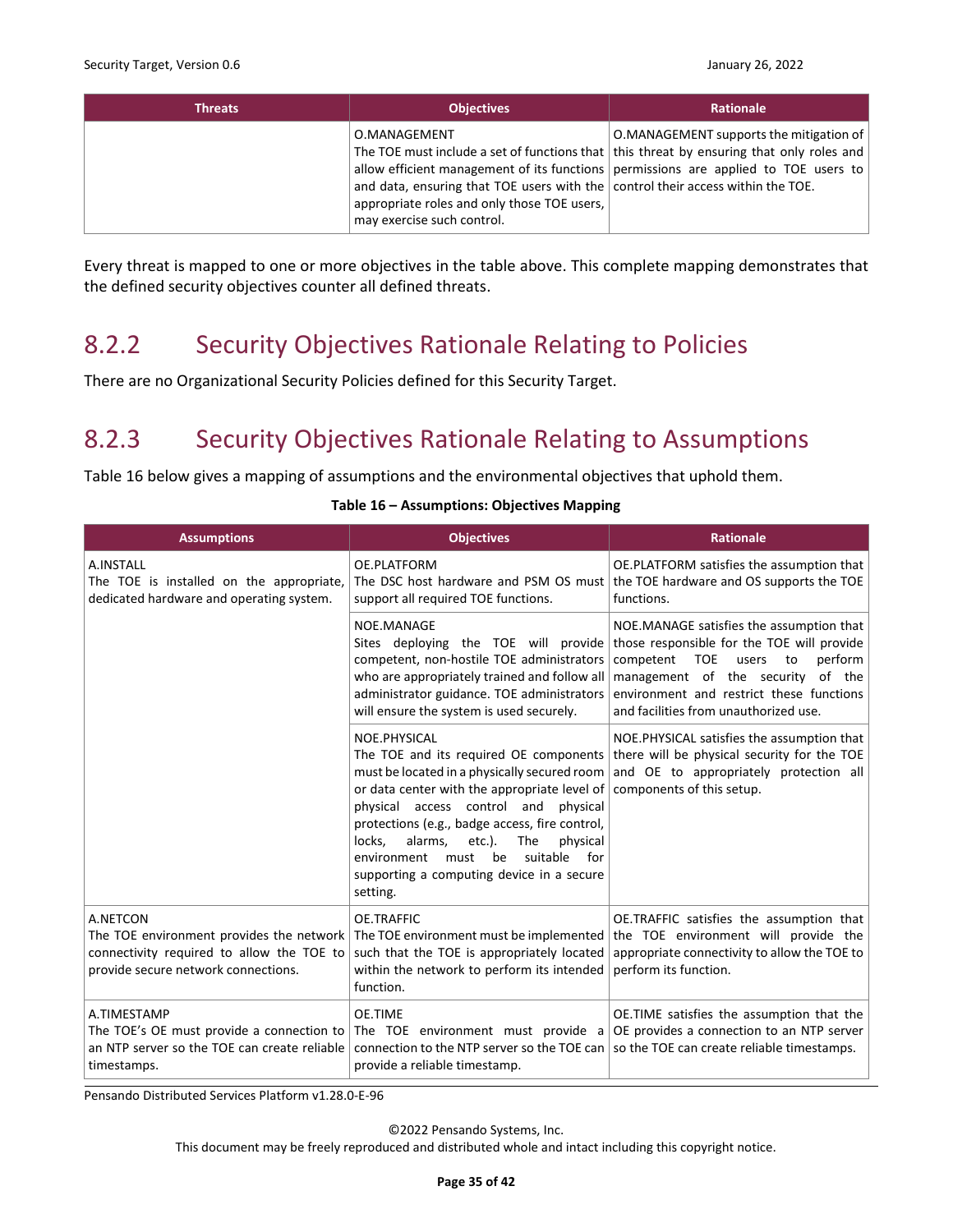| <b>Assumptions</b>                                                                                                                                                                                                                      | <b>Objectives</b>                                                                                                                                                                                                                                                | <b>Rationale</b>                                                                                                                                                                                                                                                                                                   |
|-----------------------------------------------------------------------------------------------------------------------------------------------------------------------------------------------------------------------------------------|------------------------------------------------------------------------------------------------------------------------------------------------------------------------------------------------------------------------------------------------------------------|--------------------------------------------------------------------------------------------------------------------------------------------------------------------------------------------------------------------------------------------------------------------------------------------------------------------|
| A.PROTECT<br>The TOE will be protected from unauthorized The TOE environment must protect itself the TOE environment provides protection<br>modification. The TOE and OE components<br>are located within a controlled access facility. | OE.PROTECT<br>and the TOE from external interference or $\vert$ from external interference or tampering.<br>tampering.                                                                                                                                           | OE.PROTECT satisfies the assumption that                                                                                                                                                                                                                                                                           |
|                                                                                                                                                                                                                                         | NOE.PHYSICAL<br>physical access control and physical modification.<br>protections (e.g., badge access, fire control,<br>locks, alarms, etc.). The<br>physical<br>suitable for<br>must be<br>environment<br>supporting a computing device in a secure<br>setting. | NOE. PHYSICAL satisfies the assumption that<br>The TOE and its required OE components the TOE will be located in an access-<br>must be located in a physically secured room   controlled facility and all components of this<br>or data center with the appropriate level of setup are protected from unauthorized |
| A.NOEVIL<br>There are one or more competent TOE users<br>assigned to manage the TOE, its OE, and the<br>security of the information it contains. The<br>TOE users are non-hostile, appropriately<br>trained, and follow all guidance.   | NOE.MANAGE<br>who are appropriately trained and follow all $ $ guidance.<br>administrator guidance. TOE administrators<br>will ensure the system is used securely.                                                                                               | NOE.MANAGE satisfies the assumption that<br>Sites deploying the TOE will provide the TOE users who manage the TOE are non-<br>competent, non-hostile TOE administrators   hostile, appropriately trained and follow all                                                                                            |

Every assumption is mapped to one or more objectives in the table above. This complete mapping demonstrates that the defined security objectives uphold all defined assumptions.

### <span id="page-35-0"></span>**8.3 Rationale for Extended Security Functional Requirements**

There are no extended functional requirements defined for this TOE.

# <span id="page-35-1"></span>**8.4 Rationale for Extended TOE Security Assurance Requirements**

There are no extended functional requirements defined for this TOE.

## <span id="page-35-2"></span>**8.5 Security Requirements Rationale**

The following discussion provides detailed evidence of coverage for each security objective.

# <span id="page-35-3"></span>8.5.1 Rationale for Security Functional Requirements of the TOE **Objectives**

[Table 17](#page-36-0) below shows a mapping of the objectives and the SFRs that support them.

Pensando Distributed Services Platform v1.28.0-E-96

©2022 Pensando Systems, Inc.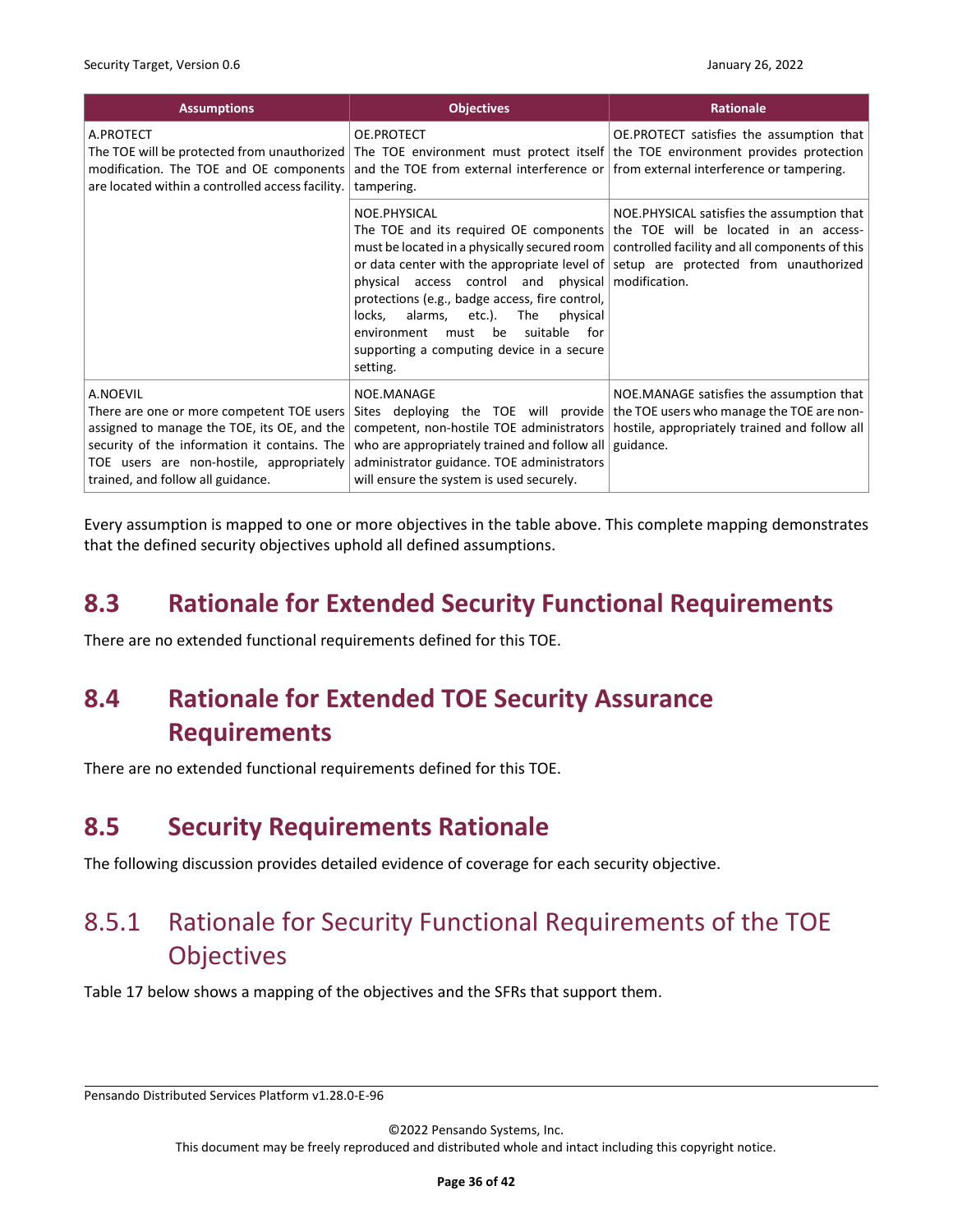#### **Table 17 – Objectives: SFRs Mapping**

<span id="page-36-0"></span>

| <b>Objective</b>                                                                                                                                                                                                                                                                                                                                                                                                                                                | <b>Requirements Addressing the Objective</b>    | Rationale                                                                                                                                                                                                               |  |
|-----------------------------------------------------------------------------------------------------------------------------------------------------------------------------------------------------------------------------------------------------------------------------------------------------------------------------------------------------------------------------------------------------------------------------------------------------------------|-------------------------------------------------|-------------------------------------------------------------------------------------------------------------------------------------------------------------------------------------------------------------------------|--|
| O.AUDIT_GEN<br>The TOE must record events of security<br>relevance at the "not specified level" of audit<br>and associate TOE users to audit records                                                                                                                                                                                                                                                                                                            | FAU GEN.1<br><b>Audit Data Generation</b>       | The requirement meets this objective by<br>ensuring that the TOE maintains a record of<br>defined security related events, including<br>relevant details about the event.                                               |  |
| when applicable. The TOE must record the<br>for<br>resulting<br>actions<br>security-related<br>authentication,<br>password<br>management,<br>changes, and node failures. When recording<br>audit events, the TOE must use a reliable<br>timestamp.                                                                                                                                                                                                              | FAU GEN.2<br><b>User Identity Association</b>   | The requirement meets this objective by<br>ensuring that the TOE associates TOE users<br>to applicable audit events.                                                                                                    |  |
| O.AUDIT_REVIEW<br>The TOE must provide the authorized TOE<br>users with the ability to review the audit trail                                                                                                                                                                                                                                                                                                                                                   | FAU_SAR.1<br>Audit review                       | The requirement meets the objective by<br>ensure that the TOE provides the ability to<br>review logs.                                                                                                                   |  |
| in a human-legible format. The TOE must also<br>allow TOE users to order the records based<br>on date and time.                                                                                                                                                                                                                                                                                                                                                 | FAU_SAR.3<br>Selectable audit review            | The requirement meets this objective by<br>ensuring that the TOE provides a method for<br>ordering audit records by date and time.                                                                                      |  |
|                                                                                                                                                                                                                                                                                                                                                                                                                                                                 | FPT STM.1<br>Reliable time stamps               | The requirement meets this objective by<br>ensuring that the TOE provides a reliable<br>timestamp for audit records.                                                                                                    |  |
| O.AUDIT ALERT<br>The TOE must provide functionality to<br>manage rules for monitoring audit events and                                                                                                                                                                                                                                                                                                                                                          | FAU ARP.1<br>Security alarms                    | The requirement meets this objective by<br>ensuring that the TOE sends alerts based on<br>rules that monitor audit events.                                                                                              |  |
| sending an alert based on those rules.                                                                                                                                                                                                                                                                                                                                                                                                                          | FAU SAA.1<br>Potential violation analysis       | The requirement meets this objective by<br>ensuring that the TOE provides functionality<br>to create and manage rules for monitoring<br>audit events.                                                                   |  |
| O.AUTH ATTRIBUTES<br>The TOE must be able to maintain security<br>attributes related to TOE users and their<br>accounts. Passwords saved by the TOE must<br>also pass a complexity check before being<br>saved.                                                                                                                                                                                                                                                 | FIA ATD.1<br>User attribute definition          | The requirement meets this objective by<br>ensuring that the TOE maintains security<br>attributes for each local account that<br>belongs to a TOE user.                                                                 |  |
|                                                                                                                                                                                                                                                                                                                                                                                                                                                                 | FIA_SOS.1<br>Verification of secrets            | The requirement meets this objective by<br>ensuring that the TOE enforces a minimum<br>password complexity for local accounts.                                                                                          |  |
| O.LOGIN<br>The TOE must be able to identify and Timing of authentication<br>authenticate users prior to allowing access to<br>TOE and its data except for noted areas.<br>When authenticating, the TOE must be able<br>to accept local or AD/OpenLDAP accounts.<br>The TOE must also obscure passwords that<br>are entered into its graphical interfaces. After<br>logging in, the TOE must provide the TOE user<br>with a method of terminating their session. | FIA UAU.1                                       | The requirement meets this objective by<br>ensuring that the TOE authenticates TOE<br>users before they can gain access to TOE<br>administrative functions with the exception<br>of opening the REST API documentation. |  |
|                                                                                                                                                                                                                                                                                                                                                                                                                                                                 | FIA_UAU.5<br>Multiple authentication mechanisms | The requirement meets this objective by<br>ensuring that the TOE provides local and<br>AD/OpenLDAP methods of authentication to<br>TOE users.                                                                           |  |
|                                                                                                                                                                                                                                                                                                                                                                                                                                                                 | FIA_UAU.7<br>Protected authentication feedback  | The requirement meets this objective by<br>ensuring that the TOE obscures passwords<br>that are entered into the Web UI.                                                                                                |  |

Pensando Distributed Services Platform v1.28.0-E-96

©2022 Pensando Systems, Inc.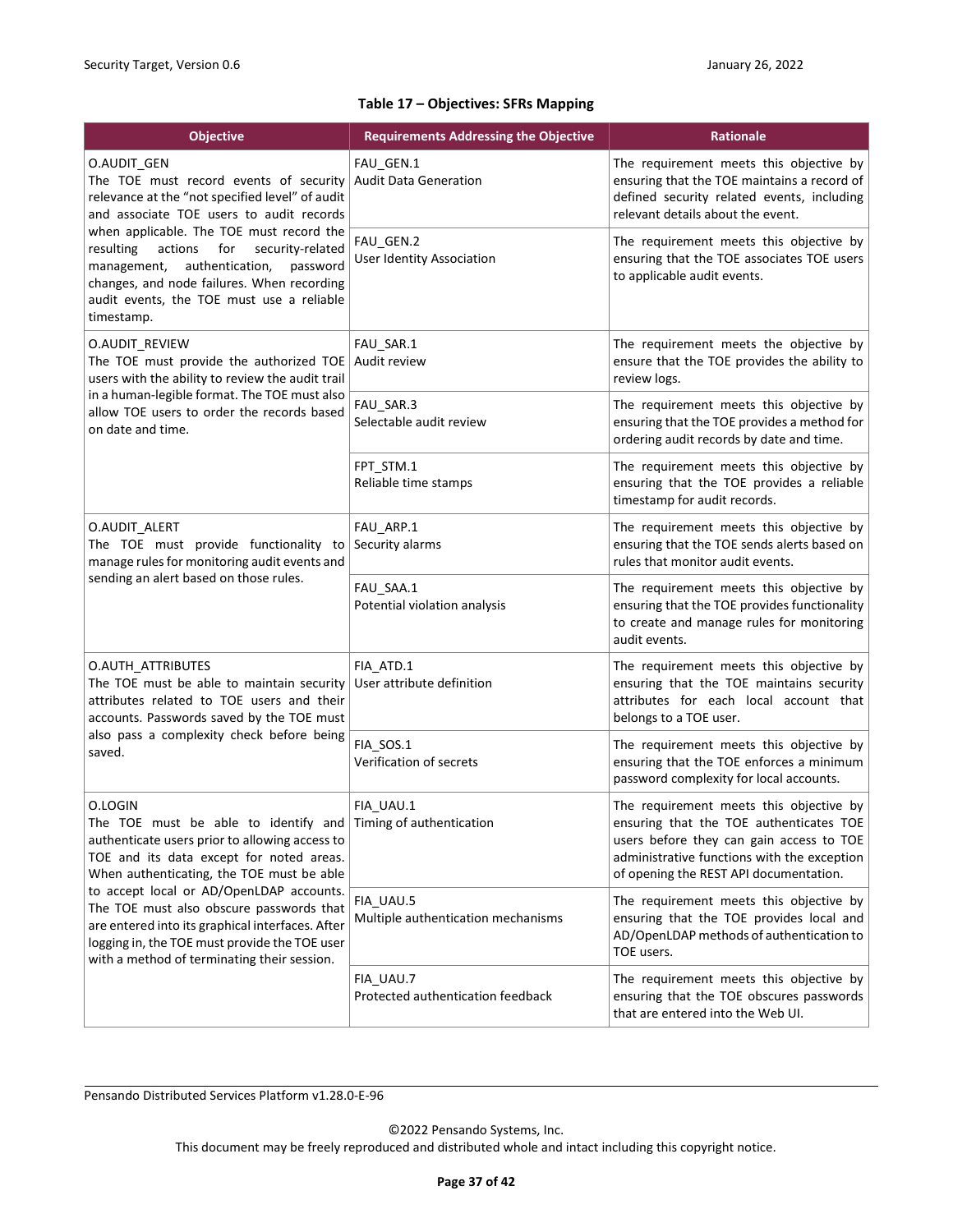| <b>Objective</b>                                                                                                                                                                                                                       | <b>Requirements Addressing the Objective</b>           | <b>Rationale</b>                                                                                                                                                                                                     |
|----------------------------------------------------------------------------------------------------------------------------------------------------------------------------------------------------------------------------------------|--------------------------------------------------------|----------------------------------------------------------------------------------------------------------------------------------------------------------------------------------------------------------------------|
|                                                                                                                                                                                                                                        | FIA_UID.1<br>Timing of identification                  | The requirement meets this objective by<br>ensuring that the TOE identifies TOE users<br>before they can gain access to TOE<br>administrative functions with the exception<br>of opening the REST API documentation. |
|                                                                                                                                                                                                                                        | FTA SSL.4<br>User-initiated termination                | The requirement meets this objective by<br>ensuring that the TOE provides functionality<br>that allows TOE users to terminate their own<br>Web UI session.                                                           |
| O.MANAGEMENT<br>The TOE must include a set of functions that<br>allow efficient management of its functions<br>and data, ensuring that TOE users with the<br>appropriate roles and only those TOE users,<br>may exercise such control. | FMT SMF.1<br>Specification of management functions     | The requirement meets this objective by<br><b>TOE</b><br>that<br>the<br>includes<br>ensuring<br>administrative functions to facilitate the<br>management of the TSF.                                                 |
|                                                                                                                                                                                                                                        | FMT_SMR.1<br>Security roles                            | The requirement meets this objective by<br>ensuring that the TOE associates TOE users<br>with roles and permissions to provide access<br>to TSF management functions and data.                                       |
| O.FAIL SECURE<br>The TOE must preserve a secure state and<br>provide all of its functions in the event of a                                                                                                                            | FPT FLS.1<br>Failure with preservation of secure state | The requirement meets this objective by<br>ensuring that the TOE preserves a secure<br>state when a node fails.                                                                                                      |
| node failure without loss of data or<br>functionality.                                                                                                                                                                                 | FRU FLT.2<br>Limited fault tolerance                   | The requirement meets this objective by<br>ensuring that the TOE provides all of its<br>functionality when a node fails.                                                                                             |
| O.SECURE_COMMS<br><b>TOE</b><br>protected<br>The<br>must<br>provide<br><b>TOE</b><br>communications<br>for<br>users<br>and<br>AD/OpenLDAP server for access to and from                                                                | FTP ITC.1<br>Inter-TSF trusted channel                 | The requirement meets this objective by<br>the<br><b>TOE</b><br>ensuring<br>that<br>protects<br>communications from the TOE to the<br>AD/OpenLDAP server.                                                            |
| the TOE.                                                                                                                                                                                                                               | FTP TRP.1<br>Trusted path                              | The requirement meets this objective by<br>that<br>the<br><b>TOE</b><br>protects<br>ensuring<br>communications from the remote TOE<br>user's workstation to the TOE.                                                 |

## <span id="page-37-0"></span>8.5.2 Security Assurance Requirements Rationale

EAL2+ was chosen to provide a low to moderate level of assurance that is consistent with good commercial practices. As such, minimal additional tasks are placed upon the vendor assuming the vendor follows reasonable software engineering practices and can provide support to the evaluation for design and testing efforts. The chosen assurance level is appropriate with the threats defined for the environment. While the System may monitor a hostile environment, it is expected to be in a non-hostile position and embedded in or protected by other products designed to address threats that correspond with the intended environment. At EAL2+, the system will have incurred a search for obvious flaws to support its introduction into the non-hostile environment. The augmentation of ALC FLR.2 was chosen to give greater assurance of the developer's on-going flaw remediation processes.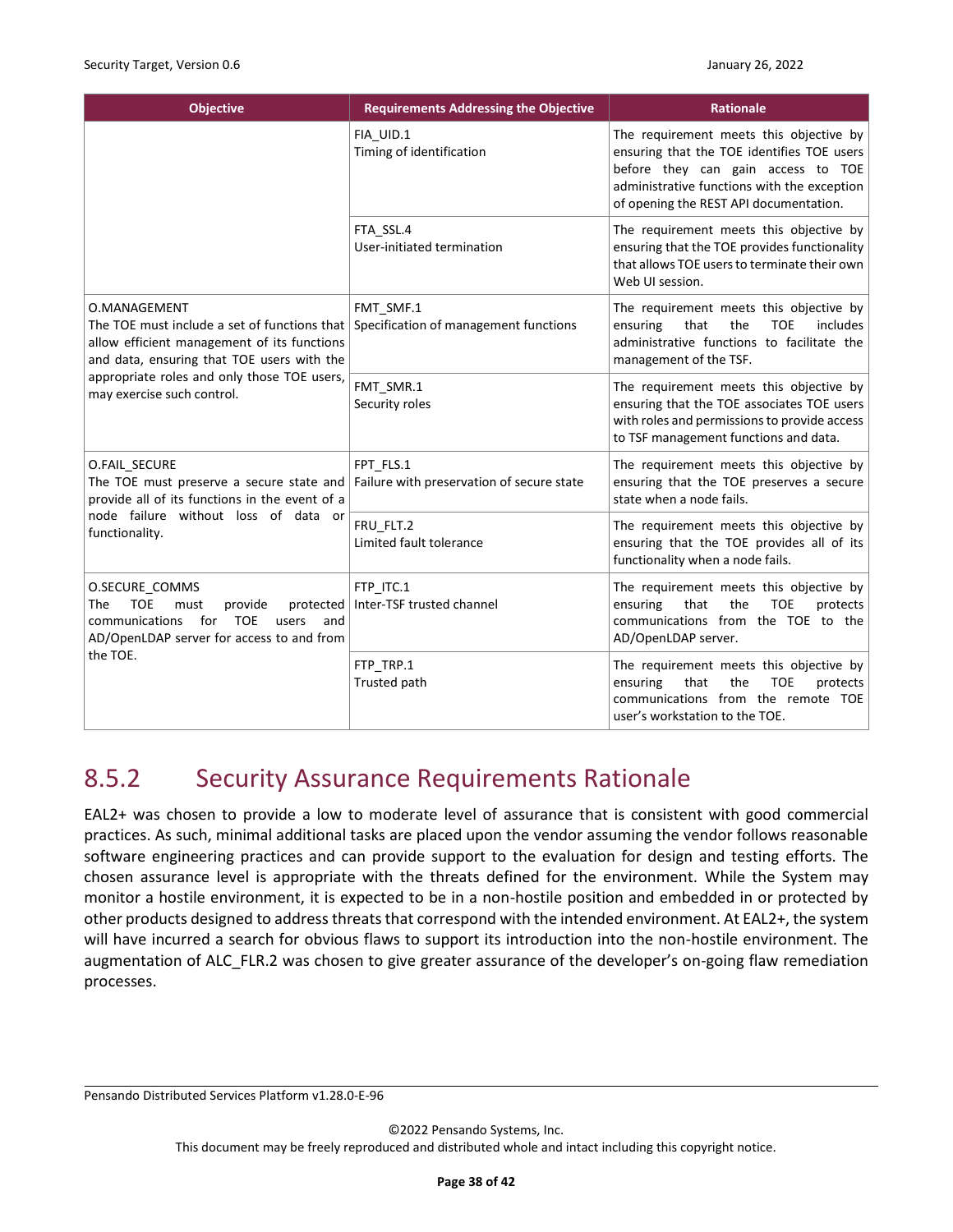## <span id="page-38-0"></span>8.5.3 Dependency Rationale

<span id="page-38-1"></span>The SFRs in this ST satisfy all of the required dependencies listed in the Common Criteria, applicable PPs, and SFRs explicitly stated in this ST. Table 18 lists each requirement to which the TOE claims conformance and indicates whether the dependent requirements are included. As the table indicates, all dependencies have been met.

| <b>SFRID</b> | <b>Dependencies</b> | <b>Dependency Met</b> | <b>Rationale</b> |
|--------------|---------------------|-----------------------|------------------|
| FAU_ARP.1    | FAU_SAA.1           | $\checkmark$          |                  |
| FAU GEN.1    | FPT STM.1           | $\checkmark$          |                  |
| FAU GEN.2    | FAU GEN.1           | $\checkmark$          |                  |
|              | FIA UID.1           | $\checkmark$          |                  |
| FAU SAA.1    | FAU GEN.1           | $\checkmark$          |                  |
| FAU SAR.1    | FAU GEN.1           | $\checkmark$          |                  |
| FAU_SAR.3    | FAU GEN.1           | $\checkmark$          |                  |
| FIA_ATD.1    | No dependencies     | $\checkmark$          |                  |
| FIA_SOS.1    | No dependencies     | $\checkmark$          |                  |
| FIA_UAU.1    | FIA_UID.1           | $\checkmark$          |                  |
| FIA UAU.5    | No dependencies     | $\checkmark$          |                  |
| FIA UAU.7    | FIA UAU.1           | $\checkmark$          |                  |
| FIA UID.1    | No dependencies     | $\checkmark$          |                  |
| FMT_SMF.1    | No dependencies     | $\checkmark$          |                  |
| FMT_SMR.1    | FIA UID.1           | $\checkmark$          |                  |
| FPT FLS.1    | No dependencies     | $\checkmark$          |                  |
| FPT_STM.1    | No dependencies     | $\checkmark$          |                  |
| FRU_FLT.2    | FPT_FLS.1           | $\checkmark$          |                  |
| FTA_SSL.4    | No dependencies     | $\checkmark$          |                  |
| FTP_ITC.1    | No dependencies     | $\checkmark$          |                  |
| FTP_TRP.1    | No dependencies     | $\checkmark$          |                  |

**Table 18 – Functional Requirements Dependencies**

Pensando Distributed Services Platform v1.28.0-E-96

©2022 Pensando Systems, Inc.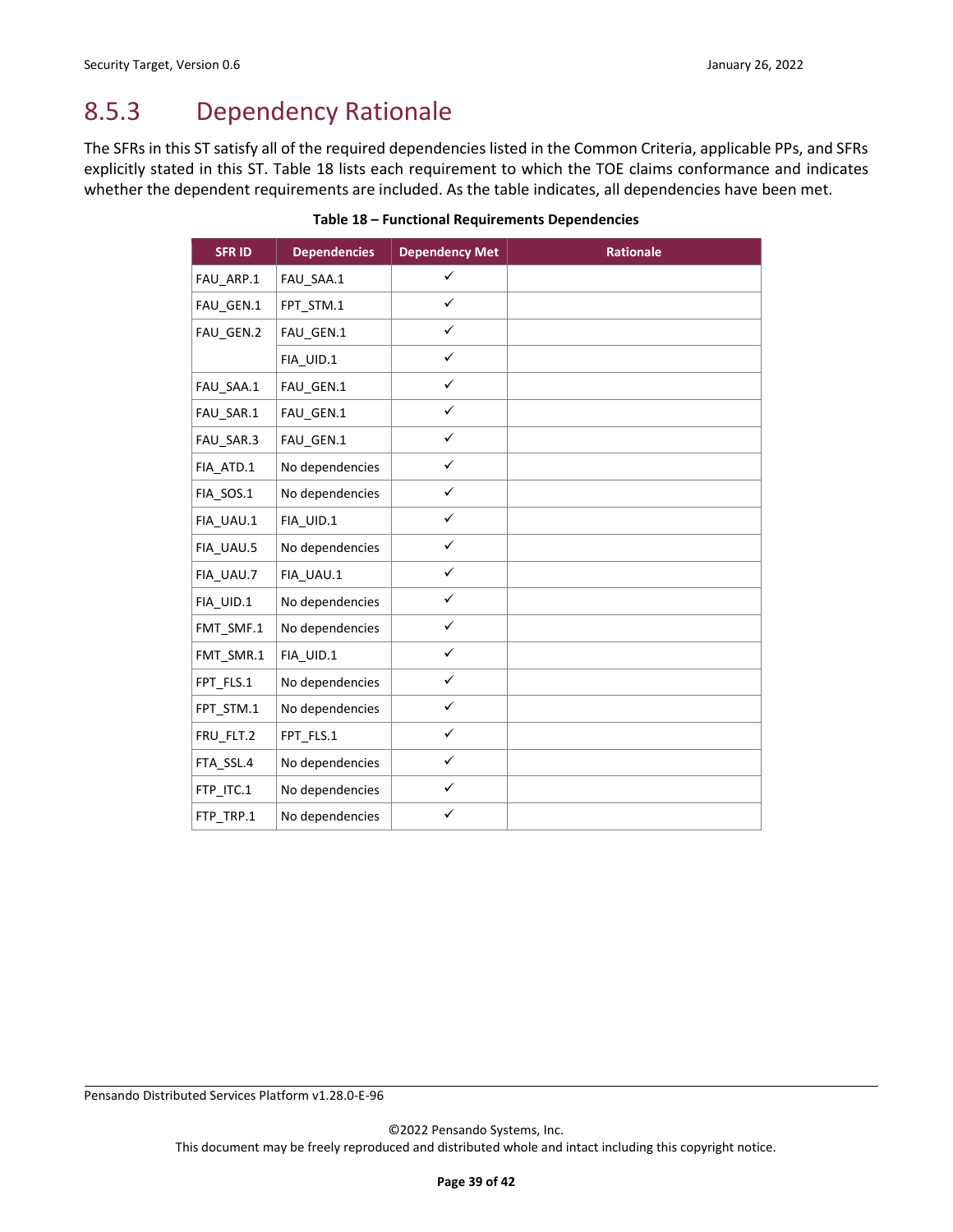# <span id="page-39-0"></span>**9. Acronyms**

<span id="page-39-1"></span>[Table 19](#page-39-1) defines the acronyms used throughout this document.

| <b>Acronym</b> | <b>Definition</b>                          |
|----------------|--------------------------------------------|
| AD             | <b>Active Directory</b>                    |
| <b>API</b>     | Application Programming Interface          |
| <sub>cc</sub>  | Common Criteria                            |
| <b>CEM</b>     | <b>Common Evaluation Methodology</b>       |
| <b>CM</b>      | <b>Configuration Management</b>            |
| <b>CPU</b>     | <b>Central Processing Unit</b>             |
| <b>DSC</b>     | <b>Distributed Services Card</b>           |
| <b>DSP</b>     | <b>Distributed Services Platform</b>       |
| EAL            | <b>Evaluation Assurance Level</b>          |
| <b>GB</b>      | Gigabyte                                   |
| Gbps           | Gigabits per second                        |
| <b>HTTP</b>    | <b>Hypertext Transport Protocol</b>        |
| ID             | Identification                             |
| <b>IP</b>      | Internet Protocol                          |
| <b>IPFIX</b>   | Internet Protocol Flow Information Export  |
| IT             | <b>Information Technology</b>              |
| <b>KVM</b>     | Kernel-based Virtual Machine               |
| <b>LDAP</b>    | Lightweight Directory Access Protocol      |
| <b>NTP</b>     | Network Time Protocol                      |
| <b>OE</b>      | <b>Operating Environment</b>               |
| <b>OS</b>      | <b>Operating System</b>                    |
| OSP            | <b>Organizational Security Policy</b>      |
| <b>PCIe</b>    | Peripheral Component Interconnect Express  |
| <b>PDF</b>     | <b>Portable Document Format</b>            |
| <b>PP</b>      | <b>Protection Profile</b>                  |
| <b>PSM</b>     | Policy and Services Manager                |
| <b>RADIUS</b>  | Remote Authentication Dial-In User Service |
| <b>REST</b>    | Representational State Transfer            |
| <b>RFC</b>     | <b>Request for Comments</b>                |

**Table 19 – Acronyms**

Pensando Distributed Services Platform v1.28.0-E-96

©2022 Pensando Systems, Inc.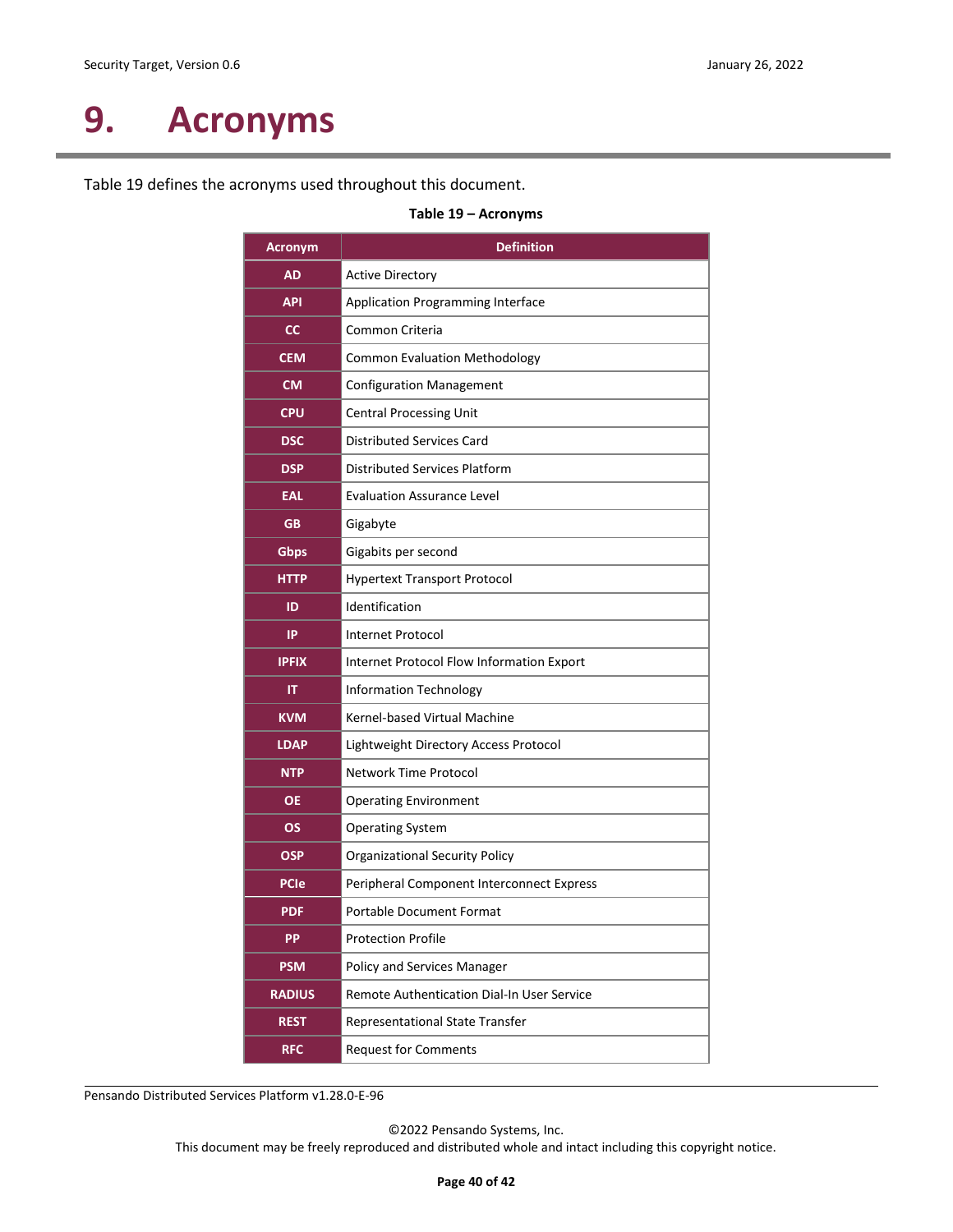| <b>Acronym</b> | <b>Definition</b>                 |
|----------------|-----------------------------------|
| <b>RJ45</b>    | Registered Jack 45                |
| <b>SAR</b>     | Security Assurance Requirement    |
| <b>SFR</b>     | Security Functional Requirement   |
| <b>SSD</b>     | Solid State Drive                 |
| <b>ST</b>      | <b>Security Target</b>            |
| <b>TLS</b>     | <b>Transport Layer Security</b>   |
| <b>TOE</b>     | <b>Target of Evaluation</b>       |
| <b>TOR</b>     | Top-of-Rack                       |
| <b>TSF</b>     | <b>TOE Security Functionality</b> |
| UI             | User Interface                    |
| VM             | Virtual Machine                   |